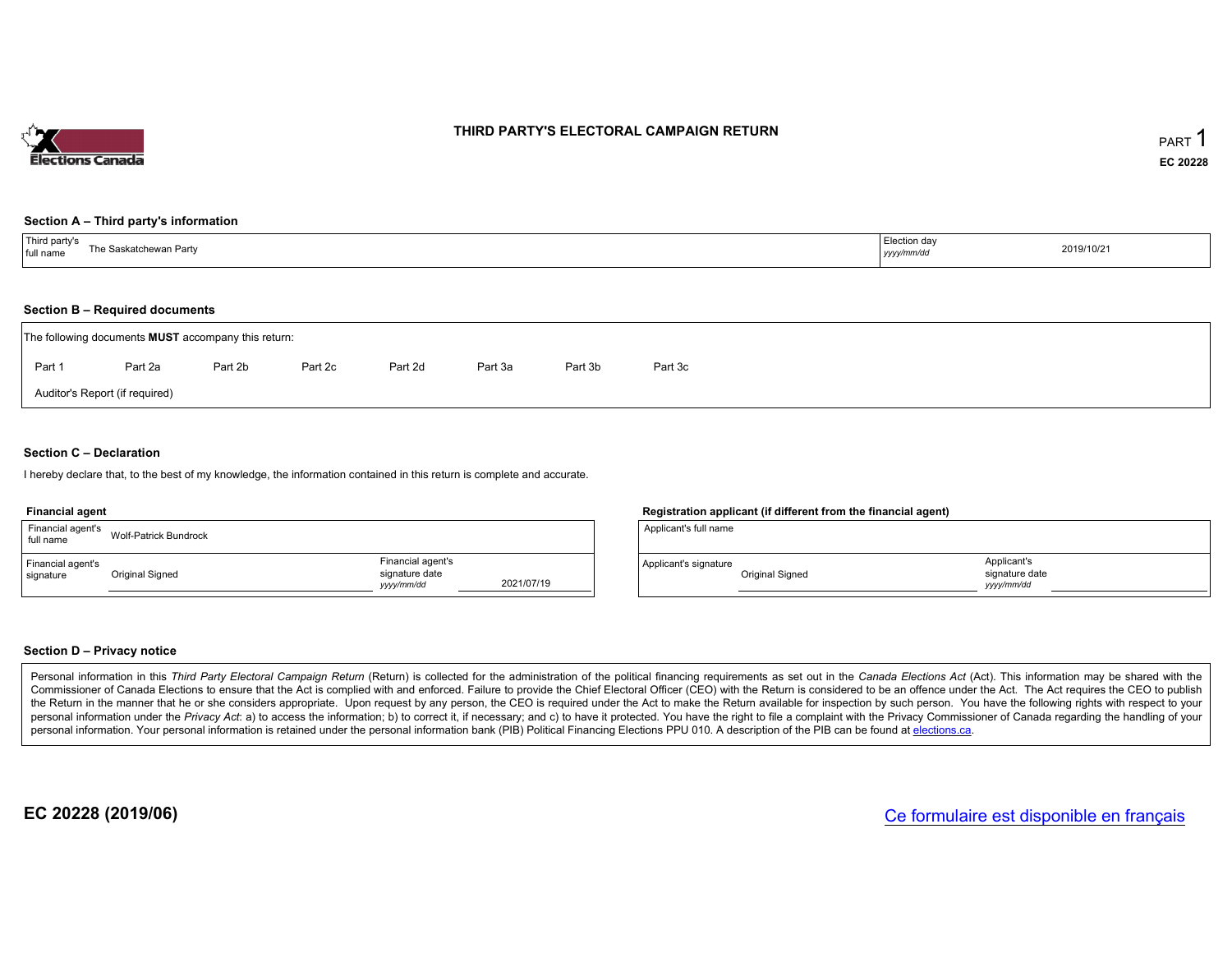

 PART 2aEC <sup>20228</sup>

| No.            | <b>Full name</b>                       | <b>Street</b><br>no. | <b>Street</b> | Apt. | City                                                                              | Prov./<br>Terr. | Postal<br>code | Date<br>received<br>yyyy/mm/dd                         | Individual | <b>Business /</b><br>Commercial<br>organization | Government | <b>Trade union</b> | Corporation<br>without share<br>capital | Unincorporated<br>organization or<br>association |
|----------------|----------------------------------------|----------------------|---------------|------|-----------------------------------------------------------------------------------|-----------------|----------------|--------------------------------------------------------|------------|-------------------------------------------------|------------|--------------------|-----------------------------------------|--------------------------------------------------|
|                |                                        |                      |               |      |                                                                                   |                 |                |                                                        | \$         | \$                                              | \$         | \$                 | \$                                      | \$                                               |
| $\mathbf{1}$   | All-Brite Electric Co. Ltd. Chatfield  |                      |               |      | SASKATOON                                                                         | <b>SK</b>       | S7P0C9         | 2019/07/02                                             |            | 1,275.00                                        |            |                    |                                         |                                                  |
| $\overline{2}$ | Amberfield Farms Ltd.                  |                      |               |      | <b>SWIFT CURREN</b>                                                               | SK              | S9H3R2         | 2019/07/03                                             |            | 2,000.00                                        |            |                    |                                         |                                                  |
| $\mathbf{3}$   | Armada Resources Ltd                   |                      |               |      | ALAMEDA                                                                           | <b>SK</b>       | S0C0A0         | 2019/07/08                                             |            | 500.00                                          |            |                    |                                         |                                                  |
| $\overline{4}$ | Assiniboia Tire and Auto Care Ltd      |                      |               |      | IASSINIBOIA                                                                       | <b>SK</b>       | S0H0B0         | 9/18/2019                                              |            | 250.00                                          |            |                    |                                         |                                                  |
|                | 5 Baytex Energy Corp.                  |                      |               |      | <b>CALGARY</b>                                                                    | AB.             | <b>T2P0R3</b>  | 2019/07/31                                             |            | 5,000.00                                        |            |                    |                                         |                                                  |
|                | 6 Belle Plaine Colony Farming Co Ltd   |                      |               |      | BELLE PLAINE                                                                      | <b>SK</b>       | S0G0G0         | 2019/10/11                                             |            | 250.00                                          |            |                    |                                         |                                                  |
| $\overline{7}$ | Bonterra Energy Corp                   |                      |               |      | <b>CALGARY</b>                                                                    | <b>AB</b>       | T2R1J4         | 2019/07/04                                             |            | 1,000.00                                        |            |                    |                                         |                                                  |
| 8              | Bonterra Energy Corp                   |                      |               |      | <b>CALGARY</b>                                                                    | <b>AB</b>       | T2R1J4         | 2019/10/08                                             |            | 250.00                                          |            |                    |                                         |                                                  |
|                | 9 Boundary Auto Body (1988) Ltd.       |                      |               |      | LANGENBURG                                                                        | SK              | <b>S0A2A0</b>  | 2019/07/03                                             |            | 220.20                                          |            |                    |                                         |                                                  |
|                | 10 Campbell & Haliburton (Regina) Ltd  |                      |               |      | <b>REGINA</b>                                                                     | SK              | <b>S4T2K5</b>  | 2019/07/10                                             |            | 520.20                                          |            |                    |                                         |                                                  |
|                | 11 Campbell & Haliburton Insurance Ltd |                      |               |      | <b>REGINA</b>                                                                     | <b>SK</b>       | S4T2K5         | 2019/07/10                                             |            | 520.20                                          |            |                    |                                         |                                                  |
|                | 12 Carmont Construction Ltd.           |                      |               |      | SASKATOON                                                                         | <b>SK</b>       | S7K5T9         | 2019/10/08                                             |            | 550.00                                          |            |                    |                                         |                                                  |
|                | 13 Century Management & Development    |                      |               |      | <b>REGINA</b>                                                                     | SK              | S4Z1A5         | 2019/07/04                                             |            | 1,275.00                                        |            |                    |                                         |                                                  |
|                | 14 Ctr Industrial Investments          |                      |               |      | Isaskatoon                                                                        | <b>SK</b>       | S7K0C2         | 9/24/2019                                              |            | 250.00                                          |            |                    |                                         |                                                  |
|                |                                        |                      |               |      |                                                                                   |                 |                | Totals carried forward from previous page \$           |            |                                                 |            |                    |                                         |                                                  |
|                |                                        |                      |               |      | Total amount of monetary contributions by contributors who gave over \$200 (A)    |                 |                |                                                        |            |                                                 |            |                    |                                         |                                                  |
|                |                                        |                      |               |      |                                                                                   |                 |                | Number of contributors who gave over \$200             |            |                                                 |            |                    |                                         |                                                  |
|                |                                        |                      |               |      | Total amount of monetary contributions by contributors who gave \$200 or less (B) |                 |                |                                                        |            |                                                 |            |                    |                                         |                                                  |
|                |                                        |                      |               |      |                                                                                   |                 |                | Number of contributors who gave \$200 or less          |            |                                                 |            |                    |                                         |                                                  |
|                |                                        |                      |               |      |                                                                                   |                 |                | Total amount of all monetary contributions (A+B)       |            |                                                 |            |                    |                                         |                                                  |
|                |                                        |                      |               |      |                                                                                   |                 |                | Number of contributors who gave monetary contributions |            |                                                 |            |                    |                                         |                                                  |

| Third<br>party | Part<br>Πe<br>אומרי<br>150001 | …ction dav<br>2019/10/21<br>.<br>,,,,, | Page |
|----------------|-------------------------------|----------------------------------------|------|
|----------------|-------------------------------|----------------------------------------|------|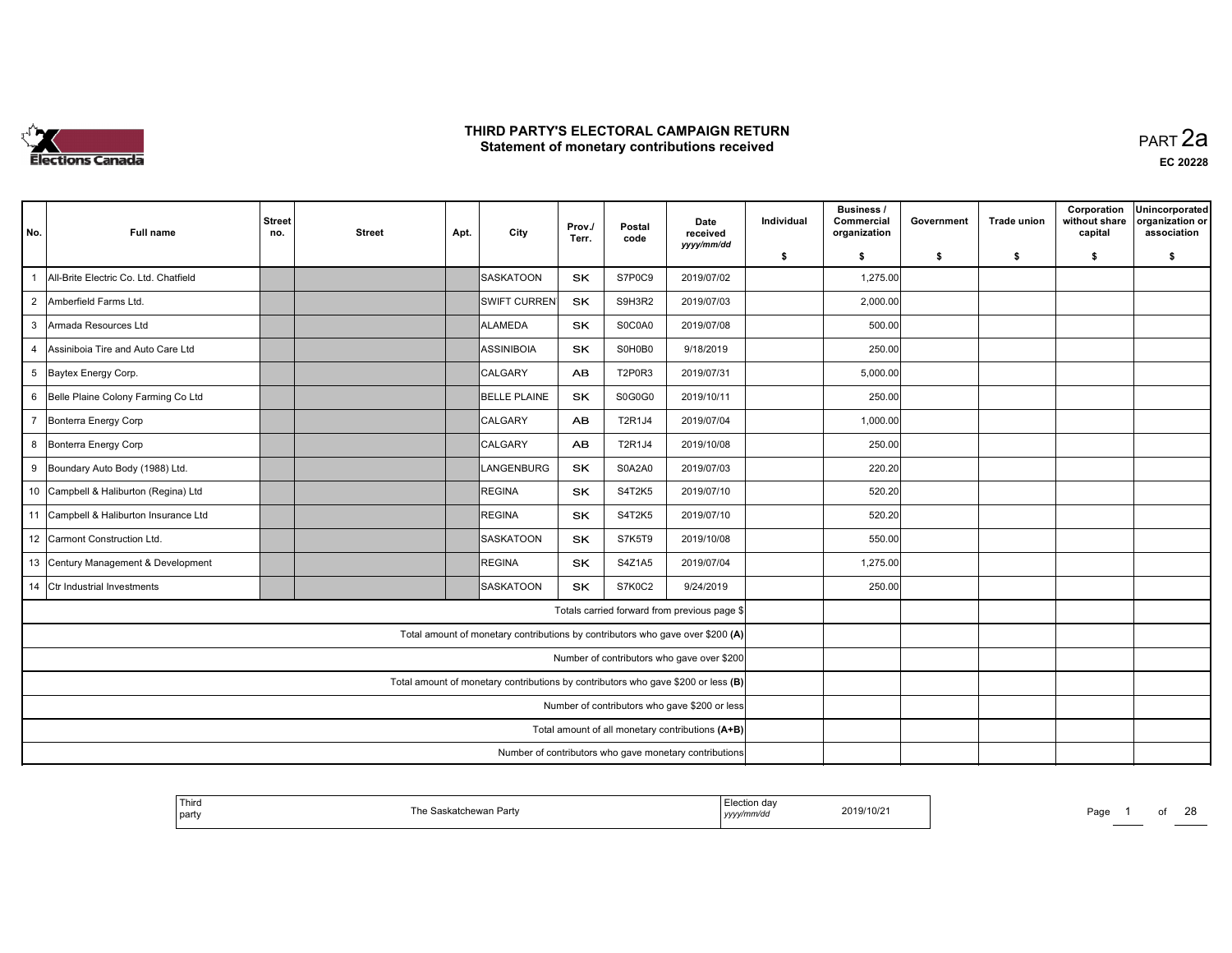

 PART 2aEC <sup>20228</sup>

| No. | <b>Full name</b>               | <b>Street</b><br>no. | <b>Street</b> | Apt. | City               | Prov./<br>Terr. | Postal<br>code | Date<br>received<br>yyyy/mm/dd                                                    | Individual | <b>Business /</b><br>Commercial<br>organization | Government | <b>Trade union</b> | Corporation<br>without share<br>capital | Unincorporated<br>organization or<br>association |
|-----|--------------------------------|----------------------|---------------|------|--------------------|-----------------|----------------|-----------------------------------------------------------------------------------|------------|-------------------------------------------------|------------|--------------------|-----------------------------------------|--------------------------------------------------|
|     |                                |                      |               |      |                    |                 |                |                                                                                   | \$         | \$                                              | \$         | \$                 | \$                                      | \$                                               |
|     | 15 Cyan Holdings Ltd.          |                      |               |      | <b>SASKATOON</b>   | <b>SK</b>       | S7J4M4         | 2019/07/09                                                                        |            | 220.20                                          |            |                    |                                         |                                                  |
|     | 16 D&G Golf Enterprize Ltd     |                      |               |      | <b>MAPLE CREEK</b> | <b>SK</b>       | S0N1N0         | 8/20/2019                                                                         |            | 500.00                                          |            |                    |                                         |                                                  |
|     | 17 Delta Optical               |                      |               |      | <b>SASKATOON</b>   | <b>SK</b>       | S7J5K4         | 2019/10/09                                                                        |            | 400.00                                          |            |                    |                                         |                                                  |
|     | 18 Dura Construction Ltd.      |                      |               |      | REGINA             | <b>SK</b>       | S4N4X1         | 8/12/2019                                                                         |            | 10,000.00                                       |            |                    |                                         |                                                  |
|     | 19 East End Holdings Ltd       |                      |               |      | REGINA             | <b>SK</b>       | <b>S4S7B5</b>  | 8/12/2019                                                                         |            | 2,020.00                                        |            |                    |                                         |                                                  |
|     | 20 Emmeline Management Ltd.    |                      |               |      | SASKATOON          | SK              | S7T0G3         | 2019/10/09                                                                        |            | 500.00                                          |            |                    |                                         |                                                  |
|     | 21 Englot Holdings             |                      |               |      | MONTMARTRE         | <b>SK</b>       | S0G3M0         | 2019/07/09                                                                        |            | 220.20                                          |            |                    |                                         |                                                  |
|     | 22 Ensign Well Servicing       |                      |               |      | CALGARY            | AB              | <b>T2P0L6</b>  | 2019/07/16                                                                        |            | 420.00                                          |            |                    |                                         |                                                  |
|     | 23 Estevan Meter Services Ltd. |                      |               |      | <b>IESTEVAN</b>    | <b>SK</b>       | S4A2A4         | 2019/10/09                                                                        |            | 1,000.00                                        |            |                    |                                         |                                                  |
|     | 24 Expert Locksmiths Ltd       |                      |               |      | SASKATOON          | SK              | S7K0V6         | 2019/10/09                                                                        |            | 300.00                                          |            |                    |                                         |                                                  |
|     | 25 Fehr Trenching & Excavating |                      |               |      | SASKATOON          | <b>SK</b>       | S7K6C6         | 2019/07/08                                                                        |            | 500.00                                          |            |                    |                                         |                                                  |
|     | 26 Fore-Sight Investment Corp  |                      |               |      | SASKATOON          | <b>SK</b>       | S7N0L4         | 2019/10/03                                                                        |            | 300.00                                          |            |                    |                                         |                                                  |
|     | 27 G.S Tractor Salvage Inc     |                      |               |      | <b>BLAINE LAKE</b> | SK              | S0J0J0         | 2019/07/19                                                                        |            | 220.20                                          |            |                    |                                         |                                                  |
|     | 28 G.W. Construction Ltd.      |                      |               |      | <b>BUCHANAN</b>    | <b>SK</b>       | S0A0J0         | 9/18/2019                                                                         |            | 500.00                                          |            |                    |                                         |                                                  |
|     |                                |                      |               |      |                    |                 |                | Totals carried forward from previous page \$                                      |            |                                                 |            |                    |                                         |                                                  |
|     |                                |                      |               |      |                    |                 |                | Total amount of monetary contributions by contributors who gave over \$200 (A)    |            |                                                 |            |                    |                                         |                                                  |
|     |                                |                      |               |      |                    |                 |                | Number of contributors who gave over \$200                                        |            |                                                 |            |                    |                                         |                                                  |
|     |                                |                      |               |      |                    |                 |                | Total amount of monetary contributions by contributors who gave \$200 or less (B) |            |                                                 |            |                    |                                         |                                                  |
|     |                                |                      |               |      |                    |                 |                | Number of contributors who gave \$200 or less                                     |            |                                                 |            |                    |                                         |                                                  |
|     |                                |                      |               |      |                    |                 |                | Total amount of all monetary contributions (A+B)                                  |            |                                                 |            |                    |                                         |                                                  |
|     |                                |                      |               |      |                    |                 |                | Number of contributors who gave monetary contributions                            |            |                                                 |            |                    |                                         |                                                  |

| ' Third<br>party | ∛askatchewan Partv<br>⊺he S | Election dav<br>с еслог<br>2019/10/21<br>yyyy/mm/dd | Page |
|------------------|-----------------------------|-----------------------------------------------------|------|
|                  |                             |                                                     |      |

2 of 28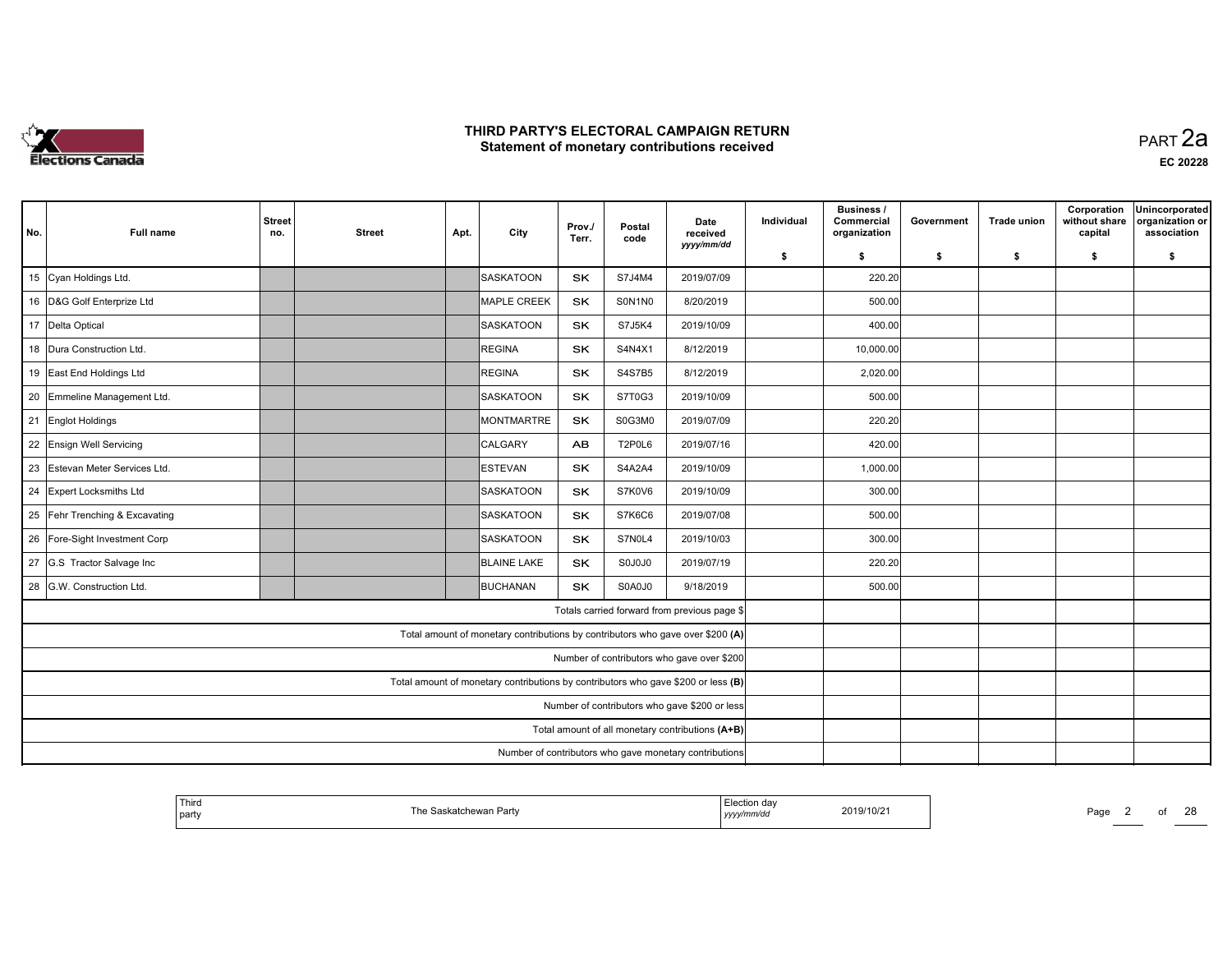

| No. | <b>Full name</b>                      | <b>Street</b><br>no. | <b>Street</b> | Apt. | City                                                                              | Prov./<br>Terr. | Postal<br>code | Date<br>received                                       | Individual | <b>Business /</b><br>Commercial<br>organization | Government | <b>Trade union</b> | Corporation<br>without share<br>capital | Unincorporated<br>organization or<br>association |
|-----|---------------------------------------|----------------------|---------------|------|-----------------------------------------------------------------------------------|-----------------|----------------|--------------------------------------------------------|------------|-------------------------------------------------|------------|--------------------|-----------------------------------------|--------------------------------------------------|
|     |                                       |                      |               |      |                                                                                   |                 |                | yyyy/mm/dd                                             | \$         | \$                                              | \$         | \$                 | \$                                      | \$                                               |
| 29  | Gateway Enterprises                   |                      |               |      | KAMSACK                                                                           | SK              | S0A1S0         | 2019/07/26                                             |            | 300.00                                          |            |                    |                                         |                                                  |
|     | 30 GR Patrick Financial Services Inc. |                      |               |      | REGINA                                                                            | SK              | S4V2X4         | 9/5/2019                                               |            | 220.20                                          |            |                    |                                         |                                                  |
|     | 31 Great Western Railway Ltd.         |                      |               |      | SHAUNAVON                                                                         | SK              | S0N2M0         | 9/18/2019                                              |            | 500.00                                          |            |                    |                                         |                                                  |
|     | 32 Great Western Railway Ltd.         |                      |               |      | SHAUNAVON                                                                         | <b>SK</b>       | S0N2M0         | 2019/10/18                                             |            | 250.00                                          |            |                    |                                         |                                                  |
|     | 33 GRW Contracting Ltd.               |                      |               |      | <b>PRINCE ALBERT</b>                                                              | SK              | S6V5T2         | 8/6/2019                                               |            | 220.20                                          |            |                    |                                         |                                                  |
|     | 34 HLM Productions Ltd                |                      |               |      | SASKATOON                                                                         | SK              | S7M3R5         | 2019/07/18                                             |            | 1,080.00                                        |            |                    |                                         |                                                  |
|     | 35 Hundseth Power Line Construction   |                      |               |      | <b>SASKATOON</b>                                                                  | <b>SK</b>       | S7L7M1         | 2019/07/15                                             |            | 220.20                                          |            |                    |                                         |                                                  |
|     | 36 Jacquemart Acres Ltd.              |                      |               |      | NORQUAY                                                                           | <b>SK</b>       | <b>S0A2V0</b>  | 2019/07/04                                             |            | 300.00                                          |            |                    |                                         |                                                  |
|     | 37 Jason Mohrbutter Legal Prof Corp   |                      |               |      | REGINA                                                                            | <b>SK</b>       | S4P4E9         | 2019/10/09                                             |            | 500.00                                          |            |                    |                                         |                                                  |
|     | 38 jumbo's farm kids                  |                      |               |      | CARLYLE                                                                           | SK              | S0C0R0         | 2019/10/15                                             |            | 1,275.00                                        |            |                    |                                         |                                                  |
|     | 39 Kelly Panteluk Construction Ltd    |                      |               |      | <b>ESTEVAN</b>                                                                    | SK              | S4A2A3         | 9/18/2019                                              |            | 2,500.00                                        |            |                    |                                         |                                                  |
|     | 40 Kendel Specialty Marketing Ltd     |                      |               |      | SASKATOON                                                                         | SK              | <b>S7H7S2</b>  | 2019/07/15                                             |            | 220.20                                          |            |                    |                                         |                                                  |
|     | 41 KK Holdings Ltd                    |                      |               |      | REGINA                                                                            | SK              | <b>S4S7B5</b>  | 8/12/2019                                              |            | 2,020.00                                        |            |                    |                                         |                                                  |
|     | 42 Knight Farms Ltd                   |                      |               |      | <b>ESTON</b>                                                                      | <b>SK</b>       | SOL1A0         | 2019/10/03                                             |            | 250.00                                          |            |                    |                                         |                                                  |
|     |                                       |                      |               |      |                                                                                   |                 |                | Totals carried forward from previous page \$           |            |                                                 |            |                    |                                         |                                                  |
|     |                                       |                      |               |      | Total amount of monetary contributions by contributors who gave over \$200 (A)    |                 |                |                                                        |            |                                                 |            |                    |                                         |                                                  |
|     |                                       |                      |               |      |                                                                                   |                 |                | Number of contributors who gave over \$200             |            |                                                 |            |                    |                                         |                                                  |
|     |                                       |                      |               |      | Total amount of monetary contributions by contributors who gave \$200 or less (B) |                 |                |                                                        |            |                                                 |            |                    |                                         |                                                  |
|     |                                       |                      |               |      |                                                                                   |                 |                | Number of contributors who gave \$200 or less          |            |                                                 |            |                    |                                         |                                                  |
|     |                                       |                      |               |      |                                                                                   |                 |                | Total amount of all monetary contributions (A+B)       |            |                                                 |            |                    |                                         |                                                  |
|     |                                       |                      |               |      |                                                                                   |                 |                | Number of contributors who gave monetary contributions |            |                                                 |            |                    |                                         |                                                  |

| Third<br>  party | ∘Saskatchewan Partv | Election dav<br>2019/10/21<br>yyyymm/aa | . .<br>⊃aq∈<br>o |
|------------------|---------------------|-----------------------------------------|------------------|
|                  |                     |                                         |                  |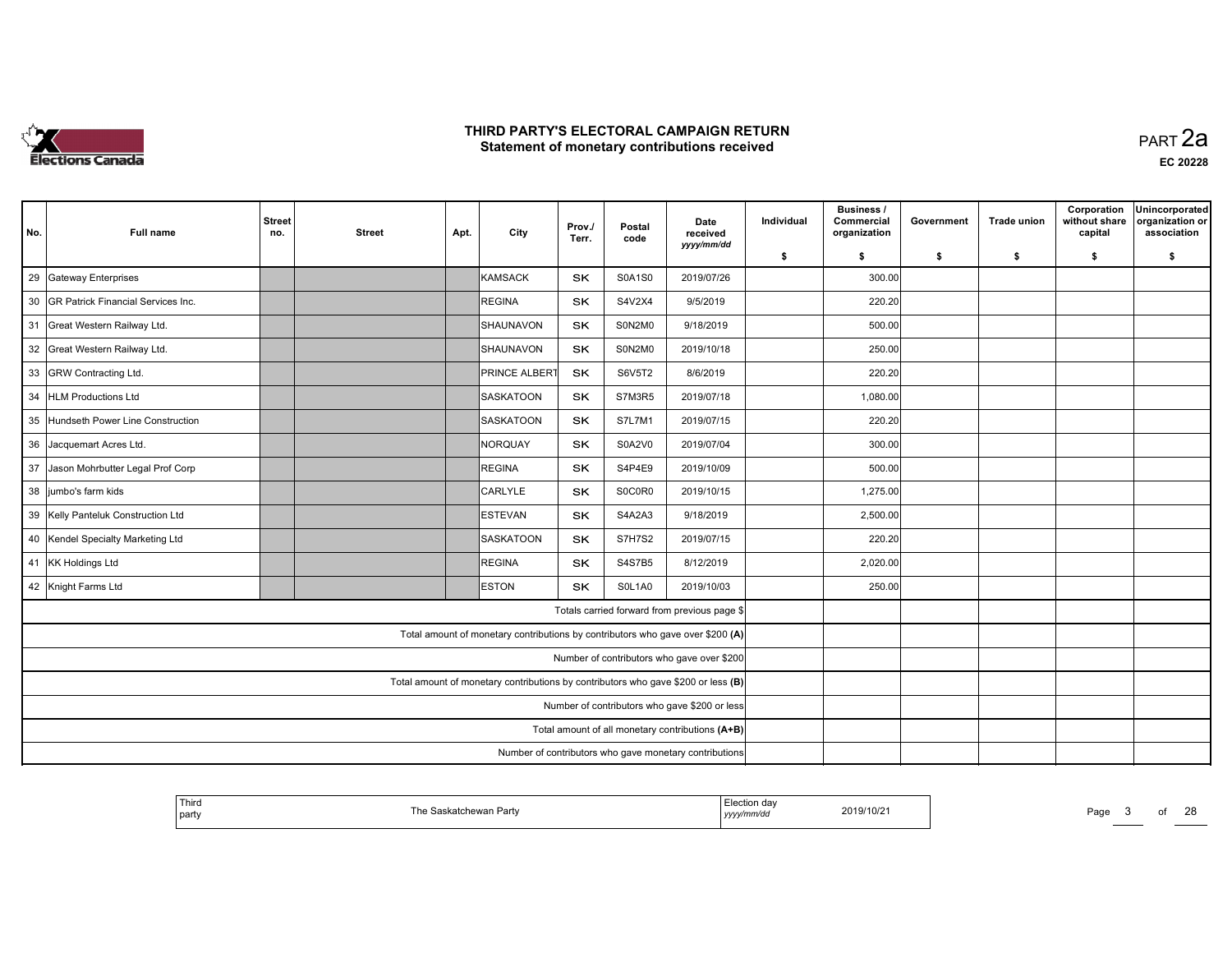

 PART 2aEC <sup>20228</sup>

| No. | <b>Full name</b>                     | <b>Street</b><br>no. | <b>Street</b> | Apt. | City                                                                              | Prov./<br>Terr. | Postal<br>code | Date<br>received<br>yyyy/mm/dd                         | Individual | <b>Business /</b><br>Commercial<br>organization | Government | <b>Trade union</b> | Corporation<br>without share<br>capital | Unincorporated<br>organization or<br>association |
|-----|--------------------------------------|----------------------|---------------|------|-----------------------------------------------------------------------------------|-----------------|----------------|--------------------------------------------------------|------------|-------------------------------------------------|------------|--------------------|-----------------------------------------|--------------------------------------------------|
|     |                                      |                      |               |      |                                                                                   |                 |                |                                                        | \$         | \$                                              | \$         | \$                 | \$                                      | \$                                               |
|     | 43 Komax Enterprises                 |                      |               |      | REGINA                                                                            | <b>SK</b>       | S4S7B5         | 8/12/2019                                              |            | 2,020.00                                        |            |                    |                                         |                                                  |
|     | 44 Kondro Electric (1980) Ltd.       |                      |               |      | <b>LLOYDMINSTER</b>                                                               | <b>AB</b>       | <b>T9V2C9</b>  | 2019/07/03                                             |            | 220.20                                          |            |                    |                                         |                                                  |
|     | 45 Len Grant Trucking Ltd.           |                      |               |      | Iunity                                                                            | <b>SK</b>       | S0K4L0         | 2019/10/03                                             |            | 250.00                                          |            |                    |                                         |                                                  |
|     | 46 Les & Wendy Trowell Seed Farm Ltd |                      |               |      | SALTCOATS                                                                         | <b>SK</b>       | S0A3R0         | 2019/07/04                                             |            | 220.20                                          |            |                    |                                         |                                                  |
|     | 47 Loraas Disposal South Ltd         |                      |               |      | REGINA                                                                            | SK              | S4N4Y1         | 8/14/2019                                              |            | 2,020.00                                        |            |                    |                                         |                                                  |
|     | 48 Manulife Securities               |                      |               |      | <b>OAKVILLE</b>                                                                   | ON              | L6M2W2         | 9/3/2019                                               |            | 400.00                                          |            |                    |                                         |                                                  |
|     | 49 Matrix Construction Ltd           |                      |               |      | <b>HEPBURN</b>                                                                    | <b>SK</b>       | S0K1Z0         | 8/2/2019                                               |            | 220.20                                          |            |                    |                                         |                                                  |
|     | 50 Nelson GM Ltd.                    |                      |               |      | ASSINIBOIA                                                                        | <b>SK</b>       | S0H0B0         | 9/18/2019                                              |            | 375.00                                          |            |                    |                                         |                                                  |
|     | 51 Nelson Motors & Equipment         |                      |               |      | <b>AVONLEA</b>                                                                    | <b>SK</b>       | S0H0C0         | 8/7/2019                                               |            | 1,000.00                                        |            |                    |                                         |                                                  |
| 52  | Newswatch SK Ltd                     |                      |               |      | REGINA                                                                            | <b>SK</b>       | S4P3Y3         | 2019/10/15                                             |            | 500.00                                          |            |                    |                                         |                                                  |
|     | 53 PA U Store-It Ltd                 |                      |               |      | <b>PRINCE ALBERT</b>                                                              | <b>SK</b>       | S6V5R3         | 8/7/2019                                               |            | 220.20                                          |            |                    |                                         |                                                  |
|     | 54 Pask Farms Ltd.                   |                      |               |      | <b>ATWATER</b>                                                                    | <b>SK</b>       | S0A0C0         | 9/3/2019                                               |            | 420.20                                          |            |                    |                                         |                                                  |
|     | 55 Pine Cove Resort                  |                      |               |      | LOON LAKE                                                                         | SK              | S0M1L0         | 9/3/2019                                               |            | 400.00                                          |            |                    |                                         |                                                  |
|     | 56 Prairie Advertising               |                      |               |      | <b>REGINA</b>                                                                     | <b>SK</b>       | S4N4Z2         | 2019/07/19                                             |            | 1,000.00                                        |            |                    |                                         |                                                  |
|     |                                      |                      |               |      |                                                                                   |                 |                | Totals carried forward from previous page \$           |            |                                                 |            |                    |                                         |                                                  |
|     |                                      |                      |               |      | Total amount of monetary contributions by contributors who gave over \$200 (A)    |                 |                |                                                        |            |                                                 |            |                    |                                         |                                                  |
|     |                                      |                      |               |      |                                                                                   |                 |                | Number of contributors who gave over \$200             |            |                                                 |            |                    |                                         |                                                  |
|     |                                      |                      |               |      | Total amount of monetary contributions by contributors who gave \$200 or less (B) |                 |                |                                                        |            |                                                 |            |                    |                                         |                                                  |
|     |                                      |                      |               |      |                                                                                   |                 |                | Number of contributors who gave \$200 or less          |            |                                                 |            |                    |                                         |                                                  |
|     |                                      |                      |               |      |                                                                                   |                 |                | Total amount of all monetary contributions (A+B)       |            |                                                 |            |                    |                                         |                                                  |
|     |                                      |                      |               |      |                                                                                   |                 |                | Number of contributors who gave monetary contributions |            |                                                 |            |                    |                                         |                                                  |

| Third<br>  party | মchewan Partv<br>The Saskatchewan F | <sub>-</sub> .JU⊔uun dav<br>2019/10/21<br>mmra<br>уууу | Page |
|------------------|-------------------------------------|--------------------------------------------------------|------|
|------------------|-------------------------------------|--------------------------------------------------------|------|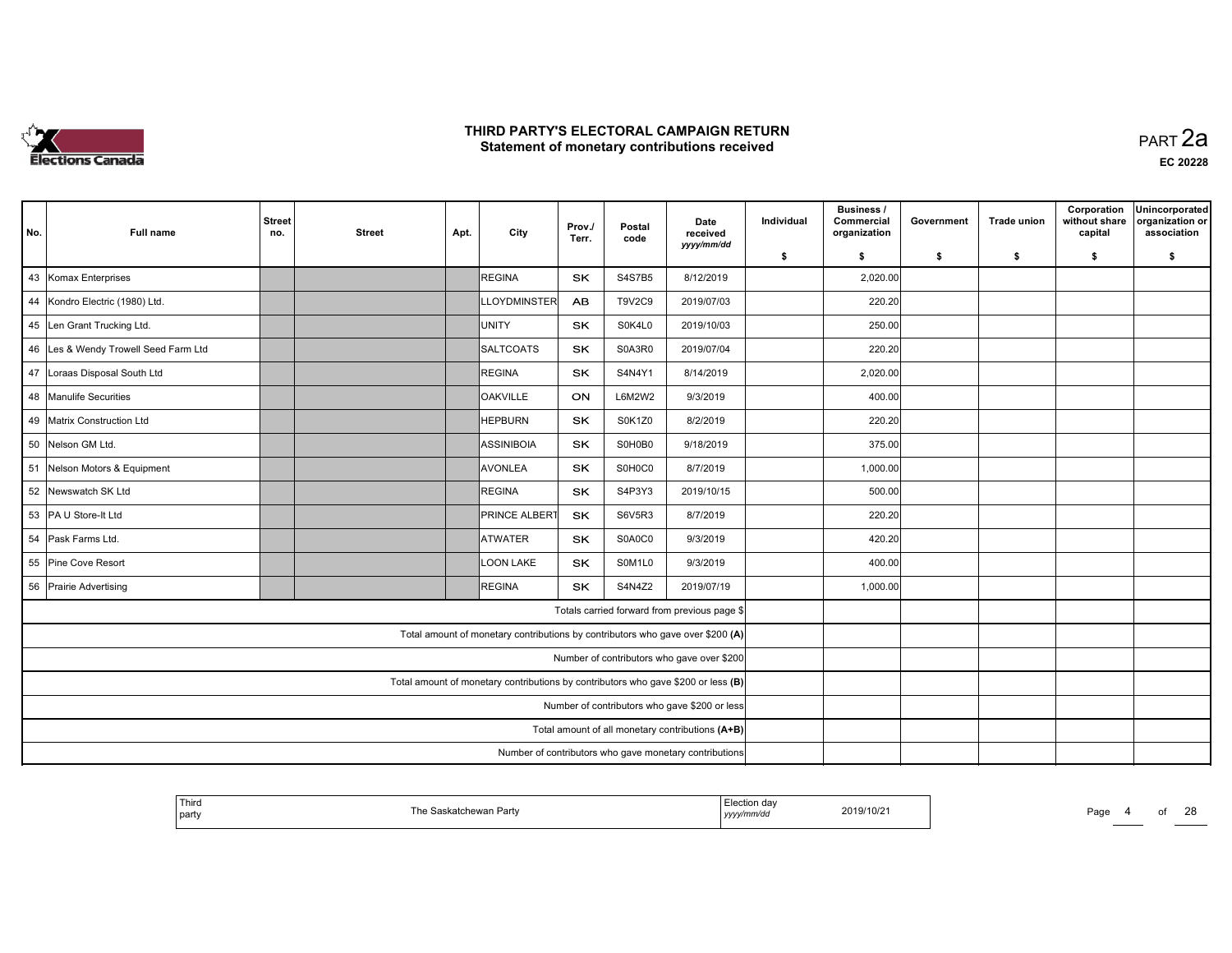

 PART 2aEC <sup>20228</sup>

| No.                                           | <b>Full name</b>                     | <b>Street</b><br>no.                                                              | <b>Street</b> | Apt. | City                                                                           | Prov./<br>Terr. | Postal<br>code | Date<br>received<br>yyyy/mm/dd                   | Individual | <b>Business /</b><br>Commercial<br>organization | Government | <b>Trade union</b> | Corporation<br>without share<br>capital | Unincorporated<br>organization or<br>association |
|-----------------------------------------------|--------------------------------------|-----------------------------------------------------------------------------------|---------------|------|--------------------------------------------------------------------------------|-----------------|----------------|--------------------------------------------------|------------|-------------------------------------------------|------------|--------------------|-----------------------------------------|--------------------------------------------------|
|                                               |                                      |                                                                                   |               |      |                                                                                |                 |                |                                                  | \$         | \$                                              | \$         | \$                 | \$                                      | \$                                               |
| 57                                            | R Bliss McLean Farms Ltd             |                                                                                   |               |      | <b>ESTON</b>                                                                   | SK              | SOL1A0         | 2019/07/03                                       |            | 220.20                                          |            |                    |                                         |                                                  |
| 58                                            | Reliable Metal Buildings             |                                                                                   |               |      | CARLYLE                                                                        | SK              | S0C0R0         | 2019/10/15                                       |            | 1,275.00                                        |            |                    |                                         |                                                  |
| 59                                            | Restorex Disaster Restoration        |                                                                                   |               |      | REGINA                                                                         | <b>SK</b>       | S4N2Y2         | 2019/10/04                                       |            | 500.00                                          |            |                    |                                         |                                                  |
|                                               | 60 Rick Prosko Farms                 |                                                                                   |               |      | <b>ROSE VALLEY</b>                                                             | <b>SK</b>       | S0E1M0         | 2019/07/19                                       |            | 1,000.00                                        |            |                    |                                         |                                                  |
| 61                                            | Robertson Prairie Acres Inc          |                                                                                   |               |      | <b>CARLYLE</b>                                                                 | <b>SK</b>       | S0C0R0         | 2019/10/15                                       |            | 1,275.00                                        |            |                    |                                         |                                                  |
| 62                                            | Ron's Plumbing & Heating (1980) Ltd. |                                                                                   |               |      | <b>MEADOW LAKE</b>                                                             | <b>SK</b>       | S9X1Z3         | 9/3/2019                                         |            | 350.00                                          |            |                    |                                         |                                                  |
|                                               | 63 Shaunavon Animal Clinic           |                                                                                   |               |      | Ishaunavon                                                                     | <b>SK</b>       | S0N2M0         | 2019/07/08                                       |            | 220.20                                          |            |                    |                                         |                                                  |
|                                               | 64 South Country Equipment Ltd.      |                                                                                   |               |      | IMOOSE JAW                                                                     | <b>SK</b>       | S6J1L6         | 9/18/2019                                        |            | 500.00                                          |            |                    |                                         |                                                  |
|                                               | 65 Spence Equipment Rentals          |                                                                                   |               |      | NORTH BATTLEI                                                                  | <b>SK</b>       | S9A3L8         | 2019/07/15                                       |            | 520.20                                          |            |                    |                                         |                                                  |
| 66                                            | <b>SST Trucking</b>                  |                                                                                   |               |      | <b>SASKATOON</b>                                                               | SK              | S7P0E1         | 2019/10/03                                       |            | 500.00                                          |            |                    |                                         |                                                  |
| 67                                            | Steve's Landscaping & Bobcat         |                                                                                   |               |      | PILOT BUTTE                                                                    | SK              | S0G3Z0         | 2019/10/11                                       |            | 250.00                                          |            |                    |                                         |                                                  |
| 68                                            | Tamarack Ventures Inc.               |                                                                                   |               |      | <b>PRINCE ALBERT</b>                                                           | <b>SK</b>       | <b>S6V7L8</b>  | 9/6/2019                                         |            | 1,000.00                                        |            |                    |                                         |                                                  |
|                                               | 69 Todd Degelman Management Inc      |                                                                                   |               |      | SASKATOON                                                                      | SK              | S7K5T6         | 2019/07/15                                       |            | 1,275.00                                        |            |                    |                                         |                                                  |
| 70                                            | <b>Transwest Air</b>                 |                                                                                   |               |      | PRINCE ALBERT                                                                  | <b>SK</b>       | <b>S6V5R4</b>  | 8/9/2019                                         |            | 220.20                                          |            |                    |                                         |                                                  |
|                                               |                                      |                                                                                   |               |      |                                                                                |                 |                | Totals carried forward from previous page \$     |            |                                                 |            |                    |                                         |                                                  |
|                                               |                                      |                                                                                   |               |      | Total amount of monetary contributions by contributors who gave over \$200 (A) |                 |                |                                                  |            |                                                 |            |                    |                                         |                                                  |
| Number of contributors who gave over \$200    |                                      |                                                                                   |               |      |                                                                                |                 |                |                                                  |            |                                                 |            |                    |                                         |                                                  |
|                                               |                                      | Total amount of monetary contributions by contributors who gave \$200 or less (B) |               |      |                                                                                |                 |                |                                                  |            |                                                 |            |                    |                                         |                                                  |
| Number of contributors who gave \$200 or less |                                      |                                                                                   |               |      |                                                                                |                 |                |                                                  |            |                                                 |            |                    |                                         |                                                  |
|                                               |                                      |                                                                                   |               |      |                                                                                |                 |                | Total amount of all monetary contributions (A+B) |            |                                                 |            |                    |                                         |                                                  |
|                                               |                                      | Number of contributors who gave monetary contributions                            |               |      |                                                                                |                 |                |                                                  |            |                                                 |            |                    |                                         |                                                  |

| Third<br>and the state of the state of<br>party | Saskatchewan Party<br>The Saskatchewan | —i⇔ction dav<br>2019/10/21<br>'mm/ac<br>уууу | Page |
|-------------------------------------------------|----------------------------------------|----------------------------------------------|------|
|-------------------------------------------------|----------------------------------------|----------------------------------------------|------|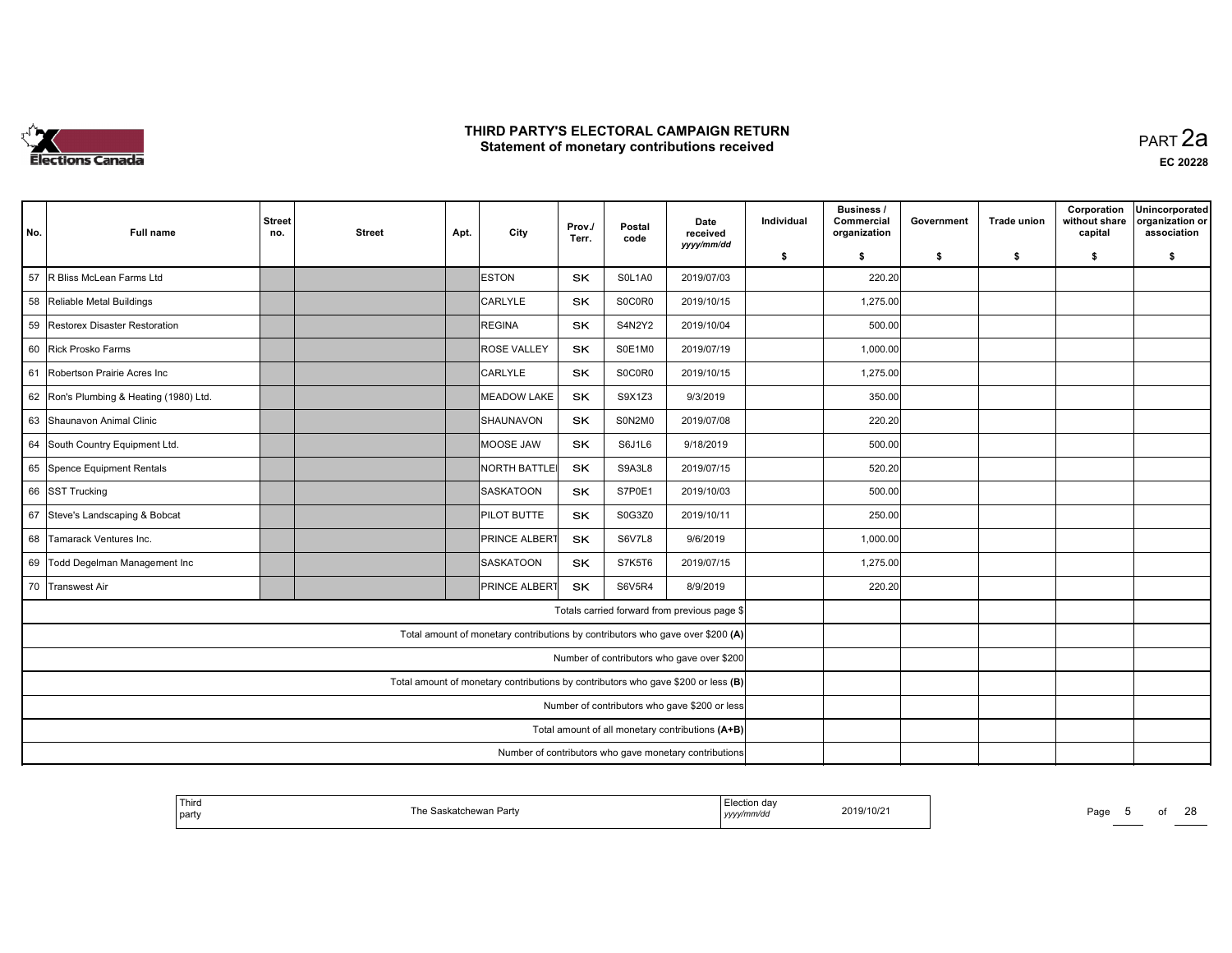

 PART 2aEC <sup>20228</sup>

| No.                                                                               | <b>Full name</b>                       | <b>Street</b><br>no.                                                           | <b>Street</b> | Apt. | City                | Prov./<br>Terr. | Postal<br>code | Date<br>received<br>yyyy/mm/dd                   | Individual | <b>Business /</b><br>Commercial<br>organization | Government | <b>Trade union</b> | Corporation<br>without share<br>capital | Unincorporated<br>organization or<br>association |
|-----------------------------------------------------------------------------------|----------------------------------------|--------------------------------------------------------------------------------|---------------|------|---------------------|-----------------|----------------|--------------------------------------------------|------------|-------------------------------------------------|------------|--------------------|-----------------------------------------|--------------------------------------------------|
|                                                                                   |                                        |                                                                                |               |      |                     |                 |                |                                                  | \$         | \$                                              | \$         | \$                 | \$                                      | \$                                               |
| 71                                                                                | Tupper's Construction Ltd.             |                                                                                |               |      | <b>MEADOW LAKE</b>  | SK              | S9X1Y6         | 9/11/2019                                        |            | 520.20                                          |            |                    |                                         |                                                  |
| 72                                                                                | Westcon Equipment & Rentals LTd.       |                                                                                |               |      | REGINA              | SK              | S4P3B1         | 2019/10/02                                       |            | 500.00                                          |            |                    |                                         |                                                  |
|                                                                                   | 73 Westwood Agricultural Services Corp |                                                                                |               |      | PENSE               | SK              | S0G3W0         | 2019/07/19                                       |            | 1,000.00                                        |            |                    |                                         |                                                  |
|                                                                                   | 74 Weyburn Security Co Ltd             |                                                                                |               |      | <b>WEYBURN</b>      | <b>SK</b>       | S4H2K7         | 2019/10/03                                       |            | 1,275.00                                        |            |                    |                                         |                                                  |
| 75                                                                                | 101141072 Saskatchewan Ltd.            |                                                                                |               |      | <b>KINDERSLEY</b>   | <b>SK</b>       | <b>S0L1S0</b>  | 9/6/2019                                         |            | 1,000.00                                        |            |                    |                                         |                                                  |
| 76                                                                                | 1253135 Alberta Ltd                    |                                                                                |               |      | <b>LLOYDMINSTER</b> | <b>SK</b>       | S9V0M9         | 8/1/2019                                         |            | 1,000.00                                        |            |                    |                                         |                                                  |
|                                                                                   | 77 Edmond Aime                         |                                                                                |               |      | <b>REDVERS</b>      | <b>SK</b>       | S0C2H0         | 9/24/2019                                        | 250.00     |                                                 |            |                    |                                         |                                                  |
| 78                                                                                | Lance Allen                            |                                                                                |               |      | <b>GULL LAKE</b>    | <b>SK</b>       | S0N1A0         | 8/30/2019                                        | 300.00     |                                                 |            |                    |                                         |                                                  |
|                                                                                   | 79 William Armstrong                   |                                                                                |               |      | <b>OXBOW</b>        | SK.             | S0C2B0         | 03/07/2019                                       | 220.20     |                                                 |            |                    |                                         |                                                  |
| 80                                                                                | Omar Aschim                            |                                                                                |               |      | <b>SASKATOON</b>    | SK              | S7H5R7         | 02/07/2019                                       | 220.20     |                                                 |            |                    |                                         |                                                  |
| 81                                                                                | Connie Asmundson                       |                                                                                |               |      | FOAM LAKE           | SK              | <b>S0A1A0</b>  | 8/7/2019                                         | 220.00     |                                                 |            |                    |                                         |                                                  |
|                                                                                   | 82 Wayne Bacon                         |                                                                                |               |      | <b>KINISTINO</b>    | <b>SK</b>       | S0J1H0         | 11/10/2019                                       | 250.00     |                                                 |            |                    |                                         |                                                  |
|                                                                                   | 83 Gregory Bacon                       |                                                                                |               |      | REGINA              | SK              | S4V3E2         | 8/2/2019                                         | 250.00     |                                                 |            |                    |                                         |                                                  |
|                                                                                   | 84 Harvey Baker                        |                                                                                |               |      | <b>PIAPOT</b>       | <b>SK</b>       | S0N1Y0         | 03/07/2019                                       | 220.20     |                                                 |            |                    |                                         |                                                  |
|                                                                                   |                                        |                                                                                |               |      |                     |                 |                | Totals carried forward from previous page \$     |            |                                                 |            |                    |                                         |                                                  |
|                                                                                   |                                        | Total amount of monetary contributions by contributors who gave over \$200 (A) |               |      |                     |                 |                |                                                  |            |                                                 |            |                    |                                         |                                                  |
|                                                                                   |                                        | Number of contributors who gave over \$200                                     |               |      |                     |                 |                |                                                  |            |                                                 |            |                    |                                         |                                                  |
| Total amount of monetary contributions by contributors who gave \$200 or less (B) |                                        |                                                                                |               |      |                     |                 |                |                                                  |            |                                                 |            |                    |                                         |                                                  |
| Number of contributors who gave \$200 or less                                     |                                        |                                                                                |               |      |                     |                 |                |                                                  |            |                                                 |            |                    |                                         |                                                  |
|                                                                                   |                                        |                                                                                |               |      |                     |                 |                | Total amount of all monetary contributions (A+B) |            |                                                 |            |                    |                                         |                                                  |
|                                                                                   |                                        | Number of contributors who gave monetary contributions                         |               |      |                     |                 |                |                                                  |            |                                                 |            |                    |                                         |                                                  |

| Third<br>  party | ıskatchewan Partv | Election dav<br>""mm/au<br>уууулг | 2019/10/21 | Page |  |
|------------------|-------------------|-----------------------------------|------------|------|--|
|                  |                   |                                   |            |      |  |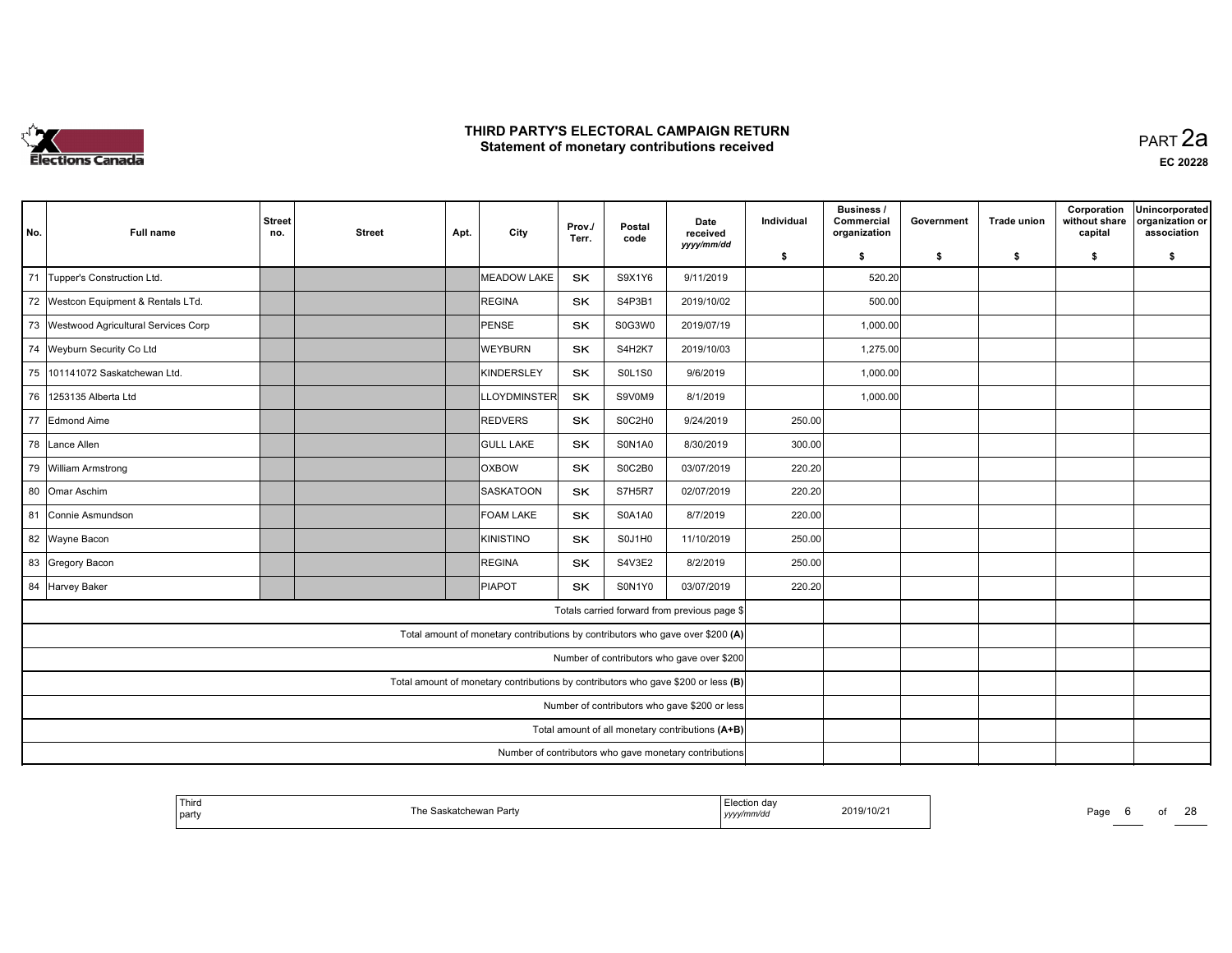

| No. | <b>Full name</b>     | <b>Street</b><br>no.                                                              | <b>Street</b>                                          | Apt. | City                                                                           | Prov./<br>Terr. | Postal<br>code | Date<br>received<br>yyyy/mm/dd               | Individual | Business /<br>Commercial<br>organization | Government | <b>Trade union</b> | Corporation<br>without share<br>capital | Unincorporated<br>organization or<br>association |
|-----|----------------------|-----------------------------------------------------------------------------------|--------------------------------------------------------|------|--------------------------------------------------------------------------------|-----------------|----------------|----------------------------------------------|------------|------------------------------------------|------------|--------------------|-----------------------------------------|--------------------------------------------------|
|     |                      |                                                                                   |                                                        |      |                                                                                |                 |                |                                              | \$         | \$                                       | \$         | \$                 | \$                                      | \$                                               |
|     | 85 Sandra Banadyga   |                                                                                   |                                                        |      | KELVINGTON                                                                     | <b>SK</b>       | S0A1W0         | 07/10/2019                                   | 250.00     |                                          |            |                    |                                         |                                                  |
|     | 86 Margaret Baniulis |                                                                                   |                                                        |      | <b>IESTEVAN</b>                                                                | <b>SK</b>       | S4A2A5         | 8/19/2019                                    | 400.00     |                                          |            |                    |                                         |                                                  |
|     | 87 Brian Barber      |                                                                                   |                                                        |      | <b>REGINA BEACH</b>                                                            | SK              | S0G4C0         | 30/07/2019                                   | 1,000.00   |                                          |            |                    |                                         |                                                  |
|     | 88 Milton Bartos     |                                                                                   |                                                        |      | LEASK                                                                          | <b>SK</b>       | S0J1M0         | 8/9/2019                                     | 500.00     |                                          |            |                    |                                         |                                                  |
|     | 89 Francis Bast      |                                                                                   |                                                        |      | REGINA                                                                         | <b>SK</b>       | S4V3E5         | 04/07/2019                                   | 1,275.00   |                                          |            |                    |                                         |                                                  |
|     | 90 Garth Bates       |                                                                                   |                                                        |      | VEREGIN                                                                        | <b>SK</b>       | S0A4H0         | 03/07/2019                                   | 500.00     |                                          |            |                    |                                         |                                                  |
|     | 91  Irene Bauer      |                                                                                   |                                                        |      | REGINA                                                                         | <b>SK</b>       | S4W0T5         | 17/10/2019                                   | 1,000.00   |                                          |            |                    |                                         |                                                  |
|     | 92 Donald Beamish    |                                                                                   |                                                        |      | <b>LLOYDMINSTER</b>                                                            | SK              | <b>S9V1R6</b>  | 02/07/2019                                   | 520.20     |                                          |            |                    |                                         |                                                  |
|     | 93 Rodney Bell       |                                                                                   |                                                        |      | SASKATOON                                                                      | SK              | <b>S7N4J7</b>  | 09/10/2019                                   | 300.00     |                                          |            |                    |                                         |                                                  |
| 94  | Lori Betker          |                                                                                   |                                                        |      | CARNDUFF                                                                       | <b>SK</b>       | S0C0S0         | 11/07/2019                                   | 220.20     |                                          |            |                    |                                         |                                                  |
|     | 95 Constance Blair   |                                                                                   |                                                        |      | LANIGAN                                                                        | <b>SK</b>       | S0K2M0         | 07/10/2019                                   | 275.00     |                                          |            |                    |                                         |                                                  |
|     | 96 Ronald Blair      |                                                                                   |                                                        |      | LANIGAN                                                                        | <b>SK</b>       | S0K2M0         | 07/10/2019                                   | 275.00     |                                          |            |                    |                                         |                                                  |
|     | 97 Constance Blair   |                                                                                   |                                                        |      | LANIGAN                                                                        | <b>SK</b>       | S0K2M0         | 02/07/2019                                   | 250.00     |                                          |            |                    |                                         |                                                  |
|     | 98 Ronald Blair      |                                                                                   |                                                        |      | ILANIGAN                                                                       | <b>SK</b>       | S0K2M0         | 02/07/2019                                   | 250.00     |                                          |            |                    |                                         |                                                  |
|     |                      |                                                                                   |                                                        |      |                                                                                |                 |                | Totals carried forward from previous page \$ |            |                                          |            |                    |                                         |                                                  |
|     |                      |                                                                                   |                                                        |      | Total amount of monetary contributions by contributors who gave over \$200 (A) |                 |                |                                              |            |                                          |            |                    |                                         |                                                  |
|     |                      |                                                                                   | Number of contributors who gave over \$200             |      |                                                                                |                 |                |                                              |            |                                          |            |                    |                                         |                                                  |
|     |                      | Total amount of monetary contributions by contributors who gave \$200 or less (B) |                                                        |      |                                                                                |                 |                |                                              |            |                                          |            |                    |                                         |                                                  |
|     |                      | Number of contributors who gave \$200 or less                                     |                                                        |      |                                                                                |                 |                |                                              |            |                                          |            |                    |                                         |                                                  |
|     |                      | Total amount of all monetary contributions (A+B)                                  |                                                        |      |                                                                                |                 |                |                                              |            |                                          |            |                    |                                         |                                                  |
|     |                      |                                                                                   | Number of contributors who gave monetary contributions |      |                                                                                |                 |                |                                              |            |                                          |            |                    |                                         |                                                  |

| l Thira<br>i he<br>Saskatchewan Partv<br>l party | lection da:<br>2019/10/21<br>™mm⁄au<br>, <i>yyyy</i> | $\sim$<br>$P$ aqe |
|--------------------------------------------------|------------------------------------------------------|-------------------|
|--------------------------------------------------|------------------------------------------------------|-------------------|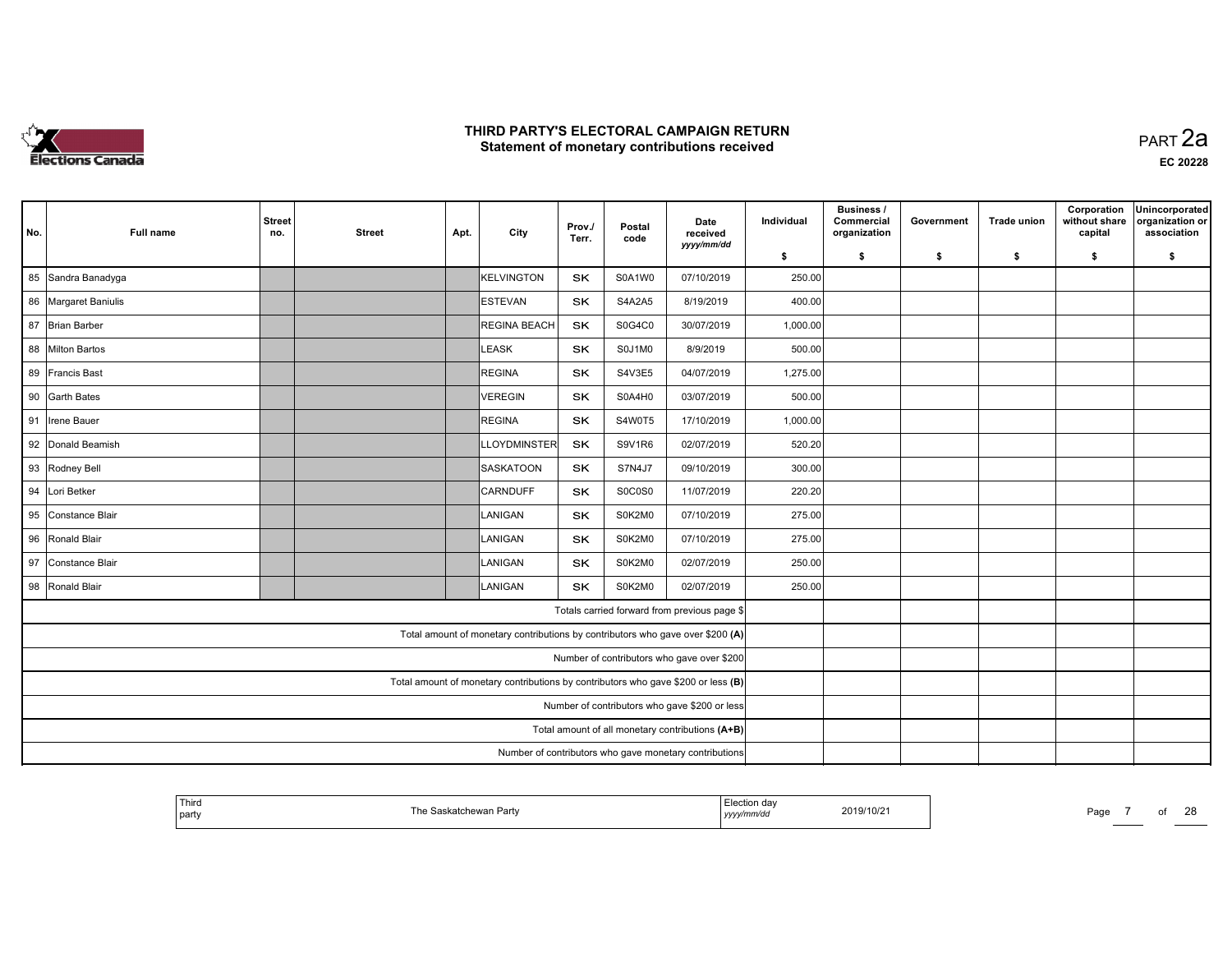

 PART 2aEC <sup>20228</sup>

| No. | <b>Full name</b>      | <b>Street</b><br>no.                             | <b>Street</b>                                                                     | Apt. | City              | Prov./<br>Terr. | Postal<br>code | Date<br>received<br>yyyy/mm/dd                                                 | Individual | <b>Business /</b><br>Commercial<br>organization | Government | <b>Trade union</b> | Corporation<br>without share<br>capital | Unincorporated<br>organization or<br>association |
|-----|-----------------------|--------------------------------------------------|-----------------------------------------------------------------------------------|------|-------------------|-----------------|----------------|--------------------------------------------------------------------------------|------------|-------------------------------------------------|------------|--------------------|-----------------------------------------|--------------------------------------------------|
|     |                       |                                                  |                                                                                   |      |                   |                 |                |                                                                                | \$         | \$                                              | \$         | \$                 | \$                                      | \$                                               |
|     | 99 Martha Boldt       |                                                  |                                                                                   |      | <b>GLENBUSH</b>   | <b>SK</b>       | S0M0Z0         | 11/10/2019                                                                     | 250.00     |                                                 |            |                    |                                         |                                                  |
|     | 100 Ray Boldt         |                                                  |                                                                                   |      | GLENBUSH          | <b>SK</b>       | S0M0Z0         | 9/20/2019                                                                      | 210.10     |                                                 |            |                    |                                         |                                                  |
|     | 101 Trudy Boldt       |                                                  |                                                                                   |      | GLENBUSH          | SK              | S0M0Z0         | 9/20/2019                                                                      | 210.10     |                                                 |            |                    |                                         |                                                  |
|     | 102 Louise Bourgault  |                                                  |                                                                                   |      | <b>ST BRIEUX</b>  | <b>SK</b>       | S0K3V0         | 12/07/2019                                                                     | 1,275.00   |                                                 |            |                    |                                         |                                                  |
|     | 103 Rodger Brandvold  |                                                  |                                                                                   |      | <b>WHITE CITY</b> | <b>SK</b>       | S4L5B1         | 05/07/2019                                                                     | 500.00     |                                                 |            |                    |                                         |                                                  |
|     | 104 Carie Brandvold   |                                                  |                                                                                   |      | <b>WHITE CITY</b> | <b>SK</b>       | S4L5B1         | 05/07/2019                                                                     | 500.00     |                                                 |            |                    |                                         |                                                  |
|     | 105 Myrna Braun       |                                                  |                                                                                   |      | BEECHY            | <b>SK</b>       | S0L0C0         | 8/5/2019                                                                       | 202.20     |                                                 |            |                    |                                         |                                                  |
|     | 106 Bernard Broughton |                                                  |                                                                                   |      | <b>SASKATOON</b>  | <b>SK</b>       | S7J4K5         | 22/07/2019                                                                     | 300.00     |                                                 |            |                    |                                         |                                                  |
|     | 107 Bernard Broughton |                                                  |                                                                                   |      | SASKATOON         | SK              | S7J4K5         | 9/11/2019                                                                      | 202.20     |                                                 |            |                    |                                         |                                                  |
|     | 108 Zoria Broughton   |                                                  |                                                                                   |      | SASKATOON         | <b>SK</b>       | S7J4K5         | 9/11/2019                                                                      | 202.20     |                                                 |            |                    |                                         |                                                  |
|     | 109 Rae Brown         |                                                  |                                                                                   |      | MOSSBANK          | SK              | S0H3G0         | 10/07/2019                                                                     | 500.00     |                                                 |            |                    |                                         |                                                  |
|     | 110 Rae Brown         |                                                  |                                                                                   |      | MOSSBANK          | SK              | S0H3G0         | 03/10/2019                                                                     | 250.00     |                                                 |            |                    |                                         |                                                  |
|     | 111 Diana Buhler      |                                                  |                                                                                   |      | <b>WALDHEIM</b>   | <b>SK</b>       | S0K4R0         | 9/30/2019                                                                      | 400.00     |                                                 |            |                    |                                         |                                                  |
|     | 112 Maurice Bundon    |                                                  |                                                                                   |      | REGINA            | <b>SK</b>       | S4S0X4         | 9/30/2019                                                                      | 1,000.00   |                                                 |            |                    |                                         |                                                  |
|     |                       |                                                  |                                                                                   |      |                   |                 |                | Totals carried forward from previous page \$                                   |            |                                                 |            |                    |                                         |                                                  |
|     |                       |                                                  |                                                                                   |      |                   |                 |                | Total amount of monetary contributions by contributors who gave over \$200 (A) |            |                                                 |            |                    |                                         |                                                  |
|     |                       | Number of contributors who gave over \$200       |                                                                                   |      |                   |                 |                |                                                                                |            |                                                 |            |                    |                                         |                                                  |
|     |                       |                                                  | Total amount of monetary contributions by contributors who gave \$200 or less (B) |      |                   |                 |                |                                                                                |            |                                                 |            |                    |                                         |                                                  |
|     |                       | Number of contributors who gave \$200 or less    |                                                                                   |      |                   |                 |                |                                                                                |            |                                                 |            |                    |                                         |                                                  |
|     |                       | Total amount of all monetary contributions (A+B) |                                                                                   |      |                   |                 |                |                                                                                |            |                                                 |            |                    |                                         |                                                  |
|     |                       |                                                  | Number of contributors who gave monetary contributions                            |      |                   |                 |                |                                                                                |            |                                                 |            |                    |                                         |                                                  |

| <sup>l</sup> Third<br>  part | e Saskatchewan Partv | Election day<br>2019/10/21<br>yyyy/mm/dd | Page<br>_____ |
|------------------------------|----------------------|------------------------------------------|---------------|
|------------------------------|----------------------|------------------------------------------|---------------|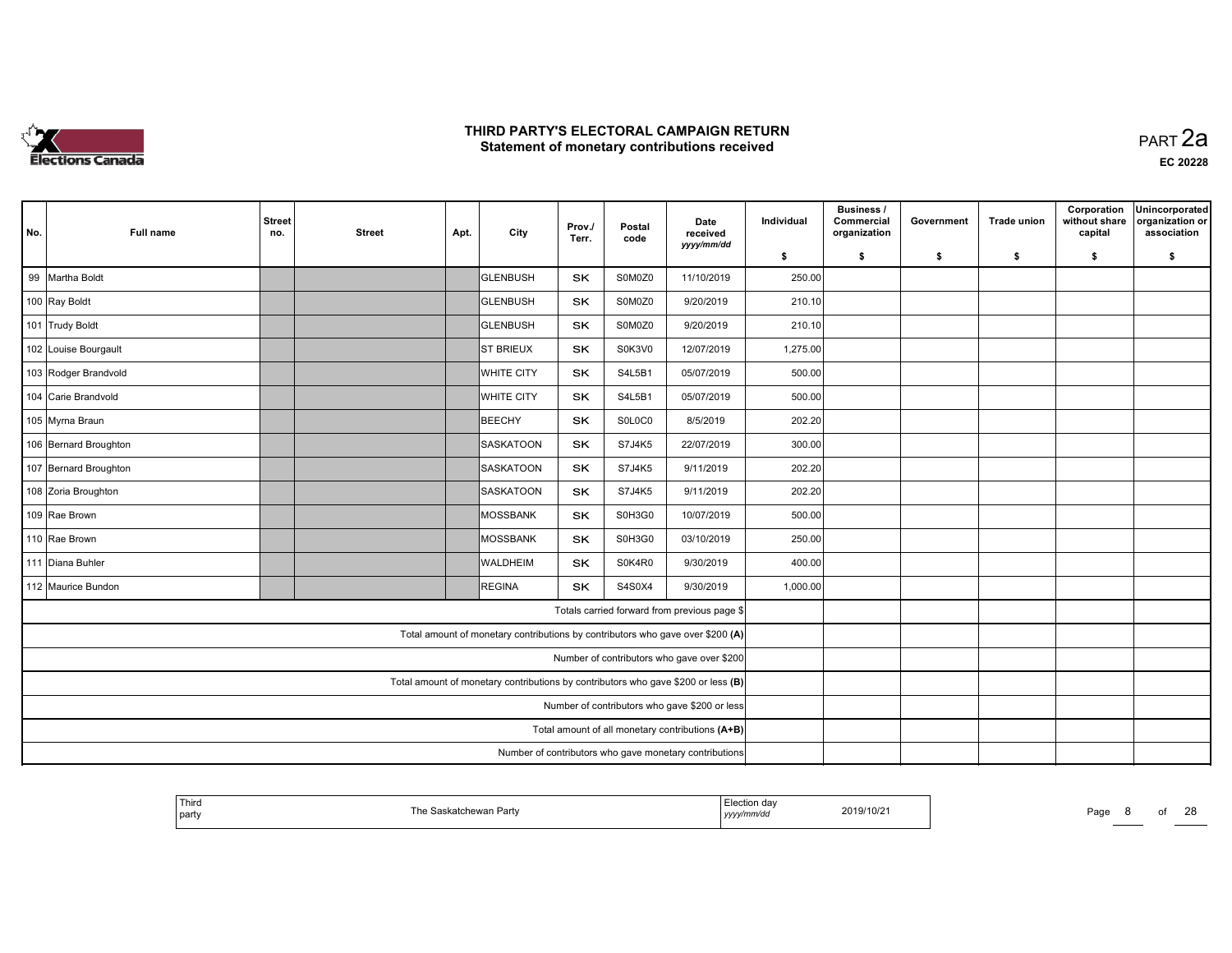

 PART 2aEC <sup>20228</sup>

| No. | <b>Full name</b>       | <b>Street</b><br>no.                                                              | <b>Street</b>                                          | Apt. | City                                                                           | Prov./<br>Terr. | Postal<br>code | Date<br>received<br>yyyy/mm/dd                   | Individual | <b>Business /</b><br>Commercial<br>organization | Government | <b>Trade union</b> | Corporation<br>without share<br>capital | Unincorporated<br>organization or<br>association |
|-----|------------------------|-----------------------------------------------------------------------------------|--------------------------------------------------------|------|--------------------------------------------------------------------------------|-----------------|----------------|--------------------------------------------------|------------|-------------------------------------------------|------------|--------------------|-----------------------------------------|--------------------------------------------------|
|     |                        |                                                                                   |                                                        |      |                                                                                |                 |                |                                                  | \$         | \$                                              | \$         | \$                 | \$                                      | \$                                               |
|     | 113 Maurice Bundon     |                                                                                   |                                                        |      | REGINA                                                                         | <b>SK</b>       | S4S0X4         | 9/30/2019                                        | 400.00     |                                                 |            |                    |                                         |                                                  |
|     | 114 Calvin Burton      |                                                                                   |                                                        |      | ARCOLA                                                                         | <b>SK</b>       | S0C0G0         | 09/07/2019                                       | 220.20     |                                                 |            |                    |                                         |                                                  |
|     | 115 David Cairns       |                                                                                   |                                                        |      | PORCUPINE PLA                                                                  | SK              | S0E1H0         | 15/10/2019                                       | 250.00     |                                                 |            |                    |                                         |                                                  |
|     | 116 Douglas Campbell   |                                                                                   |                                                        |      | REGINA                                                                         | <b>SK</b>       | S4W0B7         | 8/30/2019                                        | 400.00     |                                                 |            |                    |                                         |                                                  |
|     | 117 Lori Carr          |                                                                                   |                                                        |      | ESTEVAN                                                                        | <b>SK</b>       | S4A0L6         | 03/10/2019                                       | 600.00     |                                                 |            |                    |                                         |                                                  |
|     | 118 Ronald Carson      |                                                                                   |                                                        |      | <b>ILAMPMAN</b>                                                                | <b>SK</b>       | S0C1N0         | 08/10/2019                                       | 1,275.00   |                                                 |            |                    |                                         |                                                  |
|     | 119 Ronald Carson      |                                                                                   |                                                        |      | <b>ILAMPMAN</b>                                                                | <b>SK</b>       | S0C1N0         | 03/07/2019                                       | 520.20     |                                                 |            |                    |                                         |                                                  |
|     | 120 Terrance Chapelsky |                                                                                   |                                                        |      | <b>WEYBURN</b>                                                                 | <b>SK</b>       | S4H0P5         | 02/07/2019                                       | 520.20     |                                                 |            |                    |                                         |                                                  |
|     | 121 Lillian Christian  |                                                                                   |                                                        |      | REGINA                                                                         | <b>SK</b>       | S4S6Y8         | 8/15/2019                                        | 300.00     |                                                 |            |                    |                                         |                                                  |
|     | 122 James Christie     |                                                                                   |                                                        |      | SASKATOON                                                                      | <b>SK</b>       | S7T0G4         | 9/17/2019                                        | 500.00     |                                                 |            |                    |                                         |                                                  |
|     | 123 Colin Clackson     |                                                                                   |                                                        |      | SASKATOON                                                                      | SK              | S7W0L1         | 8/5/2019                                         | 202.20     |                                                 |            |                    |                                         |                                                  |
|     | 124 Robert Clark       |                                                                                   |                                                        |      | BIGGAR                                                                         | <b>SK</b>       | S0K0M0         | 04/10/2019                                       | 300.00     |                                                 |            |                    |                                         |                                                  |
|     | 125 Dean Classen       |                                                                                   |                                                        |      | URANIUM CITY                                                                   | <b>SK</b>       | S0J2W0         | 8/22/2019                                        | 400.00     |                                                 |            |                    |                                         |                                                  |
|     | 126 M Lois Cole        |                                                                                   |                                                        |      | <b>ST BRIEUX</b>                                                               | <b>SK</b>       | S0K3V0         | 25/07/2019                                       | 400.00     |                                                 |            |                    |                                         |                                                  |
|     |                        |                                                                                   |                                                        |      |                                                                                |                 |                | Totals carried forward from previous page \$     |            |                                                 |            |                    |                                         |                                                  |
|     |                        |                                                                                   |                                                        |      | Total amount of monetary contributions by contributors who gave over \$200 (A) |                 |                |                                                  |            |                                                 |            |                    |                                         |                                                  |
|     |                        | Number of contributors who gave over \$200                                        |                                                        |      |                                                                                |                 |                |                                                  |            |                                                 |            |                    |                                         |                                                  |
|     |                        | Total amount of monetary contributions by contributors who gave \$200 or less (B) |                                                        |      |                                                                                |                 |                |                                                  |            |                                                 |            |                    |                                         |                                                  |
|     |                        | Number of contributors who gave \$200 or less                                     |                                                        |      |                                                                                |                 |                |                                                  |            |                                                 |            |                    |                                         |                                                  |
|     |                        |                                                                                   |                                                        |      |                                                                                |                 |                | Total amount of all monetary contributions (A+B) |            |                                                 |            |                    |                                         |                                                  |
|     |                        |                                                                                   | Number of contributors who gave monetary contributions |      |                                                                                |                 |                |                                                  |            |                                                 |            |                    |                                         |                                                  |

| Third<br>party | Saskatchewan Party<br>The Saskatchewan | —i⇔ction dav<br>2019/10/21<br>'mm/ac<br>уууу | Page |
|----------------|----------------------------------------|----------------------------------------------|------|
|----------------|----------------------------------------|----------------------------------------------|------|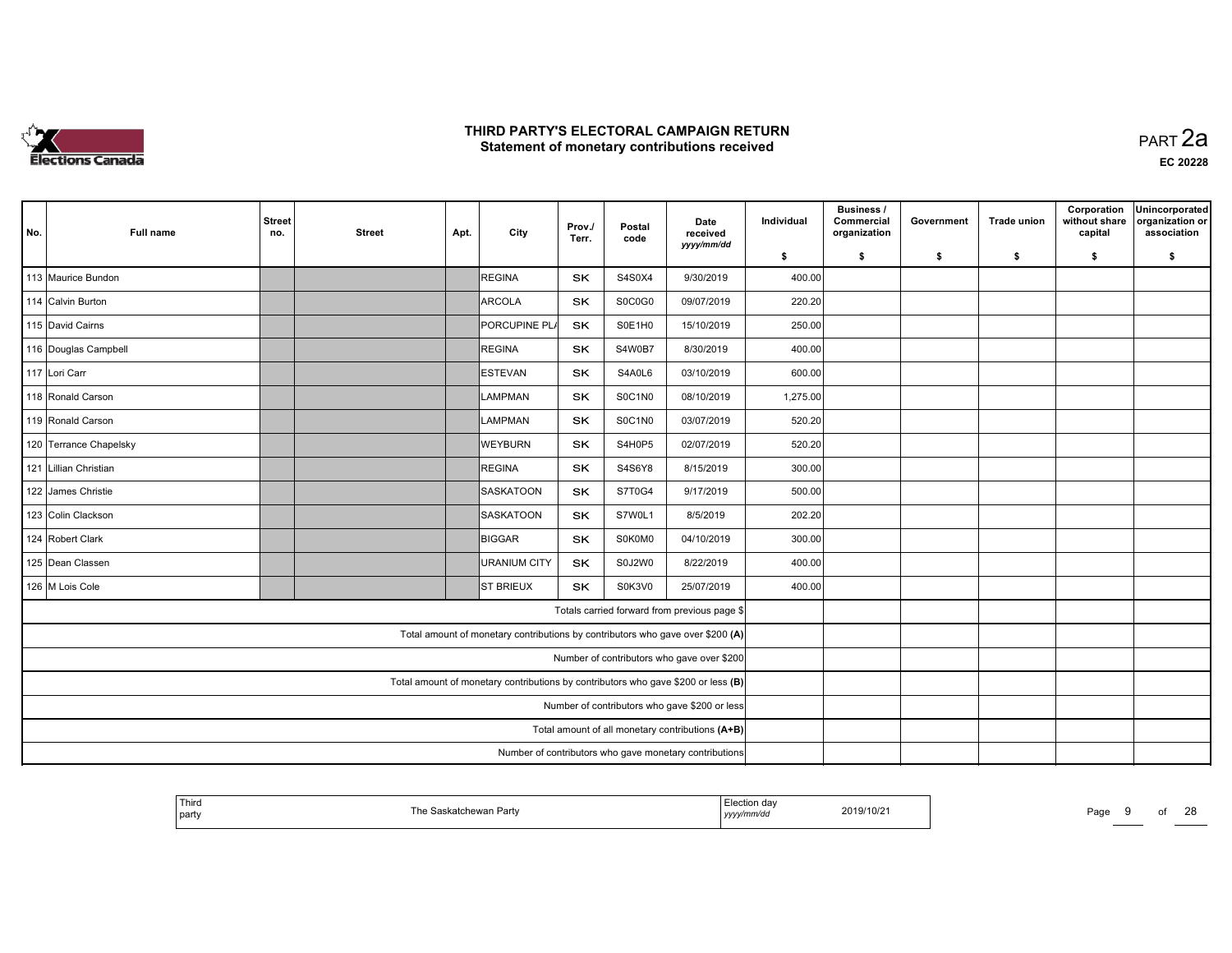

|                                               |                     | <b>Street</b>                                                                     |                                                        |      |                                                                                | Prov./    | Postal        | Date                                             | Individual | <b>Business /</b><br>Commercial | Government | <b>Trade union</b> | Corporation<br>without share | Unincorporated<br>organization or |
|-----------------------------------------------|---------------------|-----------------------------------------------------------------------------------|--------------------------------------------------------|------|--------------------------------------------------------------------------------|-----------|---------------|--------------------------------------------------|------------|---------------------------------|------------|--------------------|------------------------------|-----------------------------------|
| No.                                           | <b>Full name</b>    | no.                                                                               | <b>Street</b>                                          | Apt. | City                                                                           | Terr.     | code          | received<br>yyyy/mm/dd                           | \$         | organization<br>\$              | \$         | \$                 | capital<br>\$                | association<br>\$                 |
|                                               | 127 C. Ruth Cooper  |                                                                                   |                                                        |      | <b>OUTLOOK</b>                                                                 | SK        | S0L2N0        | 05/07/2019                                       | 220.20     |                                 |            |                    |                              |                                   |
|                                               | 128 Tina Coutts     |                                                                                   |                                                        |      | KINDERSLEY                                                                     | SK        | <b>SOL1SO</b> | 18/07/2019                                       | 1,000.00   |                                 |            |                    |                              |                                   |
|                                               | 129 Gaetan Couture  |                                                                                   |                                                        |      | <b>VICTOIRE</b>                                                                | SK        | S0J2X0        | 03/07/2019                                       | 220.20     |                                 |            |                    |                              |                                   |
|                                               | 130 Mervyn Currie   |                                                                                   |                                                        |      | <b>EASTEND</b>                                                                 | <b>SK</b> | S0N0T0        | 8/7/2019                                         | 300.00     |                                 |            |                    |                              |                                   |
|                                               | 131 Gene Davis      |                                                                                   |                                                        |      | NORTH PORTAL                                                                   | <b>SK</b> | S0C1W0        | 10/07/2019                                       | 500.00     |                                 |            |                    |                              |                                   |
|                                               | 132 Catherine Davis |                                                                                   |                                                        |      | NORTH PORTAL                                                                   | SK        | S0C1W0        | 10/07/2019                                       | 500.00     |                                 |            |                    |                              |                                   |
|                                               | 133 John Davison    |                                                                                   |                                                        |      | <b>SASKATOON</b>                                                               | <b>SK</b> | S7H5T1        | 05/07/2019                                       | 220.20     |                                 |            |                    |                              |                                   |
|                                               | 134 Violet Day      |                                                                                   |                                                        |      | <b>CARNDUFF</b>                                                                | <b>SK</b> | S0C0S0        | 11/10/2019                                       | 250.00     |                                 |            |                    |                              |                                   |
|                                               | 135 Anton Day       |                                                                                   |                                                        |      | <b>CARNDUFF</b>                                                                | <b>SK</b> | S0C0S0        | 11/10/2019                                       | 250.00     |                                 |            |                    |                              |                                   |
|                                               | 136 Trevor Dean     |                                                                                   |                                                        |      | MOOSE JAW                                                                      | SK        | <b>S6K1C2</b> | 14/10/2019                                       | 250.00     |                                 |            |                    |                              |                                   |
|                                               | 137 Diane Dechka    |                                                                                   |                                                        |      | SASKATOON                                                                      | SK        | S7W0E8        | 03/10/2019                                       | 500.00     |                                 |            |                    |                              |                                   |
|                                               | 138 Steven Dechka   |                                                                                   |                                                        |      | SASKATOON                                                                      | SK        | S7W0E8        | 03/10/2019                                       | 500.00     |                                 |            |                    |                              |                                   |
|                                               | 139 Angel Denis     |                                                                                   |                                                        |      | <b>DOMREMY</b>                                                                 | SK        | S0K1G0        | 9/13/2019                                        | 300.00     |                                 |            |                    |                              |                                   |
|                                               | 140 Adeline Devine  |                                                                                   |                                                        |      | SASKATOON                                                                      | <b>SK</b> | S7J4S4        | 03/10/2019                                       | 250.00     |                                 |            |                    |                              |                                   |
|                                               |                     |                                                                                   |                                                        |      |                                                                                |           |               | Totals carried forward from previous page \$     |            |                                 |            |                    |                              |                                   |
|                                               |                     |                                                                                   |                                                        |      | Total amount of monetary contributions by contributors who gave over \$200 (A) |           |               |                                                  |            |                                 |            |                    |                              |                                   |
|                                               |                     | Number of contributors who gave over \$200                                        |                                                        |      |                                                                                |           |               |                                                  |            |                                 |            |                    |                              |                                   |
|                                               |                     | Total amount of monetary contributions by contributors who gave \$200 or less (B) |                                                        |      |                                                                                |           |               |                                                  |            |                                 |            |                    |                              |                                   |
| Number of contributors who gave \$200 or less |                     |                                                                                   |                                                        |      |                                                                                |           |               |                                                  |            |                                 |            |                    |                              |                                   |
|                                               |                     |                                                                                   |                                                        |      |                                                                                |           |               | Total amount of all monetary contributions (A+B) |            |                                 |            |                    |                              |                                   |
|                                               |                     |                                                                                   | Number of contributors who gave monetary contributions |      |                                                                                |           |               |                                                  |            |                                 |            |                    |                              |                                   |

| <sup>l</sup> Third<br>ı he<br>katchewan Party<br>  party | Election da<br>2019/10/21<br>yyyymm/aa | $\sim$<br>Page<br>10<br>יי<br><u>_</u> |
|----------------------------------------------------------|----------------------------------------|----------------------------------------|
|----------------------------------------------------------|----------------------------------------|----------------------------------------|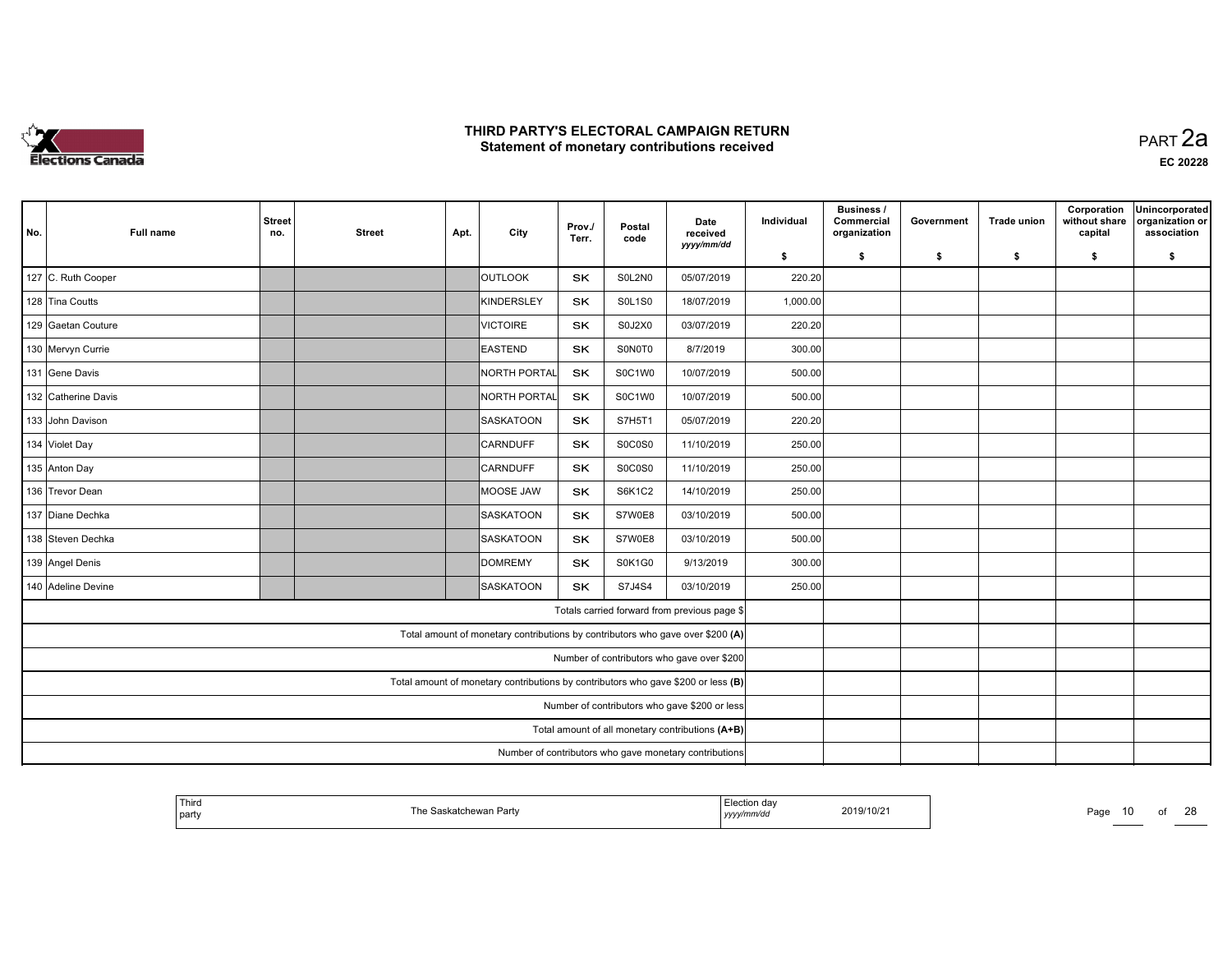

| No. | <b>Full name</b>      | <b>Street</b><br>no.                                   | <b>Street</b>                                                                     | Apt. | City                                                                           | Prov./<br>Terr. | Postal<br>code | Date<br>received<br>yyyy/mm/dd                   | Individual | Business /<br>Commercial<br>organization | Government | <b>Trade union</b> | Corporation<br>without share<br>capital | Unincorporated<br>organization or<br>association |
|-----|-----------------------|--------------------------------------------------------|-----------------------------------------------------------------------------------|------|--------------------------------------------------------------------------------|-----------------|----------------|--------------------------------------------------|------------|------------------------------------------|------------|--------------------|-----------------------------------------|--------------------------------------------------|
|     |                       |                                                        |                                                                                   |      |                                                                                |                 |                |                                                  | \$         | \$                                       | \$         | \$                 | \$                                      | \$                                               |
|     | 141 Daniel Devine     |                                                        |                                                                                   |      | <b>ELBOW</b>                                                                   | <b>SK</b>       | S0H1J0         | 9/30/2019                                        | 250.00     |                                          |            |                    |                                         |                                                  |
|     | 142 David Diehl       |                                                        |                                                                                   |      | LEASK                                                                          | <b>SK</b>       | S0J1M0         | 05/07/2019                                       | 220.20     |                                          |            |                    |                                         |                                                  |
|     | 143 Carol Dillabaugh  |                                                        |                                                                                   |      | COLEVILLE                                                                      | SK              | S0L0K0         | 08/07/2019                                       | 260.10     |                                          |            |                    |                                         |                                                  |
|     | 144 Donald Dillabaugh |                                                        |                                                                                   |      | COLEVILLE                                                                      | <b>SK</b>       | S0L0K0         | 08/07/2019                                       | 260.10     |                                          |            |                    |                                         |                                                  |
|     | 145 Blair Dixon       |                                                        |                                                                                   |      | REGINA                                                                         | <b>SK</b>       | S4S1G5         | 04/07/2019                                       | 220.20     |                                          |            |                    |                                         |                                                  |
|     | 146 Mark Docherty     |                                                        |                                                                                   |      | REGINA                                                                         | <b>SK</b>       | S4S5C9         | 15/10/2019                                       | 500.00     |                                          |            |                    |                                         |                                                  |
|     | 147 Kurt Douglas      |                                                        |                                                                                   |      | <b>WHITE CITY</b>                                                              | <b>SK</b>       | S4L5B1         | 17/10/2019                                       | 550.00     |                                          |            |                    |                                         |                                                  |
|     | 148 Alan Dowling      |                                                        |                                                                                   |      | <b>SASKATOON</b>                                                               | <b>SK</b>       | S7N2V1         | 03/07/2019                                       | 550.00     |                                          |            |                    |                                         |                                                  |
|     | 149 John Duncan       |                                                        |                                                                                   |      | REGINA                                                                         | SK              | <b>S4S7K3</b>  | 11/07/2019                                       | 1,600.00   |                                          |            |                    |                                         |                                                  |
|     | 150 Dustin Duncan     |                                                        |                                                                                   |      | REGINA                                                                         | <b>SK</b>       | <b>S4V1P7</b>  | 9/17/2019                                        | 500.00     |                                          |            |                    |                                         |                                                  |
|     | 151 Vicki Dutton      |                                                        |                                                                                   |      | PAYNTON                                                                        | SK              | S0M2J0         | 31/07/2019                                       | 202.20     |                                          |            |                    |                                         |                                                  |
|     | 152 Donna Elias       |                                                        |                                                                                   |      | CREELMAN                                                                       | SK              | S0G0X0         | 02/07/2019                                       | 220.20     |                                          |            |                    |                                         |                                                  |
|     | 153 Eva Elke          |                                                        |                                                                                   |      | LANIGAN                                                                        | <b>SK</b>       | S0K2M0         | 08/10/2019                                       | 500.00     |                                          |            |                    |                                         |                                                  |
|     | 154 Daniel Eremenko   |                                                        |                                                                                   |      | <b>CONSUL</b>                                                                  | <b>SK</b>       | S0N0P0         | 30/07/2019                                       | 400.00     |                                          |            |                    |                                         |                                                  |
|     |                       |                                                        |                                                                                   |      |                                                                                |                 |                | Totals carried forward from previous page \$     |            |                                          |            |                    |                                         |                                                  |
|     |                       |                                                        |                                                                                   |      | Total amount of monetary contributions by contributors who gave over \$200 (A) |                 |                |                                                  |            |                                          |            |                    |                                         |                                                  |
|     |                       | Number of contributors who gave over \$200             |                                                                                   |      |                                                                                |                 |                |                                                  |            |                                          |            |                    |                                         |                                                  |
|     |                       |                                                        | Total amount of monetary contributions by contributors who gave \$200 or less (B) |      |                                                                                |                 |                |                                                  |            |                                          |            |                    |                                         |                                                  |
|     |                       | Number of contributors who gave \$200 or less          |                                                                                   |      |                                                                                |                 |                |                                                  |            |                                          |            |                    |                                         |                                                  |
|     |                       |                                                        |                                                                                   |      |                                                                                |                 |                | Total amount of all monetary contributions (A+B) |            |                                          |            |                    |                                         |                                                  |
|     |                       | Number of contributors who gave monetary contributions |                                                                                   |      |                                                                                |                 |                |                                                  |            |                                          |            |                    |                                         |                                                  |

| ' Third<br>  party | ձskatchewan Partv | Election day<br>2019/10/2 <sup>-</sup><br>yyyymm/aa | Doc.<br>г ач | $\sim$ |
|--------------------|-------------------|-----------------------------------------------------|--------------|--------|
|                    |                   |                                                     |              |        |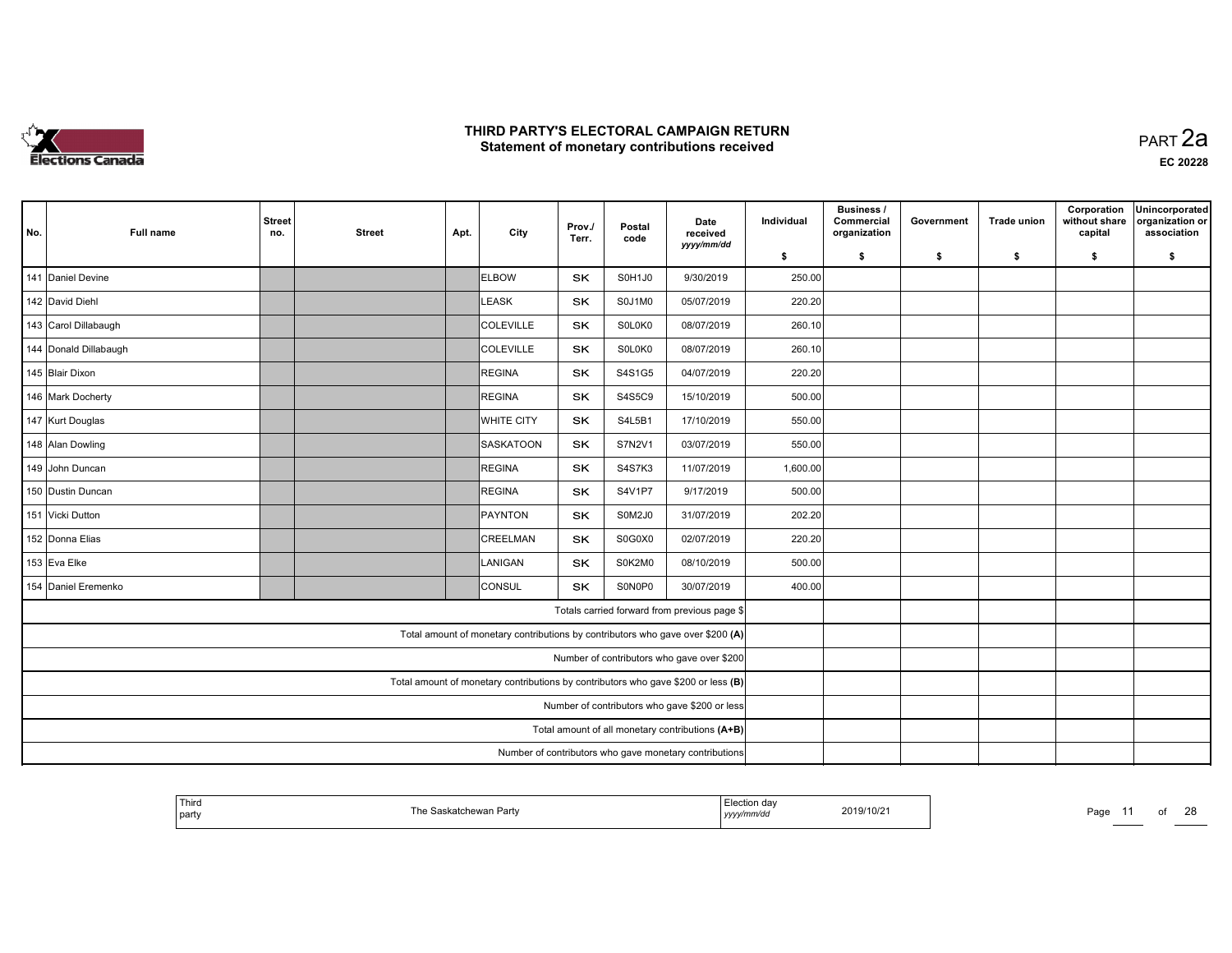

| No. | <b>Full name</b>       | <b>Street</b><br>no.                                                              | <b>Street</b>                                 | Apt. | City                                                                           | Prov./<br>Terr. | Postal<br>code | Date<br>received<br>yyyy/mm/dd                   | Individual | <b>Business /</b><br>Commercial<br>organization | Government | <b>Trade union</b> | Corporation<br>without share<br>capital | Unincorporated<br>organization or<br>association |
|-----|------------------------|-----------------------------------------------------------------------------------|-----------------------------------------------|------|--------------------------------------------------------------------------------|-----------------|----------------|--------------------------------------------------|------------|-------------------------------------------------|------------|--------------------|-----------------------------------------|--------------------------------------------------|
|     |                        |                                                                                   |                                               |      |                                                                                |                 |                |                                                  | \$         | \$                                              | \$         | \$                 | \$                                      | \$                                               |
|     | 155 Mabel Eremenko     |                                                                                   |                                               |      | DELMAS                                                                         | <b>SK</b>       | S0M0P0         | 30/07/2019                                       | 400.00     |                                                 |            |                    |                                         |                                                  |
|     | 156 Alfred Ernst       |                                                                                   |                                               |      | <b>ROSETOWN</b>                                                                | <b>SK</b>       | <b>S0L2V0</b>  | 06/07/2019                                       | 300.00     |                                                 |            |                    |                                         |                                                  |
|     | 157 Jeffrey Euteneier  |                                                                                   |                                               |      | REGINA                                                                         | SK              | S4R3C6         | 10/10/2019                                       | 400.00     |                                                 |            |                    |                                         |                                                  |
|     | 158 Jeffrey Euteneier  |                                                                                   |                                               |      | REGINA                                                                         | <b>SK</b>       | S4R3C6         | 03/10/2019                                       | 250.00     |                                                 |            |                    |                                         |                                                  |
|     | 159 Linda Everitt      |                                                                                   |                                               |      | <b>WARMAN</b>                                                                  | <b>SK</b>       | S0K0A1         | 09/10/2019                                       | 300.00     |                                                 |            |                    |                                         |                                                  |
|     | 160 Stanley Fehr       |                                                                                   |                                               |      | <b>HAGUE</b>                                                                   | <b>SK</b>       | S0K1X0         | 18/07/2019                                       | 400.00     |                                                 |            |                    |                                         |                                                  |
|     | 161 Leonard Fiedelleck |                                                                                   |                                               |      | <b>SASKATOON</b>                                                               | <b>SK</b>       | S7L4B4         | 8/20/2019                                        | 500.00     |                                                 |            |                    |                                         |                                                  |
|     | 162 Edith Friesen      |                                                                                   |                                               |      | <b>DEER VALLEY</b>                                                             | <b>SK</b>       | S2V1B6         | 03/10/2019                                       | 500.00     |                                                 |            |                    |                                         |                                                  |
|     | 163 Leon Friesen       |                                                                                   |                                               |      | <b>DEER VALLEY</b>                                                             | SK              | S2V1B6         | 03/10/2019                                       | 500.00     |                                                 |            |                    |                                         |                                                  |
|     | 164 Tena Friesen       |                                                                                   |                                               |      | <b>WARMAN</b>                                                                  | <b>SK</b>       | S0K0A1         | 10/07/2019                                       | 300.00     |                                                 |            |                    |                                         |                                                  |
|     | 165 Cory Furman        |                                                                                   |                                               |      | REGINA                                                                         | SK              | S4V3C6         | 8/22/2019                                        | 250.00     |                                                 |            |                    |                                         |                                                  |
|     | 166 Doreen Gallagher   |                                                                                   |                                               |      | REGINA                                                                         | <b>SK</b>       | S4V3N5         | 31/07/2019                                       | 1,000.00   |                                                 |            |                    |                                         |                                                  |
|     | 167 Doreen Gallagher   |                                                                                   |                                               |      | REGINA                                                                         | <b>SK</b>       | S4V3N5         | 31/07/2019                                       | 520.20     |                                                 |            |                    |                                         |                                                  |
|     | 168 Darlene Geddes     |                                                                                   |                                               |      | <b>PORCUPINE PLA</b>                                                           | <b>SK</b>       | S0E1H0         | 09/07/2019                                       | 220.20     |                                                 |            |                    |                                         |                                                  |
|     |                        |                                                                                   |                                               |      |                                                                                |                 |                | Totals carried forward from previous page \$     |            |                                                 |            |                    |                                         |                                                  |
|     |                        |                                                                                   |                                               |      | Total amount of monetary contributions by contributors who gave over \$200 (A) |                 |                |                                                  |            |                                                 |            |                    |                                         |                                                  |
|     |                        | Number of contributors who gave over \$200                                        |                                               |      |                                                                                |                 |                |                                                  |            |                                                 |            |                    |                                         |                                                  |
|     |                        | Total amount of monetary contributions by contributors who gave \$200 or less (B) |                                               |      |                                                                                |                 |                |                                                  |            |                                                 |            |                    |                                         |                                                  |
|     |                        |                                                                                   | Number of contributors who gave \$200 or less |      |                                                                                |                 |                |                                                  |            |                                                 |            |                    |                                         |                                                  |
|     |                        |                                                                                   |                                               |      |                                                                                |                 |                | Total amount of all monetary contributions (A+B) |            |                                                 |            |                    |                                         |                                                  |
|     |                        | Number of contributors who gave monetary contributions                            |                                               |      |                                                                                |                 |                |                                                  |            |                                                 |            |                    |                                         |                                                  |

| ' Third<br>  party | ۲he S<br>skatchewan Partv<br>--- | <b>Loction</b><br>Liection dav<br>yyyymmaa | 2019/10/21 | Page<br>$\overline{a}$ |  | $\sim$ |
|--------------------|----------------------------------|--------------------------------------------|------------|------------------------|--|--------|
|                    |                                  |                                            |            |                        |  |        |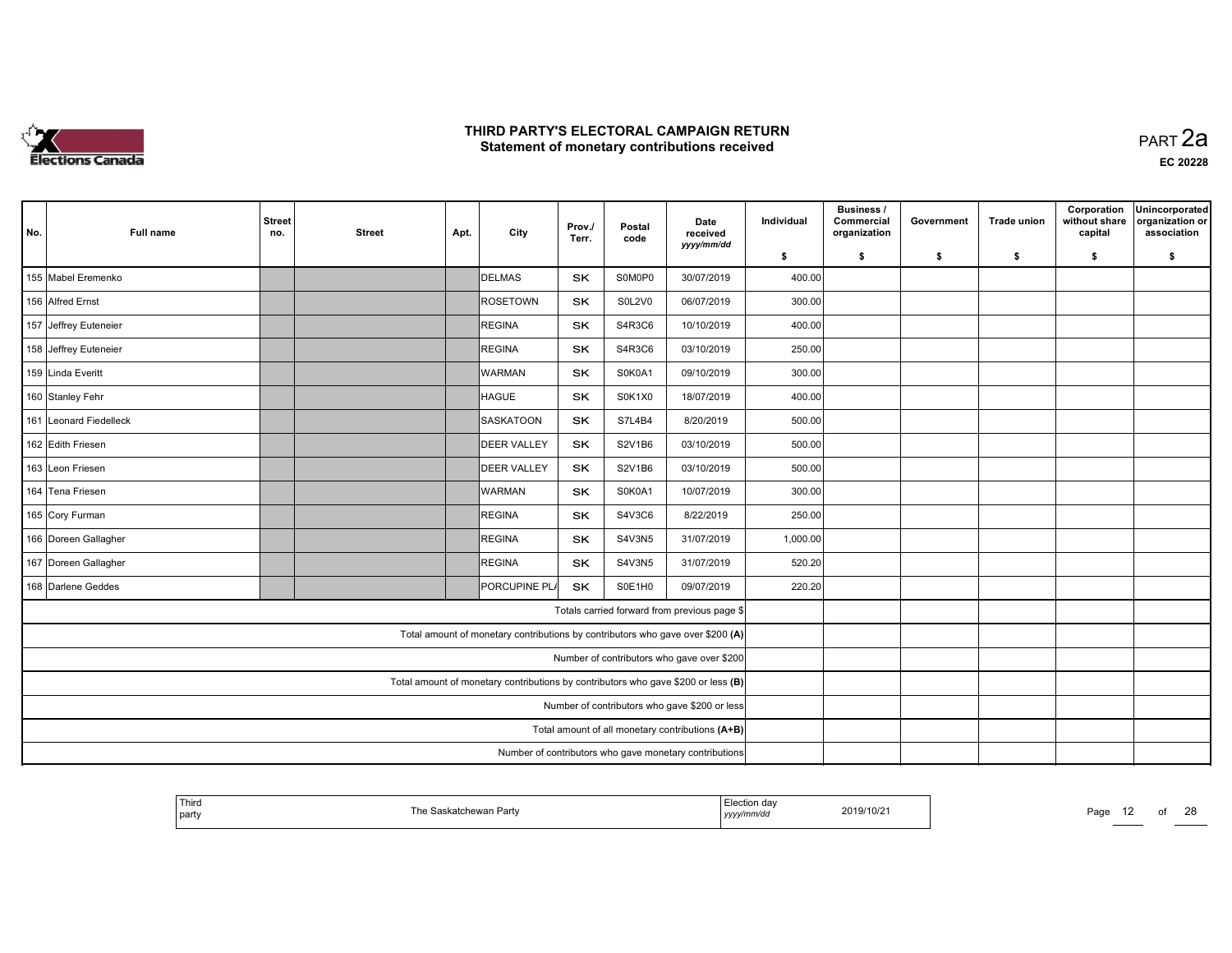

| No. | <b>Full name</b>      | <b>Street</b><br>no.                                   | <b>Street</b>                                                                     | Apt. | City                                                                           | Prov./<br>Terr. | Postal<br>code | Date<br>received<br>yyyy/mm/dd                   | Individual | Business /<br>Commercial<br>organization | Government | <b>Trade union</b> | Corporation<br>without share<br>capital | Unincorporated<br>organization or<br>association |
|-----|-----------------------|--------------------------------------------------------|-----------------------------------------------------------------------------------|------|--------------------------------------------------------------------------------|-----------------|----------------|--------------------------------------------------|------------|------------------------------------------|------------|--------------------|-----------------------------------------|--------------------------------------------------|
|     |                       |                                                        |                                                                                   |      |                                                                                |                 |                |                                                  | \$         | \$                                       | \$         | \$                 | \$                                      | \$                                               |
|     | 169 John Gibson       |                                                        |                                                                                   |      | SASKATOON                                                                      | <b>SK</b>       | S7W0C8         | 9/25/2019                                        | 400.00     |                                          |            |                    |                                         |                                                  |
|     | 170 Randall Gilewich  |                                                        |                                                                                   |      | REGINA                                                                         | <b>SK</b>       | S4V2V6         | 04/10/2019                                       | 500.00     |                                          |            |                    |                                         |                                                  |
|     | 171 Ryan Gilewich     |                                                        |                                                                                   |      | REGINA                                                                         | SK              | S4V2V6         | 04/10/2019                                       | 500.00     |                                          |            |                    |                                         |                                                  |
|     | 172 Randy Gimas       |                                                        |                                                                                   |      | <b>WEEKES</b>                                                                  | <b>SK</b>       | S0E1V0         | 9/10/2019                                        | 210.10     |                                          |            |                    |                                         |                                                  |
|     | 173 Kathryn Gimas     |                                                        |                                                                                   |      | <b>WEEKES</b>                                                                  | <b>SK</b>       | S0E1V0         | 9/10/2019                                        | 210.10     |                                          |            |                    |                                         |                                                  |
|     | 174 Dawne Glanville   |                                                        |                                                                                   |      | MELFORT                                                                        | <b>SK</b>       | S0E1A0         | 22/07/2019                                       | 500.00     |                                          |            |                    |                                         |                                                  |
|     | 175 William Glanville |                                                        |                                                                                   |      | MELFORT                                                                        | <b>SK</b>       | S0E1A0         | 22/07/2019                                       | 500.00     |                                          |            |                    |                                         |                                                  |
|     | 176 Brady Goudy       |                                                        |                                                                                   |      | <b>IMELFORT</b>                                                                | <b>SK</b>       | S0E1A0         | 03/07/2019                                       | 250.00     |                                          |            |                    |                                         |                                                  |
|     | 177 John Goudy        |                                                        |                                                                                   |      | MELFORT                                                                        | SK              | S0E1A0         | 02/07/2019                                       | 210.00     |                                          |            |                    |                                         |                                                  |
|     | 178 Mary Lou Goudy    |                                                        |                                                                                   |      | MELFORT                                                                        | <b>SK</b>       | S0E1A0         | 02/07/2019                                       | 210.00     |                                          |            |                    |                                         |                                                  |
|     | 179 Robert Gould      |                                                        |                                                                                   |      | SASKATOON                                                                      | SK              | S7V1B5         | 10/10/2019                                       | 500.00     |                                          |            |                    |                                         |                                                  |
|     | 180 Jeffrey Graham    |                                                        |                                                                                   |      | <b>CORMAN PARK</b>                                                             | SK              | S7P1A3         | 8/12/2019                                        | 1,275.00   |                                          |            |                    |                                         |                                                  |
|     | 181 Darl Gray         |                                                        |                                                                                   |      | MOOSE JAW                                                                      | SK              | <b>S6H7S2</b>  | 03/10/2019                                       | 250.00     |                                          |            |                    |                                         |                                                  |
|     | 182 David Greene      |                                                        |                                                                                   |      | <b>DAVIDSON</b>                                                                | <b>SK</b>       | S0G1A0         | 03/10/2019                                       | 500.00     |                                          |            |                    |                                         |                                                  |
|     |                       |                                                        |                                                                                   |      |                                                                                |                 |                | Totals carried forward from previous page \$     |            |                                          |            |                    |                                         |                                                  |
|     |                       |                                                        |                                                                                   |      | Total amount of monetary contributions by contributors who gave over \$200 (A) |                 |                |                                                  |            |                                          |            |                    |                                         |                                                  |
|     |                       |                                                        | Number of contributors who gave over \$200                                        |      |                                                                                |                 |                |                                                  |            |                                          |            |                    |                                         |                                                  |
|     |                       |                                                        | Total amount of monetary contributions by contributors who gave \$200 or less (B) |      |                                                                                |                 |                |                                                  |            |                                          |            |                    |                                         |                                                  |
|     |                       |                                                        | Number of contributors who gave \$200 or less                                     |      |                                                                                |                 |                |                                                  |            |                                          |            |                    |                                         |                                                  |
|     |                       |                                                        |                                                                                   |      |                                                                                |                 |                | Total amount of all monetary contributions (A+B) |            |                                          |            |                    |                                         |                                                  |
|     |                       | Number of contributors who gave monetary contributions |                                                                                   |      |                                                                                |                 |                |                                                  |            |                                          |            |                    |                                         |                                                  |

| ' Third<br>  party | The S<br>skatchewan Partv<br>--- | <b>Loction</b><br>Liection dav<br>yyyymmaa | 2019/10/21 | Page | $\overline{\phantom{a}}$ | $\sim$<br>້ |
|--------------------|----------------------------------|--------------------------------------------|------------|------|--------------------------|-------------|
|                    |                                  |                                            |            |      |                          |             |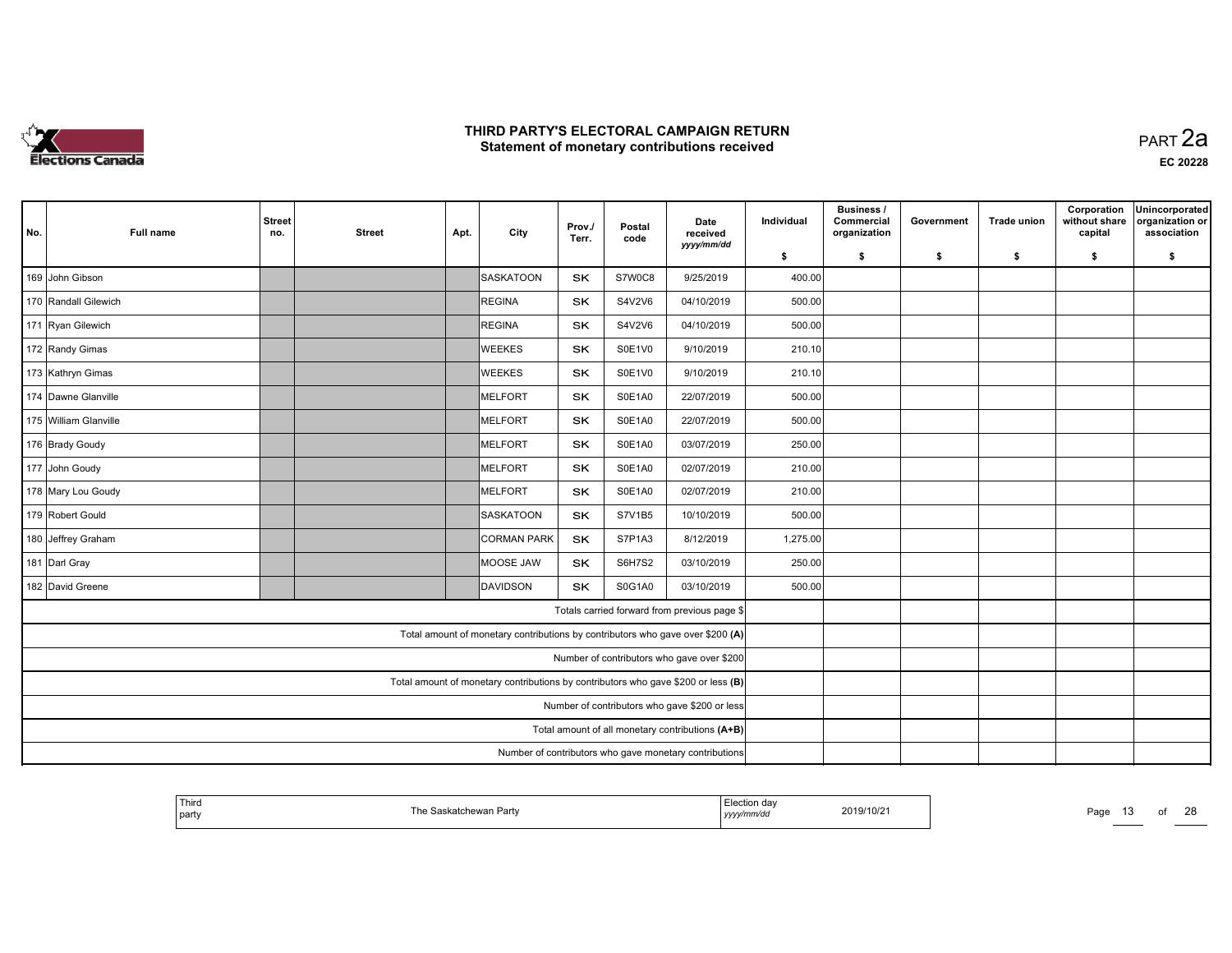

| No. | <b>Full name</b>     | <b>Street</b><br>no. | <b>Street</b>                                                                     | Apt. | City                                                                           | Prov./<br>Terr. | Postal<br>code | Date<br>received<br>yyyy/mm/dd                   | Individual | <b>Business /</b><br>Commercial<br>organization | Government | <b>Trade union</b> | Corporation<br>without share<br>capital | Unincorporated<br>organization or<br>association |
|-----|----------------------|----------------------|-----------------------------------------------------------------------------------|------|--------------------------------------------------------------------------------|-----------------|----------------|--------------------------------------------------|------------|-------------------------------------------------|------------|--------------------|-----------------------------------------|--------------------------------------------------|
|     |                      |                      |                                                                                   |      |                                                                                |                 |                |                                                  | \$         | \$                                              | \$         | \$                 | \$                                      | \$                                               |
|     | 183 Grant Greenslade |                      |                                                                                   |      | SHAUNAVON                                                                      | <b>SK</b>       | S0N2M0         | 10/10/2019                                       | 473.00     |                                                 |            |                    |                                         |                                                  |
|     | 184 Kelvin Grisdale  |                      |                                                                                   |      | <b>WEEKES</b>                                                                  | <b>SK</b>       | S0E1V0         | 9/12/2019                                        | 400.00     |                                                 |            |                    |                                         |                                                  |
|     | 185 Frances Grisdale |                      |                                                                                   |      | <b>WEEKES</b>                                                                  | SK              | S0E1V0         | 25/07/2019                                       | 250.00     |                                                 |            |                    |                                         |                                                  |
|     | 186 Gary Grisdale    |                      |                                                                                   |      | <b>WEEKES</b>                                                                  | <b>SK</b>       | S0E1V0         | 25/07/2019                                       | 250.00     |                                                 |            |                    |                                         |                                                  |
|     | 187 Bernard Gross    |                      |                                                                                   |      | REGINA                                                                         | <b>SK</b>       | S4S2Z7         | 04/10/2019                                       | 550.00     |                                                 |            |                    |                                         |                                                  |
|     | 188 Joanne Gustafson |                      |                                                                                   |      | MACOUN                                                                         | <b>SK</b>       | S0C1P0         | 9/26/2019                                        | 240.00     |                                                 |            |                    |                                         |                                                  |
|     | 189 Leopold Haack    |                      |                                                                                   |      | <b>SWIFT CURREN</b>                                                            | <b>SK</b>       | S9H5C4         | 8/8/2019                                         | 220.20     |                                                 |            |                    |                                         |                                                  |
|     | 190 Chad Haaf        |                      |                                                                                   |      | SASKATOON                                                                      | <b>SK</b>       | <b>S7J4K7</b>  | 8/15/2019                                        | 1,275.00   |                                                 |            |                    |                                         |                                                  |
|     | 191 Joyce Haas       |                      |                                                                                   |      | KELVINGTON                                                                     | SK              | S0A1W0         | 08/10/2019                                       | 300.00     |                                                 |            |                    |                                         |                                                  |
|     | 192 Elsie Halldorson |                      |                                                                                   |      | <b>CLAVET</b>                                                                  | <b>SK</b>       | S0K0Y0         | 9/6/2019                                         | 220.20     |                                                 |            |                    |                                         |                                                  |
|     | 193 Monica Hamm      |                      |                                                                                   |      | <b>CORMAN PARK</b>                                                             | SK              | S7T1E3         | 04/10/2019                                       | 250.00     |                                                 |            |                    |                                         |                                                  |
|     | 194 Robert Hamm      |                      |                                                                                   |      | <b>CORMAN PARK</b>                                                             | SK              | S7T1E3         | 04/10/2019                                       | 250.00     |                                                 |            |                    |                                         |                                                  |
|     | 195 Michelle Hango   |                      |                                                                                   |      | HANDEL                                                                         | <b>SK</b>       | S0K1Y0         | 8/22/2019                                        | 300.00     |                                                 |            |                    |                                         |                                                  |
|     | 196 James Hansen     |                      |                                                                                   |      | EBENEZER                                                                       | <b>SK</b>       | S0A0T0         | 8/30/2019                                        | 500.00     |                                                 |            |                    |                                         |                                                  |
|     |                      |                      |                                                                                   |      |                                                                                |                 |                | Totals carried forward from previous page \$     |            |                                                 |            |                    |                                         |                                                  |
|     |                      |                      |                                                                                   |      | Total amount of monetary contributions by contributors who gave over \$200 (A) |                 |                |                                                  |            |                                                 |            |                    |                                         |                                                  |
|     |                      |                      | Number of contributors who gave over \$200                                        |      |                                                                                |                 |                |                                                  |            |                                                 |            |                    |                                         |                                                  |
|     |                      |                      | Total amount of monetary contributions by contributors who gave \$200 or less (B) |      |                                                                                |                 |                |                                                  |            |                                                 |            |                    |                                         |                                                  |
|     |                      |                      | Number of contributors who gave \$200 or less                                     |      |                                                                                |                 |                |                                                  |            |                                                 |            |                    |                                         |                                                  |
|     |                      |                      |                                                                                   |      |                                                                                |                 |                | Total amount of all monetary contributions (A+B) |            |                                                 |            |                    |                                         |                                                  |
|     |                      |                      | Number of contributors who gave monetary contributions                            |      |                                                                                |                 |                |                                                  |            |                                                 |            |                    |                                         |                                                  |

| <sup>1</sup> Third<br>The Saskatchewan Party<br>' party | .<br>⊨lection dav<br>2019/10/21<br>mmva<br>,,,,, | $\sim$<br>Paɑ∈<br>I Л |
|---------------------------------------------------------|--------------------------------------------------|-----------------------|
|---------------------------------------------------------|--------------------------------------------------|-----------------------|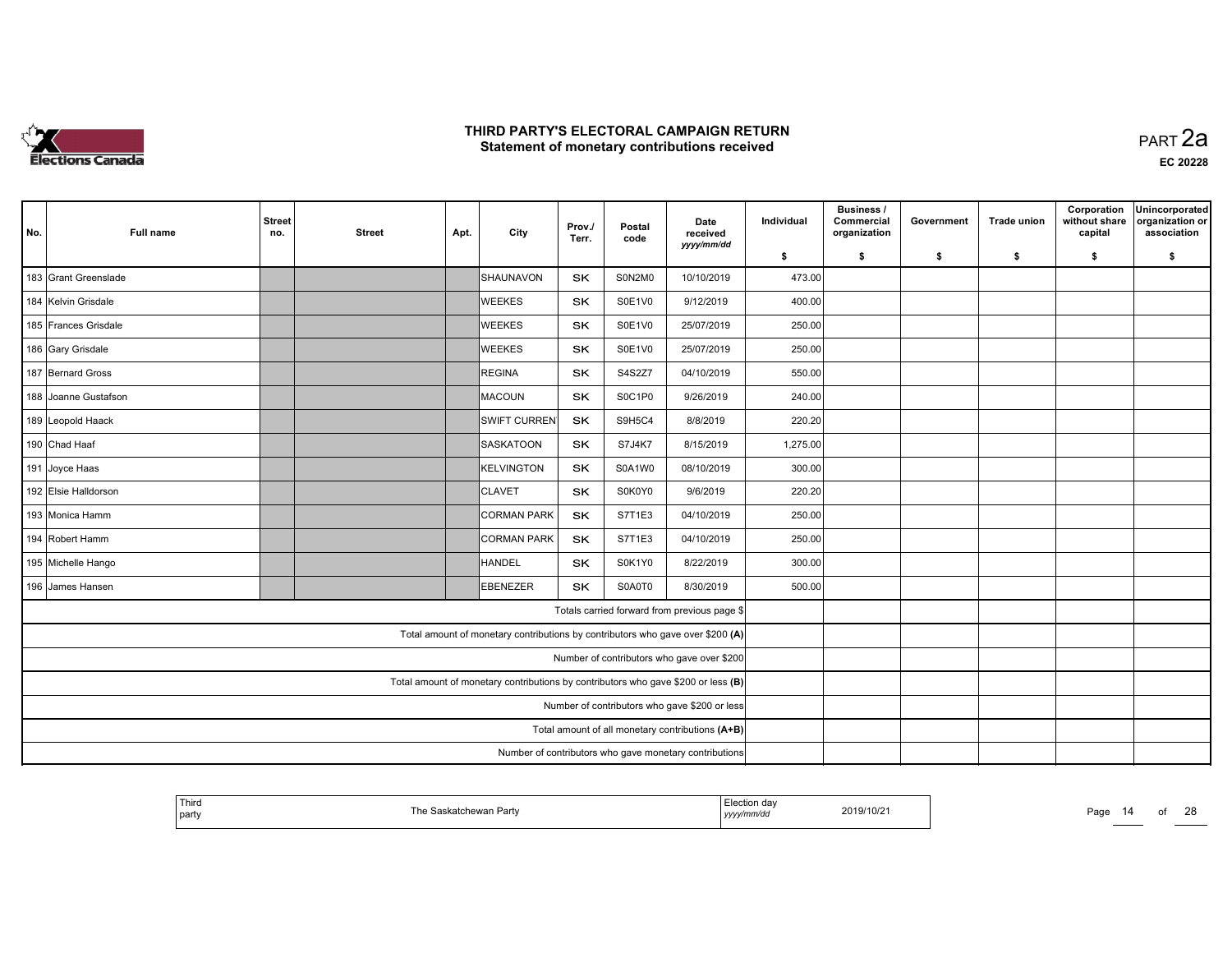

 PART 2aEC <sup>20228</sup>

| No. | <b>Full name</b>           | <b>Street</b><br>no.                                   | <b>Street</b>                                                                     | Apt. | City                                                                           | Prov./<br>Terr. | Postal<br>code | Date<br>received<br>yyyy/mm/dd                   | Individual | <b>Business /</b><br>Commercial<br>organization | Government | <b>Trade union</b> | Corporation<br>without share<br>capital | Unincorporated<br>organization or<br>association |
|-----|----------------------------|--------------------------------------------------------|-----------------------------------------------------------------------------------|------|--------------------------------------------------------------------------------|-----------------|----------------|--------------------------------------------------|------------|-------------------------------------------------|------------|--------------------|-----------------------------------------|--------------------------------------------------|
|     |                            |                                                        |                                                                                   |      |                                                                                |                 |                |                                                  | \$         | \$                                              | \$         | \$                 | \$                                      | \$                                               |
|     | 197 Jeremy Harrison        |                                                        |                                                                                   |      | MEADOW LAKE                                                                    | SK              | S9X1B8         | 9/3/2019                                         | 1,275.00   |                                                 |            |                    |                                         |                                                  |
|     | 198 Alaina Harrison        |                                                        |                                                                                   |      | MEADOW LAKE                                                                    | SK              | S9X1B8         | 9/3/2019                                         | 338.38     |                                                 |            |                    |                                         |                                                  |
|     | 199 Brian Henderson        |                                                        |                                                                                   |      | SASKATOON                                                                      | SK              | S7V1B5         | 03/10/2019                                       | 250.00     |                                                 |            |                    |                                         |                                                  |
|     | 200 Terrel Hill            |                                                        |                                                                                   |      | MEDSTEAD                                                                       | SK              | S0M1W0         | 9/13/2019                                        | 400.00     |                                                 |            |                    |                                         |                                                  |
|     | 201 Rosanne Hill Blaisdell |                                                        |                                                                                   |      | CALGARY                                                                        | <b>AB</b>       | T3H5V4         | 09/10/2019                                       | 300.00     |                                                 |            |                    |                                         |                                                  |
|     | 202 Clifford Holm          |                                                        |                                                                                   |      | BATTLEFORD                                                                     | <b>SK</b>       | S0M0E0         | 8/23/2019                                        | 250.00     |                                                 |            |                    |                                         |                                                  |
|     | 203 Denis Hounjet          |                                                        |                                                                                   |      | <b>ST DENIS</b>                                                                | <b>SK</b>       | S0K3W0         | 25/07/2019                                       | 400.00     |                                                 |            |                    |                                         |                                                  |
|     | 204 Janice Howden          |                                                        |                                                                                   |      | <b>SASKATOON</b>                                                               | <b>SK</b>       | S7S1P2         | 9/30/2019                                        | 250.00     |                                                 |            |                    |                                         |                                                  |
|     | 205 Eugene Hritzuk         |                                                        |                                                                                   |      | SASKATOON                                                                      | SK              | S7W1B9         | 31/07/2019                                       | 202.20     |                                                 |            |                    |                                         |                                                  |
|     | 206 Alan Hunter            |                                                        |                                                                                   |      | SASKATOON                                                                      | <b>SK</b>       | <b>S7H3S9</b>  | 09/07/2019                                       | 260.10     |                                                 |            |                    |                                         |                                                  |
|     | 207 Penny Hunter           |                                                        |                                                                                   |      | SASKATOON                                                                      | SK              | <b>S7H3S9</b>  | 09/07/2019                                       | 260.10     |                                                 |            |                    |                                         |                                                  |
|     | 208 Bart Hunter            |                                                        |                                                                                   |      | SASKATOON                                                                      | SK              | S7J3T3         | 9/30/2019                                        | 250.00     |                                                 |            |                    |                                         |                                                  |
|     | 209 Deborah Hydamacka      |                                                        |                                                                                   |      | <b>MEATH PARK</b>                                                              | <b>SK</b>       | S0J1T0         | 07/10/2019                                       | 400.00     |                                                 |            |                    |                                         |                                                  |
|     | 210 Alexis Jamieson        |                                                        |                                                                                   |      | <b>SASKATOON</b>                                                               | <b>SK</b>       | <b>S7K5Z8</b>  | 9/6/2019                                         | 500.00     |                                                 |            |                    |                                         |                                                  |
|     |                            |                                                        |                                                                                   |      |                                                                                |                 |                | Totals carried forward from previous page \$     |            |                                                 |            |                    |                                         |                                                  |
|     |                            |                                                        |                                                                                   |      | Total amount of monetary contributions by contributors who gave over \$200 (A) |                 |                |                                                  |            |                                                 |            |                    |                                         |                                                  |
|     |                            |                                                        |                                                                                   |      |                                                                                |                 |                | Number of contributors who gave over \$200       |            |                                                 |            |                    |                                         |                                                  |
|     |                            |                                                        | Total amount of monetary contributions by contributors who gave \$200 or less (B) |      |                                                                                |                 |                |                                                  |            |                                                 |            |                    |                                         |                                                  |
|     |                            |                                                        | Number of contributors who gave \$200 or less                                     |      |                                                                                |                 |                |                                                  |            |                                                 |            |                    |                                         |                                                  |
|     |                            |                                                        |                                                                                   |      |                                                                                |                 |                | Total amount of all monetary contributions (A+B) |            |                                                 |            |                    |                                         |                                                  |
|     |                            | Number of contributors who gave monetary contributions |                                                                                   |      |                                                                                |                 |                |                                                  |            |                                                 |            |                    |                                         |                                                  |

| Third<br>  party | The .<br><sup>२</sup> askatchewan Partv | Flection day<br>2019/10/21<br>yyyy/mm/dd | Page<br>.<br><b>STATISTICS</b> |
|------------------|-----------------------------------------|------------------------------------------|--------------------------------|
|------------------|-----------------------------------------|------------------------------------------|--------------------------------|

15 of 28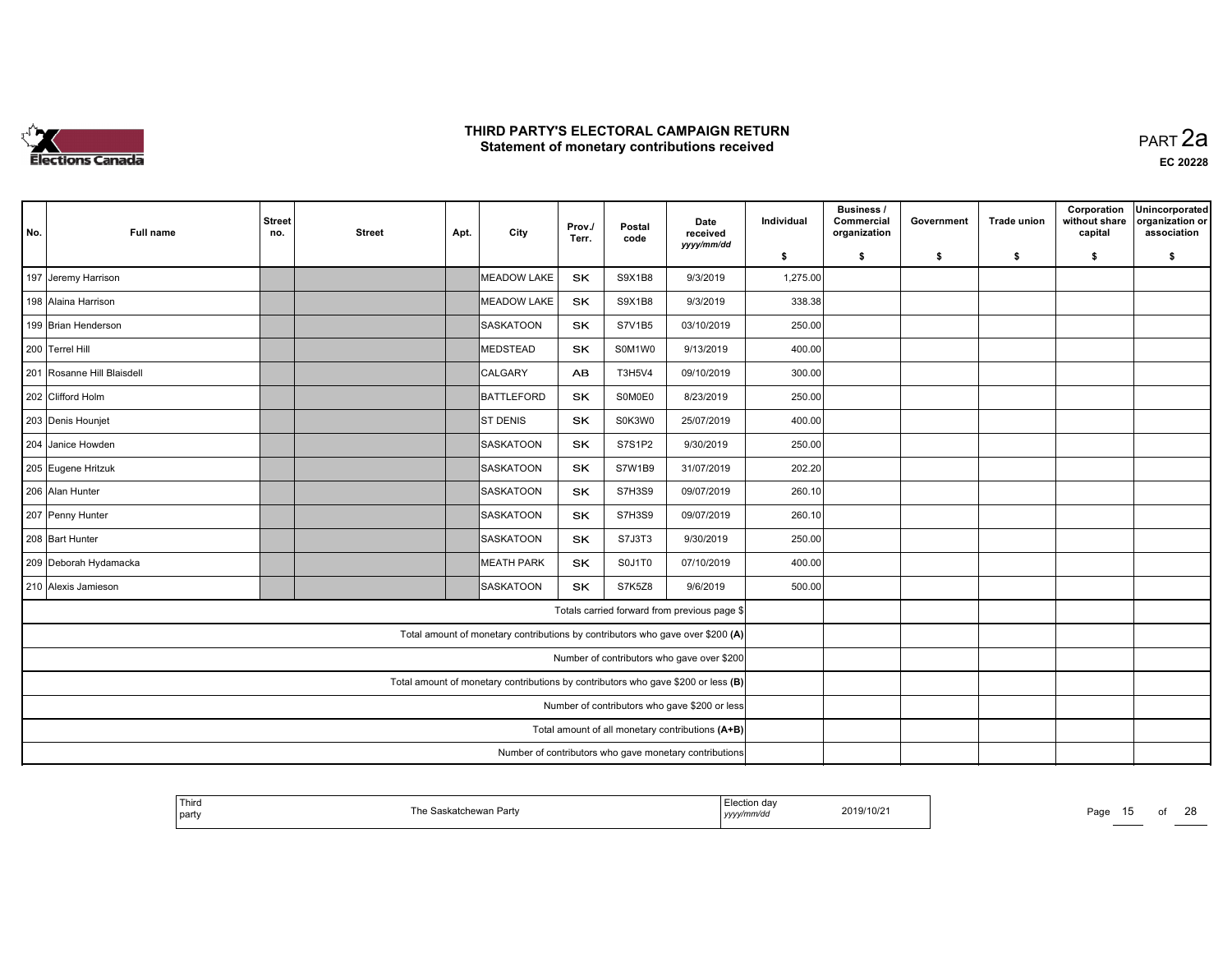

 PART 2aEC <sup>20228</sup>

| No. | <b>Full name</b>                                                                  | <b>Street</b><br>no.                                   | <b>Street</b> | Apt. | City                                                                           | Prov./<br>Terr. | Postal<br>code | Date<br>received<br>yyyy/mm/dd                   | Individual | <b>Business /</b><br>Commercial<br>organization | Government | <b>Trade union</b> | Corporation<br>without share<br>capital | Unincorporated<br>organization or<br>association |
|-----|-----------------------------------------------------------------------------------|--------------------------------------------------------|---------------|------|--------------------------------------------------------------------------------|-----------------|----------------|--------------------------------------------------|------------|-------------------------------------------------|------------|--------------------|-----------------------------------------|--------------------------------------------------|
|     |                                                                                   |                                                        |               |      |                                                                                |                 |                |                                                  | \$         | \$                                              | \$         | \$                 | \$                                      | \$                                               |
|     | 211 Douglas Jamieson                                                              |                                                        |               |      | SASKATOON                                                                      | SK              | <b>S7K5Z8</b>  | 9/6/2019                                         | 500.00     |                                                 |            |                    |                                         |                                                  |
|     | 212 Michael Janostin                                                              |                                                        |               |      | <b>SASKATOON</b>                                                               | SK.             | S7R1A3         | 9/6/2019                                         | 900.00     |                                                 |            |                    |                                         |                                                  |
|     | 213 Joan Janzen                                                                   |                                                        |               |      | KINDERSLEY                                                                     | SK              | <b>SOL1SO</b>  | 9/25/2019                                        | 202.00     |                                                 |            |                    |                                         |                                                  |
|     | 214 Bernice Jaster                                                                |                                                        |               |      | <b>WEYBURN</b>                                                                 | <b>SK</b>       | S4H1E1         | 03/10/2019                                       | 250.00     |                                                 |            |                    |                                         |                                                  |
|     | 215 Raymond Jelinski                                                              |                                                        |               |      | AVONLEA                                                                        | <b>SK</b>       | S0H0C0         | 19/07/2019                                       | 400.00     |                                                 |            |                    |                                         |                                                  |
|     | 216 Barbara Johnson                                                               |                                                        |               |      | <b>EDAM</b>                                                                    | <b>SK</b>       | S0M0V0         | 08/07/2019                                       | 220.20     |                                                 |            |                    |                                         |                                                  |
|     | 217 Daniel Johnstone                                                              |                                                        |               |      | <b>IESTEVAN</b>                                                                | <b>SK</b>       | S4A0Y1         | 03/10/2019                                       | 250.00     |                                                 |            |                    |                                         |                                                  |
|     | 218 Glenda Johnstone                                                              |                                                        |               |      | ESTEVAN                                                                        | SK              | S4A0Y1         | 03/10/2019                                       | 250.00     |                                                 |            |                    |                                         |                                                  |
|     | 219 Shelley Jones                                                                 |                                                        |               |      | MOOSE JAW                                                                      | SK.             | S6H4L5         | 8/11/2019                                        | 202.20     |                                                 |            |                    |                                         |                                                  |
|     | 220 Wayne Jorgenson                                                               |                                                        |               |      | REGINA                                                                         | SK              | <b>S4V1R6</b>  | 03/10/2019                                       | 250.00     |                                                 |            |                    |                                         |                                                  |
|     | 221 Nick Kalinowski                                                               |                                                        |               |      | <b>PRINCE ALBERT</b>                                                           | SK              | <b>S6V5R7</b>  | 9/30/2019                                        | 500.00     |                                                 |            |                    |                                         |                                                  |
|     | 222 Richard Kilburn                                                               |                                                        |               |      | <b>SASKATOON</b>                                                               | <b>SK</b>       | S7H0H8         | 11/10/2019                                       | 250.00     |                                                 |            |                    |                                         |                                                  |
|     | 223 Sidney Kincaid                                                                |                                                        |               |      | <b>LUMSDEN</b>                                                                 | <b>SK</b>       | S0G3C0         | 9/17/2019                                        | 400.00     |                                                 |            |                    |                                         |                                                  |
|     | 224 Lana Kirchgessner                                                             |                                                        |               |      | SASKATOON                                                                      | <b>SK</b>       | S7H4H7         | 02/10/2019                                       | 250.00     |                                                 |            |                    |                                         |                                                  |
|     |                                                                                   |                                                        |               |      |                                                                                |                 |                | Totals carried forward from previous page \$     |            |                                                 |            |                    |                                         |                                                  |
|     |                                                                                   |                                                        |               |      | Total amount of monetary contributions by contributors who gave over \$200 (A) |                 |                |                                                  |            |                                                 |            |                    |                                         |                                                  |
|     | Number of contributors who gave over \$200                                        |                                                        |               |      |                                                                                |                 |                |                                                  |            |                                                 |            |                    |                                         |                                                  |
|     | Total amount of monetary contributions by contributors who gave \$200 or less (B) |                                                        |               |      |                                                                                |                 |                |                                                  |            |                                                 |            |                    |                                         |                                                  |
|     |                                                                                   |                                                        |               |      |                                                                                |                 |                | Number of contributors who gave \$200 or less    |            |                                                 |            |                    |                                         |                                                  |
|     |                                                                                   |                                                        |               |      |                                                                                |                 |                | Total amount of all monetary contributions (A+B) |            |                                                 |            |                    |                                         |                                                  |
|     |                                                                                   | Number of contributors who gave monetary contributions |               |      |                                                                                |                 |                |                                                  |            |                                                 |            |                    |                                         |                                                  |

| ' Third<br>party | ∛askatchewan Partv<br>⊺he S | Election dav<br>с еслог<br>2019/10/21<br>yyyy/mm/dd | Page<br>IO. |
|------------------|-----------------------------|-----------------------------------------------------|-------------|
|                  |                             |                                                     |             |

16 of 28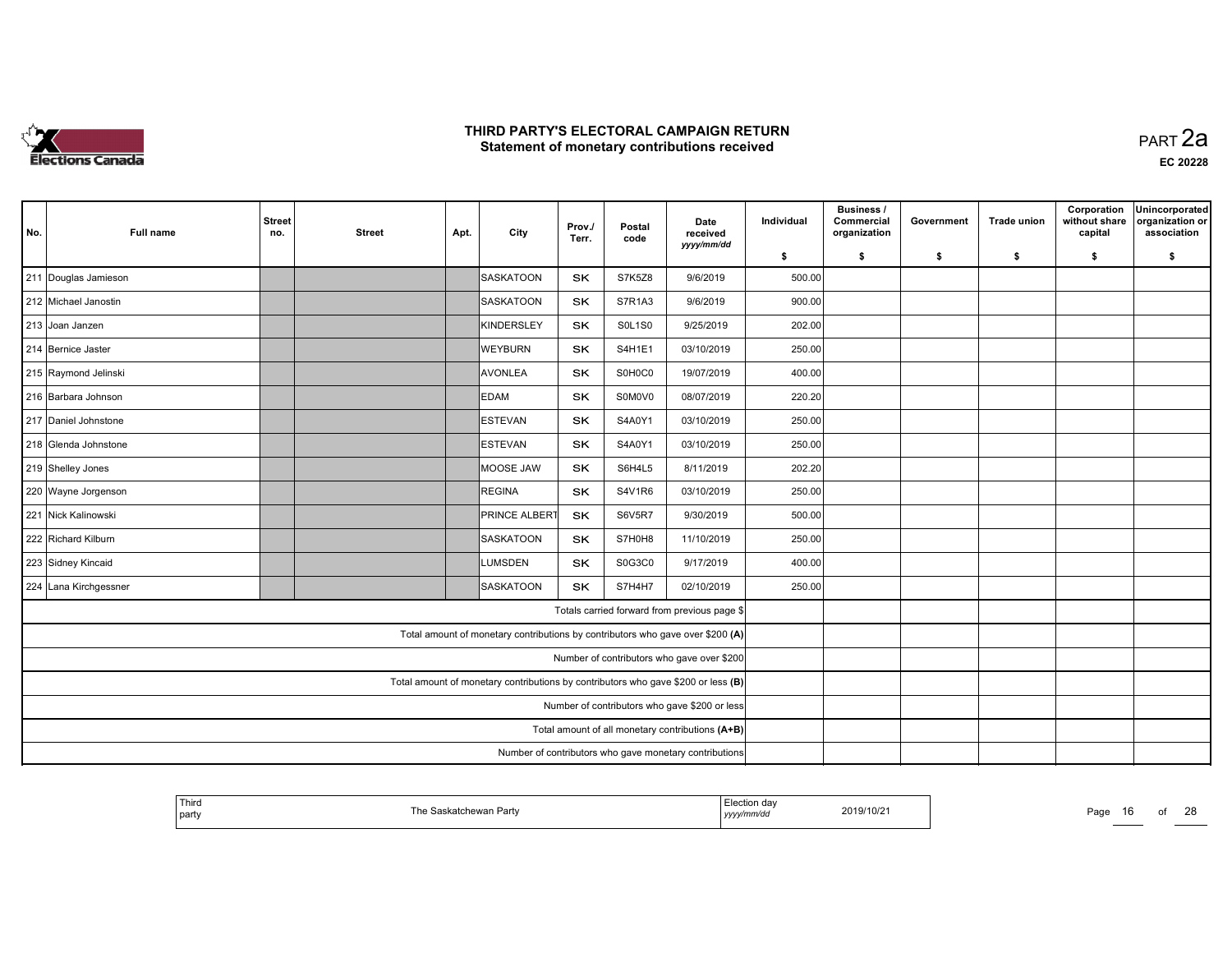

| No.                                                                               | <b>Full name</b>                                       | <b>Street</b><br>no. | <b>Street</b> | Apt. | City                                                                           | Prov./<br>Terr. | Postal<br>code | Date<br>received<br>yyyy/mm/dd               | Individual | Business /<br>Commercial<br>organization | Government | <b>Trade union</b> | Corporation<br>without share<br>capital | Unincorporated<br>organization or<br>association |
|-----------------------------------------------------------------------------------|--------------------------------------------------------|----------------------|---------------|------|--------------------------------------------------------------------------------|-----------------|----------------|----------------------------------------------|------------|------------------------------------------|------------|--------------------|-----------------------------------------|--------------------------------------------------|
|                                                                                   |                                                        |                      |               |      |                                                                                |                 |                |                                              | \$         | \$                                       | \$         | \$                 | \$                                      | \$                                               |
| 225 Irwin Kish                                                                    |                                                        |                      |               |      | KIPLING                                                                        | <b>SK</b>       | S0G2S0         | 9/20/2019                                    | 400.00     |                                          |            |                    |                                         |                                                  |
| 226 Walter Klinger                                                                |                                                        |                      |               |      | JANSEN                                                                         | <b>SK</b>       | S0K2B0         | 18/07/2019                                   | 300.00     |                                          |            |                    |                                         |                                                  |
|                                                                                   | 227 Helen Kneeshaw                                     |                      |               |      | NIPAWIN                                                                        | SK              | S0E1E0         | 17/07/2019                                   | 220.20     |                                          |            |                    |                                         |                                                  |
|                                                                                   | 228 Alanna Koch-Hertz                                  |                      |               |      | <b>EDENWOLD</b>                                                                | <b>SK</b>       | S0G1K0         | 8/9/2019                                     | 300.00     |                                          |            |                    |                                         |                                                  |
|                                                                                   | 229 Lillian Kolke                                      |                      |               |      | <b>MELFORT</b>                                                                 | <b>SK</b>       | S0E1A0         | 15/07/2019                                   | 275.00     |                                          |            |                    |                                         |                                                  |
|                                                                                   | 230 Richard Kolke                                      |                      |               |      | MELFORT                                                                        | <b>SK</b>       | S0E1A0         | 15/07/2019                                   | 275.00     |                                          |            |                    |                                         |                                                  |
|                                                                                   | 231 Richard Kolke                                      |                      |               |      | MELFORT                                                                        | <b>SK</b>       | S0E1A0         | 11/10/2019                                   | 250.00     |                                          |            |                    |                                         |                                                  |
|                                                                                   | 232 Elaine Konoby                                      |                      |               |      | <b>SASKATOON</b>                                                               | <b>SK</b>       | S7J4J6         | 9/13/2019                                    | 300.00     |                                          |            |                    |                                         |                                                  |
|                                                                                   | 233 Elaine Konoby                                      |                      |               |      | SASKATOON                                                                      | SK              | S7J4J6         | 10/07/2019                                   | 220.20     |                                          |            |                    |                                         |                                                  |
|                                                                                   | 234 Ray Korpan                                         |                      |               |      | SASKATOON                                                                      | <b>SK</b>       | S7K3J2         | 8/29/2019                                    | 400.00     |                                          |            |                    |                                         |                                                  |
|                                                                                   | 235 Peter Krahn                                        |                      |               |      | KINDERSLEY                                                                     | SK              | <b>S0L1S0</b>  | 9/12/2019                                    | 400.00     |                                          |            |                    |                                         |                                                  |
|                                                                                   | 236 Gail Krawetz                                       |                      |               |      | INVERMAY                                                                       | SK              | S0A1M0         | 9/10/2019                                    | 500.00     |                                          |            |                    |                                         |                                                  |
|                                                                                   | 237 Kenneth Krawetz                                    |                      |               |      | INVERMAY                                                                       | <b>SK</b>       | S0A1M0         | 9/10/2019                                    | 500.00     |                                          |            |                    |                                         |                                                  |
|                                                                                   | 238 Stephen Kritzer                                    |                      |               |      | <b>SWIFT CURREN</b>                                                            | <b>SK</b>       | S9H1N2         | 21/10/2019                                   | 500.00     |                                          |            |                    |                                         |                                                  |
|                                                                                   |                                                        |                      |               |      |                                                                                |                 |                | Totals carried forward from previous page \$ |            |                                          |            |                    |                                         |                                                  |
|                                                                                   |                                                        |                      |               |      | Total amount of monetary contributions by contributors who gave over \$200 (A) |                 |                |                                              |            |                                          |            |                    |                                         |                                                  |
| Number of contributors who gave over \$200                                        |                                                        |                      |               |      |                                                                                |                 |                |                                              |            |                                          |            |                    |                                         |                                                  |
| Total amount of monetary contributions by contributors who gave \$200 or less (B) |                                                        |                      |               |      |                                                                                |                 |                |                                              |            |                                          |            |                    |                                         |                                                  |
| Number of contributors who gave \$200 or less                                     |                                                        |                      |               |      |                                                                                |                 |                |                                              |            |                                          |            |                    |                                         |                                                  |
|                                                                                   | Total amount of all monetary contributions (A+B)       |                      |               |      |                                                                                |                 |                |                                              |            |                                          |            |                    |                                         |                                                  |
|                                                                                   | Number of contributors who gave monetary contributions |                      |               |      |                                                                                |                 |                |                                              |            |                                          |            |                    |                                         |                                                  |

| <sup>1</sup> Third<br>The Saskatchewan Party<br>' party | -----<br>⊧lection dav<br>2019/10/21<br>71MV QI<br>,,,,, | $\sim$<br>Page |
|---------------------------------------------------------|---------------------------------------------------------|----------------|
|---------------------------------------------------------|---------------------------------------------------------|----------------|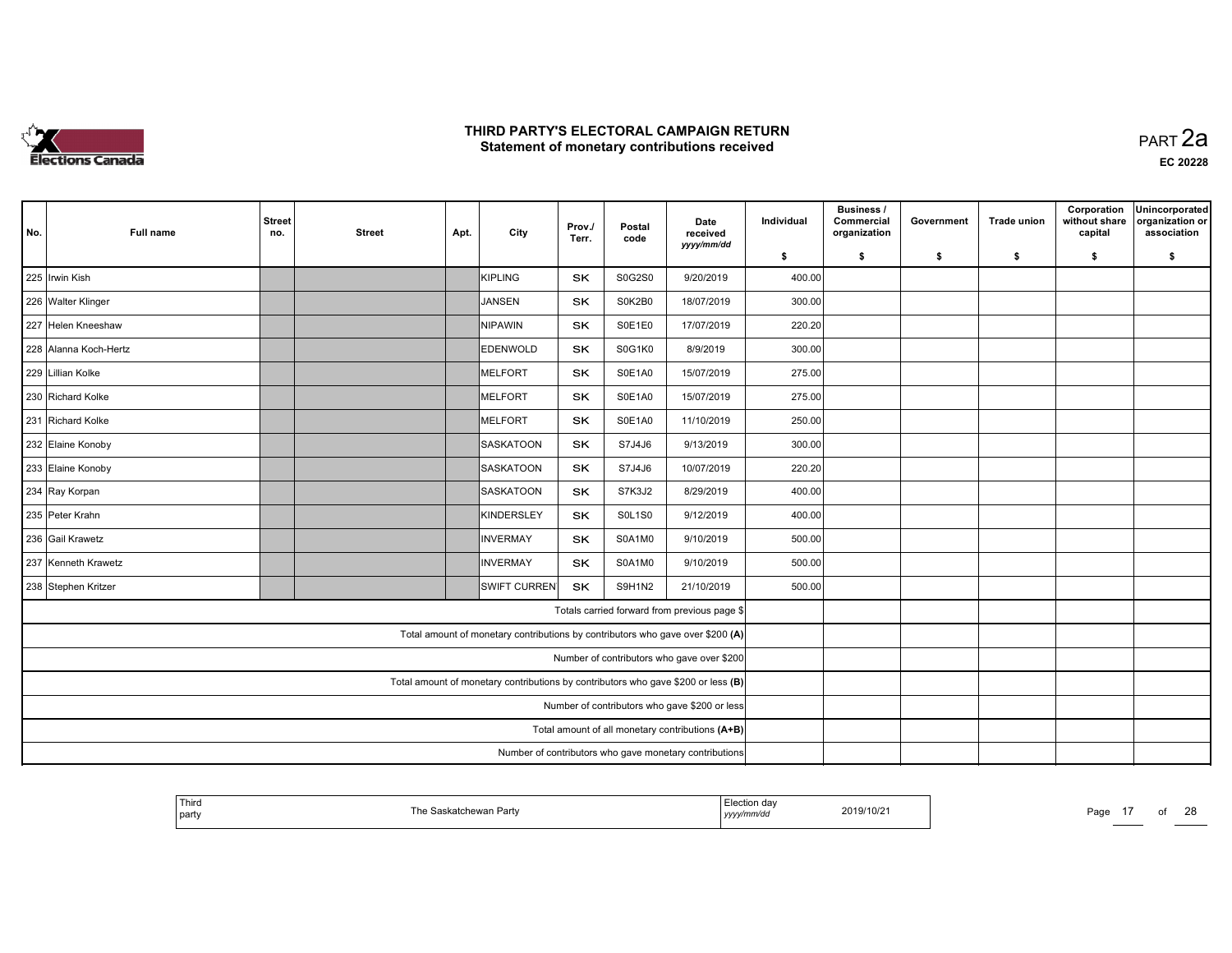

| No.                                                                               | <b>Full name</b>                                                                   | <b>Street</b><br>no. | <b>Street</b> | Apt. | City                                                                           | Prov./<br>Terr. | Postal<br>code | Date<br>received<br>yyyy/mm/dd               | Individual | Business /<br>Commercial<br>organization | Government | <b>Trade union</b> | Corporation<br>without share<br>capital | Unincorporated<br>organization or<br>association |
|-----------------------------------------------------------------------------------|------------------------------------------------------------------------------------|----------------------|---------------|------|--------------------------------------------------------------------------------|-----------------|----------------|----------------------------------------------|------------|------------------------------------------|------------|--------------------|-----------------------------------------|--------------------------------------------------|
|                                                                                   |                                                                                    |                      |               |      |                                                                                |                 |                |                                              | \$         | \$                                       | \$         | \$                 | \$                                      | \$                                               |
|                                                                                   | 239 Leo Lacelle                                                                    |                      |               |      | CADILLAC                                                                       | <b>SK</b>       | S0N0K0         | 17/10/2019                                   | 500.00     |                                          |            |                    |                                         |                                                  |
| 240 Nikolas Lagodontis<br><b>REGINA</b>                                           |                                                                                    |                      |               |      |                                                                                | <b>SK</b>       | S4W0A2         | 07/10/2019                                   | 500.00     |                                          |            |                    |                                         |                                                  |
|                                                                                   | 241 Edwin Lambert                                                                  |                      |               |      | PARKBEG                                                                        | SK              | S0H3K0         | 8/7/2019                                     | 220.20     |                                          |            |                    |                                         |                                                  |
|                                                                                   | 242 Robert Larson                                                                  |                      |               |      | SASKATOON                                                                      | <b>SK</b>       | S7N0K6         | 08/07/2019                                   | 300.00     |                                          |            |                    |                                         |                                                  |
|                                                                                   | 243 Betty Anne Latrace-Henderson<br>SASKATOON<br><b>SK</b><br>S7V1B5<br>05/07/2019 |                      |               |      |                                                                                |                 |                | 220.00                                       |            |                                          |            |                    |                                         |                                                  |
|                                                                                   | 244 Bernard Lawlor                                                                 |                      |               |      | SASKATOON                                                                      | <b>SK</b>       | S7N0T2         | 9/27/2019                                    | 300.00     |                                          |            |                    |                                         |                                                  |
|                                                                                   | 245 Betty Mae Leavins                                                              |                      |               |      | ELROSE                                                                         | <b>SK</b>       | S0L0Z0         | 15/10/2019                                   | 250.00     |                                          |            |                    |                                         |                                                  |
|                                                                                   | 246 Brent Leavins                                                                  |                      |               |      | ELROSE                                                                         | SK              | S0L0Z0         | 15/10/2019                                   | 250.00     |                                          |            |                    |                                         |                                                  |
|                                                                                   | 247 Deborah Leavitt                                                                |                      |               |      | ISASKATOON                                                                     | <b>SK</b>       | S7J3L8         | 8/15/2019                                    | 400.00     |                                          |            |                    |                                         |                                                  |
|                                                                                   | 248 Maurice Lefebvre                                                               |                      |               |      | MELFORT                                                                        | <b>SK</b>       | S0E1A0         | 03/10/2019                                   | 500.00     |                                          |            |                    |                                         |                                                  |
|                                                                                   | 249 Malcolm Leggett                                                                |                      |               |      | SASKATOON                                                                      | SK              | S7K6X7         | 9/13/2019                                    | 500.00     |                                          |            |                    |                                         |                                                  |
|                                                                                   | 250 Curtis Lemieux                                                                 |                      |               |      | <b>PRINCE ALBERT</b>                                                           | SK              | <b>S6V5S8</b>  | 12/07/2019                                   | 220.20     |                                          |            |                    |                                         |                                                  |
|                                                                                   | 251 Miriam Loessin                                                                 |                      |               |      | RADISSON                                                                       | <b>SK</b>       | S0K3L0         | 02/07/2019                                   | 300.00     |                                          |            |                    |                                         |                                                  |
|                                                                                   | 252 Bruce Loraas                                                                   |                      |               |      | <b>SASKATOON</b>                                                               | <b>SK</b>       | <b>S7K1E8</b>  | 02/07/2019                                   | 420.20     |                                          |            |                    |                                         |                                                  |
|                                                                                   |                                                                                    |                      |               |      |                                                                                |                 |                | Totals carried forward from previous page \$ |            |                                          |            |                    |                                         |                                                  |
|                                                                                   |                                                                                    |                      |               |      | Total amount of monetary contributions by contributors who gave over \$200 (A) |                 |                |                                              |            |                                          |            |                    |                                         |                                                  |
| Number of contributors who gave over \$200                                        |                                                                                    |                      |               |      |                                                                                |                 |                |                                              |            |                                          |            |                    |                                         |                                                  |
| Total amount of monetary contributions by contributors who gave \$200 or less (B) |                                                                                    |                      |               |      |                                                                                |                 |                |                                              |            |                                          |            |                    |                                         |                                                  |
| Number of contributors who gave \$200 or less                                     |                                                                                    |                      |               |      |                                                                                |                 |                |                                              |            |                                          |            |                    |                                         |                                                  |
| Total amount of all monetary contributions (A+B)                                  |                                                                                    |                      |               |      |                                                                                |                 |                |                                              |            |                                          |            |                    |                                         |                                                  |
| Number of contributors who gave monetary contributions                            |                                                                                    |                      |               |      |                                                                                |                 |                |                                              |            |                                          |            |                    |                                         |                                                  |

| ' Thiro<br>  party | `askatchewan Partv | . .<br>⊩Election dav<br>2019/10/21<br>yyyy/mm/aa | $\sim$<br>Page<br>$\sim$ |
|--------------------|--------------------|--------------------------------------------------|--------------------------|
|                    |                    |                                                  |                          |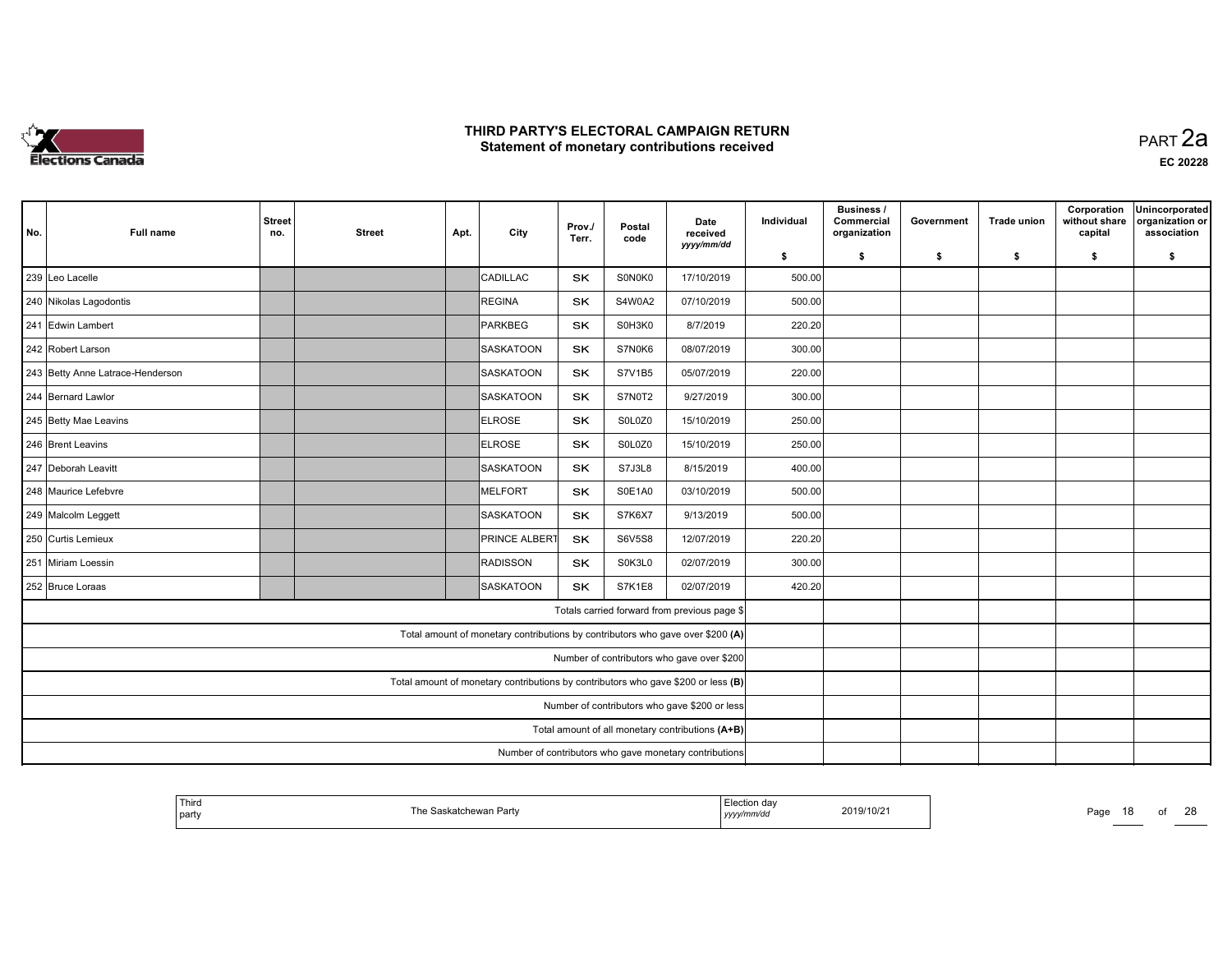

| No.                                                                               | <b>Full name</b>                                       | <b>Street</b><br>no. | <b>Street</b> | Apt. | City                                                                           | Prov./<br>Terr. | Postal<br>code | Date<br>received<br>yyyy/mm/dd               | Individual | Business /<br>Commercial<br>organization | Government | <b>Trade union</b> | Corporation<br>without share<br>capital | Unincorporated<br>organization or<br>association |
|-----------------------------------------------------------------------------------|--------------------------------------------------------|----------------------|---------------|------|--------------------------------------------------------------------------------|-----------------|----------------|----------------------------------------------|------------|------------------------------------------|------------|--------------------|-----------------------------------------|--------------------------------------------------|
|                                                                                   |                                                        |                      |               |      |                                                                                |                 |                |                                              | \$         | \$                                       | \$         | \$                 | \$                                      | \$                                               |
|                                                                                   | 253 Daniel Loran                                       |                      |               |      | INDIAN HEAD                                                                    | <b>SK</b>       | S0G2K0         | 02/07/2019                                   | 220.20     |                                          |            |                    |                                         |                                                  |
|                                                                                   | 254 Randy Ludwar                                       |                      |               |      | MOOSE JAW                                                                      | <b>SK</b>       | S6H6P1         | 15/07/2019                                   | 637.50     |                                          |            |                    |                                         |                                                  |
|                                                                                   | 255 Pam Ludwar                                         |                      |               |      | MOOSE JAW                                                                      | SK              | S6H6P1         | 15/07/2019                                   | 637.50     |                                          |            |                    |                                         |                                                  |
|                                                                                   | 256 Pam Ludwar                                         |                      |               |      | MOOSE JAW                                                                      | SK              | S6H6P1         | 19/07/2019                                   | 400.00     |                                          |            |                    |                                         |                                                  |
|                                                                                   | 257 Joni MacKay                                        |                      |               |      | <b>SASKATOON</b>                                                               | <b>SK</b>       | S7M0A2         | 03/07/2019                                   | 1,000.00   |                                          |            |                    |                                         |                                                  |
|                                                                                   | 258 Lalita Malhotra                                    |                      |               |      | <b>PRINCE ALBERT</b>                                                           | <b>SK</b>       | S6V4R7         | 8/28/2019                                    | 500.00     |                                          |            |                    |                                         |                                                  |
|                                                                                   | 259 Elsie Malinowski                                   |                      |               |      | YORKTON                                                                        | <b>SK</b>       | S3N3W2         | 8/19/2019                                    | 250.00     |                                          |            |                    |                                         |                                                  |
|                                                                                   | 260 Raymond Malinowski                                 |                      |               |      | <b>YORKTON</b>                                                                 | SK              | S3N3W2         | 8/19/2019                                    | 250.00     |                                          |            |                    |                                         |                                                  |
|                                                                                   | 261 Leonard Margolis                                   |                      |               |      | KINISTINO                                                                      | SK              | S0J1H0         | 03/07/2019                                   | 300.00     |                                          |            |                    |                                         |                                                  |
|                                                                                   | 262 Leonard Margolis                                   |                      |               |      | KINISTINO                                                                      | <b>SK</b>       | S0J1H0         | 31/07/2019                                   | 250.00     |                                          |            |                    |                                         |                                                  |
|                                                                                   | 263 Darryl Markewich                                   |                      |               |      | HAFFORD                                                                        | SK              | S0J1A0         | 8/9/2019                                     | 550.00     |                                          |            |                    |                                         |                                                  |
|                                                                                   | 264 Hartley Markusson                                  |                      |               |      | <b>EMERALD PARK</b>                                                            | SK              | <b>S4L1B9</b>  | 9/30/2019                                    | 250.00     |                                          |            |                    |                                         |                                                  |
|                                                                                   | 265 Richard Martin                                     |                      |               |      | <b>ESTON</b>                                                                   | <b>SK</b>       |                | 03/07/2019                                   | 300.00     |                                          |            |                    |                                         |                                                  |
|                                                                                   | 266 Walter Matkowski                                   |                      |               |      | <b>SASKATOON</b>                                                               | <b>SK</b>       | S7H4W6         | 8/30/2019                                    | 400.00     |                                          |            |                    |                                         |                                                  |
|                                                                                   |                                                        |                      |               |      |                                                                                |                 |                | Totals carried forward from previous page \$ |            |                                          |            |                    |                                         |                                                  |
|                                                                                   |                                                        |                      |               |      | Total amount of monetary contributions by contributors who gave over \$200 (A) |                 |                |                                              |            |                                          |            |                    |                                         |                                                  |
| Number of contributors who gave over \$200                                        |                                                        |                      |               |      |                                                                                |                 |                |                                              |            |                                          |            |                    |                                         |                                                  |
| Total amount of monetary contributions by contributors who gave \$200 or less (B) |                                                        |                      |               |      |                                                                                |                 |                |                                              |            |                                          |            |                    |                                         |                                                  |
| Number of contributors who gave \$200 or less                                     |                                                        |                      |               |      |                                                                                |                 |                |                                              |            |                                          |            |                    |                                         |                                                  |
| Total amount of all monetary contributions (A+B)                                  |                                                        |                      |               |      |                                                                                |                 |                |                                              |            |                                          |            |                    |                                         |                                                  |
|                                                                                   | Number of contributors who gave monetary contributions |                      |               |      |                                                                                |                 |                |                                              |            |                                          |            |                    |                                         |                                                  |

| <sup>l</sup> Thira<br>  party | ∵katchewan Partv | ∃lection daγ<br>yyyymmaa | 2019/10/2 <sup>-</sup> | Page<br>10.<br>$\sim$ | $\sim$ |
|-------------------------------|------------------|--------------------------|------------------------|-----------------------|--------|
|                               |                  |                          |                        |                       |        |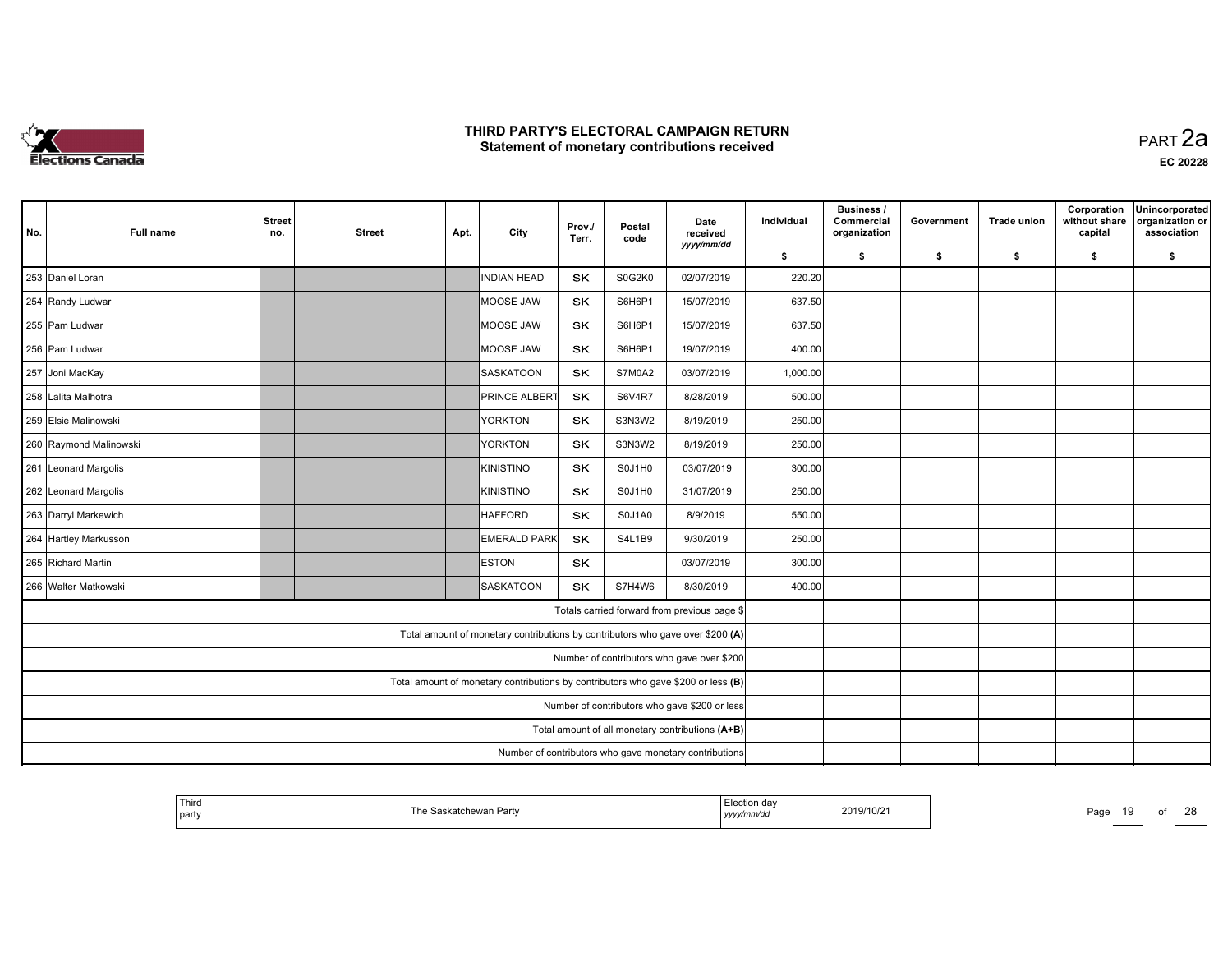

 PART 2aEC <sup>20228</sup>

| No.                                                                               | <b>Full name</b>                                       | <b>Street</b><br>no. | <b>Street</b> | Apt. | City             | Prov./<br>Terr. | Postal<br>code | Date<br>received<br>yyyy/mm/dd                                                 | Individual | Business /<br>Commercial<br>organization | Government | <b>Trade union</b> | Corporation<br>without share<br>capital | Unincorporated<br>organization or<br>association |
|-----------------------------------------------------------------------------------|--------------------------------------------------------|----------------------|---------------|------|------------------|-----------------|----------------|--------------------------------------------------------------------------------|------------|------------------------------------------|------------|--------------------|-----------------------------------------|--------------------------------------------------|
|                                                                                   |                                                        |                      |               |      |                  |                 |                |                                                                                | \$         | \$                                       | \$         | \$                 | \$                                      | \$                                               |
|                                                                                   | 267 Bernard Matsalla                                   |                      |               |      | REGINA           | <b>SK</b>       | S4V2C8         | 9/13/2019                                                                      | 250.00     |                                          |            |                    |                                         |                                                  |
| 268 Norman Maze                                                                   |                                                        |                      |               |      | UNITY            | <b>SK</b>       | S0K4L0         | 05/10/2019                                                                     | 250.00     |                                          |            |                    |                                         |                                                  |
|                                                                                   | 269 Robert McEwen                                      |                      |               |      | REGINA           | SK              | S4S2W9         | 8/15/2019                                                                      | 300.00     |                                          |            |                    |                                         |                                                  |
|                                                                                   | 270 Donna McInnes                                      |                      |               |      | REGINA           | <b>SK</b>       | S4P3V4         | 03/10/2019                                                                     | 300.00     |                                          |            |                    |                                         |                                                  |
|                                                                                   | 271 David McKeague                                     |                      |               |      | <b>SASKATOON</b> | <b>SK</b>       | S7T0A4         | 9/6/2019                                                                       | 1,000.00   |                                          |            |                    |                                         |                                                  |
|                                                                                   | 272 Hugh McLean                                        |                      |               |      | KINDERSLEY       | <b>SK</b>       | <b>SOL1SO</b>  | 18/07/2019                                                                     | 300.00     |                                          |            |                    |                                         |                                                  |
|                                                                                   | 273 Donald McMorris                                    |                      |               |      | REGINA           | <b>SK</b>       | S4V2W5         | 8/15/2019                                                                      | 500.00     |                                          |            |                    |                                         |                                                  |
|                                                                                   | 274 Gord Mertler                                       |                      |               |      | <b>REGINA</b>    | <b>SK</b>       | S4V2B5         | 21/10/2019                                                                     | 300.00     |                                          |            |                    |                                         |                                                  |
|                                                                                   | 275 Alvin Metz                                         |                      |               |      | HOLDFAST         | SK              | S0G2H0         | 09/07/2019                                                                     | 300.00     |                                          |            |                    |                                         |                                                  |
|                                                                                   | 276 Dorothy Metz                                       |                      |               |      | <b>WOLSELEY</b>  | <b>SK</b>       | S0G5H0         | 09/07/2019                                                                     | 300.00     |                                          |            |                    |                                         |                                                  |
|                                                                                   | 277 Rachel-Lee Mielke                                  |                      |               |      | REGINA           | SK              | S4R8R3         | 9/20/2019                                                                      | 300.00     |                                          |            |                    |                                         |                                                  |
|                                                                                   | 278 Shirley Millar                                     |                      |               |      | SASKATOON        | SK              | <b>S7J0B7</b>  | 02/07/2019                                                                     | 300.00     |                                          |            |                    |                                         |                                                  |
|                                                                                   | 279 Elizabeth Miller                                   |                      |               |      | MOOSOMIN         | <b>SK</b>       | S0G3N0         | 06/07/2019                                                                     | 400.00     |                                          |            |                    |                                         |                                                  |
|                                                                                   | 280 Gus Millsap                                        |                      |               |      | <b>SASKATOON</b> | <b>SK</b>       | <b>S7W1C2</b>  | 04/10/2019                                                                     | 250.00     |                                          |            |                    |                                         |                                                  |
|                                                                                   |                                                        |                      |               |      |                  |                 |                | Totals carried forward from previous page \$                                   |            |                                          |            |                    |                                         |                                                  |
|                                                                                   |                                                        |                      |               |      |                  |                 |                | Total amount of monetary contributions by contributors who gave over \$200 (A) |            |                                          |            |                    |                                         |                                                  |
| Number of contributors who gave over \$200                                        |                                                        |                      |               |      |                  |                 |                |                                                                                |            |                                          |            |                    |                                         |                                                  |
| Total amount of monetary contributions by contributors who gave \$200 or less (B) |                                                        |                      |               |      |                  |                 |                |                                                                                |            |                                          |            |                    |                                         |                                                  |
| Number of contributors who gave \$200 or less                                     |                                                        |                      |               |      |                  |                 |                |                                                                                |            |                                          |            |                    |                                         |                                                  |
| Total amount of all monetary contributions (A+B)                                  |                                                        |                      |               |      |                  |                 |                |                                                                                |            |                                          |            |                    |                                         |                                                  |
|                                                                                   | Number of contributors who gave monetary contributions |                      |               |      |                  |                 |                |                                                                                |            |                                          |            |                    |                                         |                                                  |

| Third<br>  party | . Saskatchewan Party | Election dav<br>2019/10/21<br>yyyymm⁄aa | Page |
|------------------|----------------------|-----------------------------------------|------|
|------------------|----------------------|-----------------------------------------|------|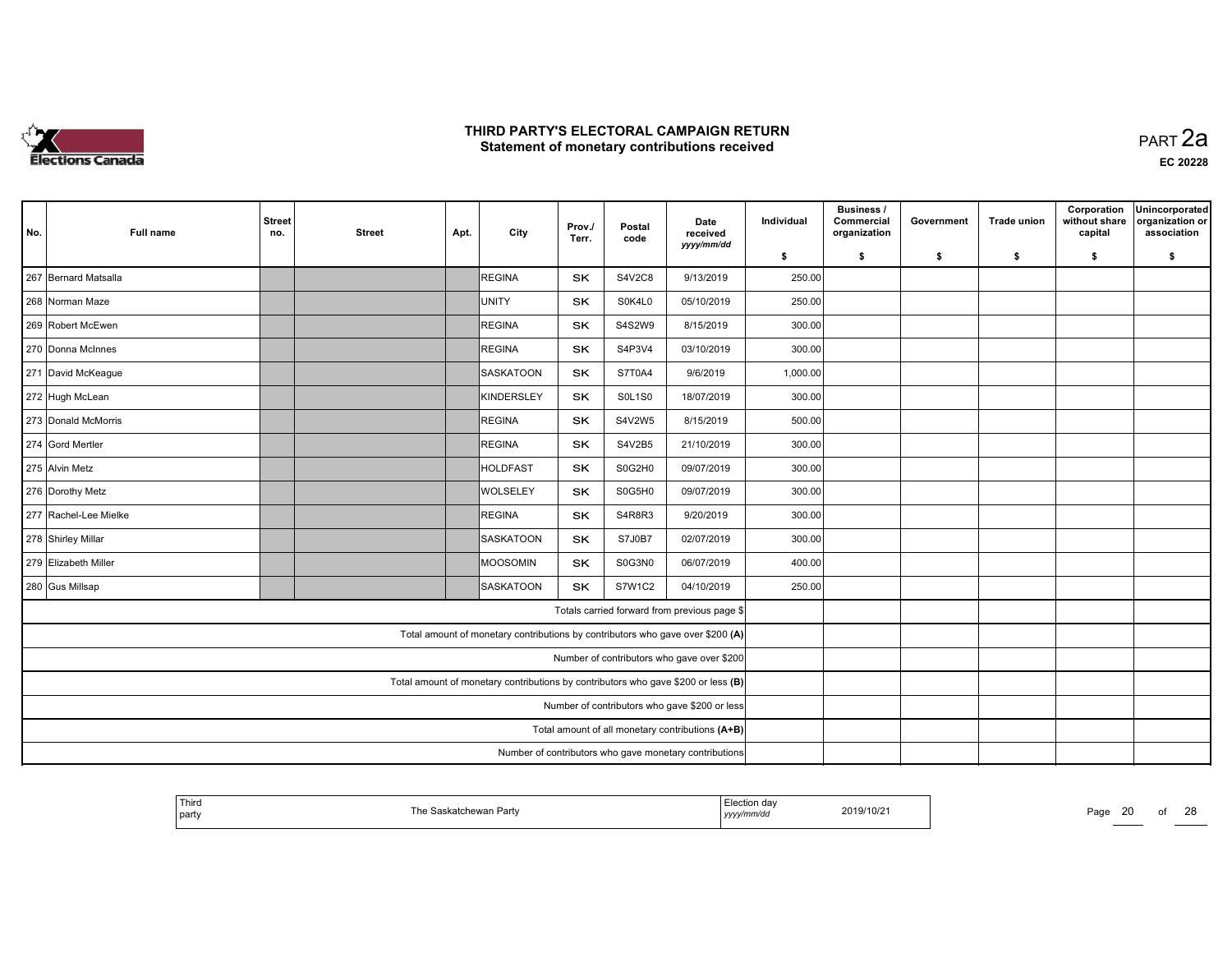

| No.                                                                               | <b>Full name</b>      | <b>Street</b><br>no.                                   | <b>Street</b> | Apt. | City                                                                           | Prov./<br>Terr. | Postal<br>code | Date<br>received                             | Individual | <b>Business /</b><br>Commercial<br>organization | Government | <b>Trade union</b> | Corporation<br>without share<br>capital | Unincorporated<br>organization or<br>association |
|-----------------------------------------------------------------------------------|-----------------------|--------------------------------------------------------|---------------|------|--------------------------------------------------------------------------------|-----------------|----------------|----------------------------------------------|------------|-------------------------------------------------|------------|--------------------|-----------------------------------------|--------------------------------------------------|
|                                                                                   |                       |                                                        |               |      |                                                                                |                 |                | yyyy/mm/dd                                   | \$         | \$                                              | \$         | \$                 | \$                                      | \$                                               |
|                                                                                   | 281 Marlene Millsap   |                                                        |               |      | SASKATOON                                                                      | <b>SK</b>       | <b>S7W1C2</b>  | 04/10/2019                                   | 250.00     |                                                 |            |                    |                                         |                                                  |
|                                                                                   | 282 Diane Minogue     |                                                        |               |      | <b>SWIFT CURREN</b>                                                            | SK              | S9H1C3         | 03/10/2019                                   | 250.00     |                                                 |            |                    |                                         |                                                  |
|                                                                                   | 283 David Mitchell    |                                                        |               |      | MAIDSTONE                                                                      | <b>SK</b>       | S0M1M0         | 08/10/2019                                   | 250.00     |                                                 |            |                    |                                         |                                                  |
|                                                                                   | 284 Allan Mitchell    |                                                        |               |      | <b>SWIFT CURREN</b>                                                            | <b>SK</b>       | S9H4S3         | 07/10/2019                                   | 250.00     |                                                 |            |                    |                                         |                                                  |
|                                                                                   | 285 Margaret Montague |                                                        |               |      | SASKATOON                                                                      | SK              | S7J5K3         | 03/10/2019                                   | 250.00     |                                                 |            |                    |                                         |                                                  |
|                                                                                   | 286 Richard Mooney    |                                                        |               |      | <b>ESTON</b>                                                                   | SK              | SOL1A0         | 09/07/2019                                   | 210.10     |                                                 |            |                    |                                         |                                                  |
|                                                                                   | 287 Sandra Mooney     |                                                        |               |      | <b>ESTON</b>                                                                   | <b>SK</b>       | SOL1A0         | 09/07/2019                                   | 210.10     |                                                 |            |                    |                                         |                                                  |
|                                                                                   | 288 Donald Moroz      |                                                        |               |      | SASKATOON                                                                      | <b>SK</b>       | S7V1B1         | 19/07/2019                                   | 400.00     |                                                 |            |                    |                                         |                                                  |
|                                                                                   | 289 Karen Muir        |                                                        |               |      | <b>YORKTON</b>                                                                 | <b>SK</b>       | <b>S3N1K1</b>  | 04/07/2019                                   | 220.20     |                                                 |            |                    |                                         |                                                  |
|                                                                                   | 290 Kalvin Nankivell  |                                                        |               |      | KISBEY                                                                         | SK              | S0C1L0         | 9/13/2019                                    | 500.00     |                                                 |            |                    |                                         |                                                  |
|                                                                                   | 291 Gary Nelson       |                                                        |               |      | <b>AVONLEA</b>                                                                 | <b>SK</b>       | S0H0C0         | 8/2/2019                                     | 1,000.00   |                                                 |            |                    |                                         |                                                  |
|                                                                                   | 292 Katherine Neufeld |                                                        |               |      | MOOSE JAW                                                                      | <b>SK</b>       | S6H0L5         | 18/07/2019                                   | 300.00     |                                                 |            |                    |                                         |                                                  |
|                                                                                   | 293 Mark Neuman       |                                                        |               |      | FROBISHER                                                                      | SK              | S0C0Y0         | 07/10/2019                                   | 250.00     |                                                 |            |                    |                                         |                                                  |
|                                                                                   | 294 Elsie Nickorick   |                                                        |               |      | <b>SASKATOON</b>                                                               | <b>SK</b>       | S7H5H7         | 8/2/2019                                     | 300.00     |                                                 |            |                    |                                         |                                                  |
|                                                                                   |                       |                                                        |               |      |                                                                                |                 |                | Totals carried forward from previous page \$ |            |                                                 |            |                    |                                         |                                                  |
|                                                                                   |                       |                                                        |               |      | Total amount of monetary contributions by contributors who gave over \$200 (A) |                 |                |                                              |            |                                                 |            |                    |                                         |                                                  |
| Number of contributors who gave over \$200                                        |                       |                                                        |               |      |                                                                                |                 |                |                                              |            |                                                 |            |                    |                                         |                                                  |
| Total amount of monetary contributions by contributors who gave \$200 or less (B) |                       |                                                        |               |      |                                                                                |                 |                |                                              |            |                                                 |            |                    |                                         |                                                  |
| Number of contributors who gave \$200 or less                                     |                       |                                                        |               |      |                                                                                |                 |                |                                              |            |                                                 |            |                    |                                         |                                                  |
| Total amount of all monetary contributions (A+B)                                  |                       |                                                        |               |      |                                                                                |                 |                |                                              |            |                                                 |            |                    |                                         |                                                  |
|                                                                                   |                       | Number of contributors who gave monetary contributions |               |      |                                                                                |                 |                |                                              |            |                                                 |            |                    |                                         |                                                  |

| <sup>!</sup> Third | e Saskatchewan Partv | ∠lection daγ<br>. | 2019/10/21 | Page |  | $\sim$ |
|--------------------|----------------------|-------------------|------------|------|--|--------|
| party              |                      | yyyymm/aa         |            |      |  | ۷C     |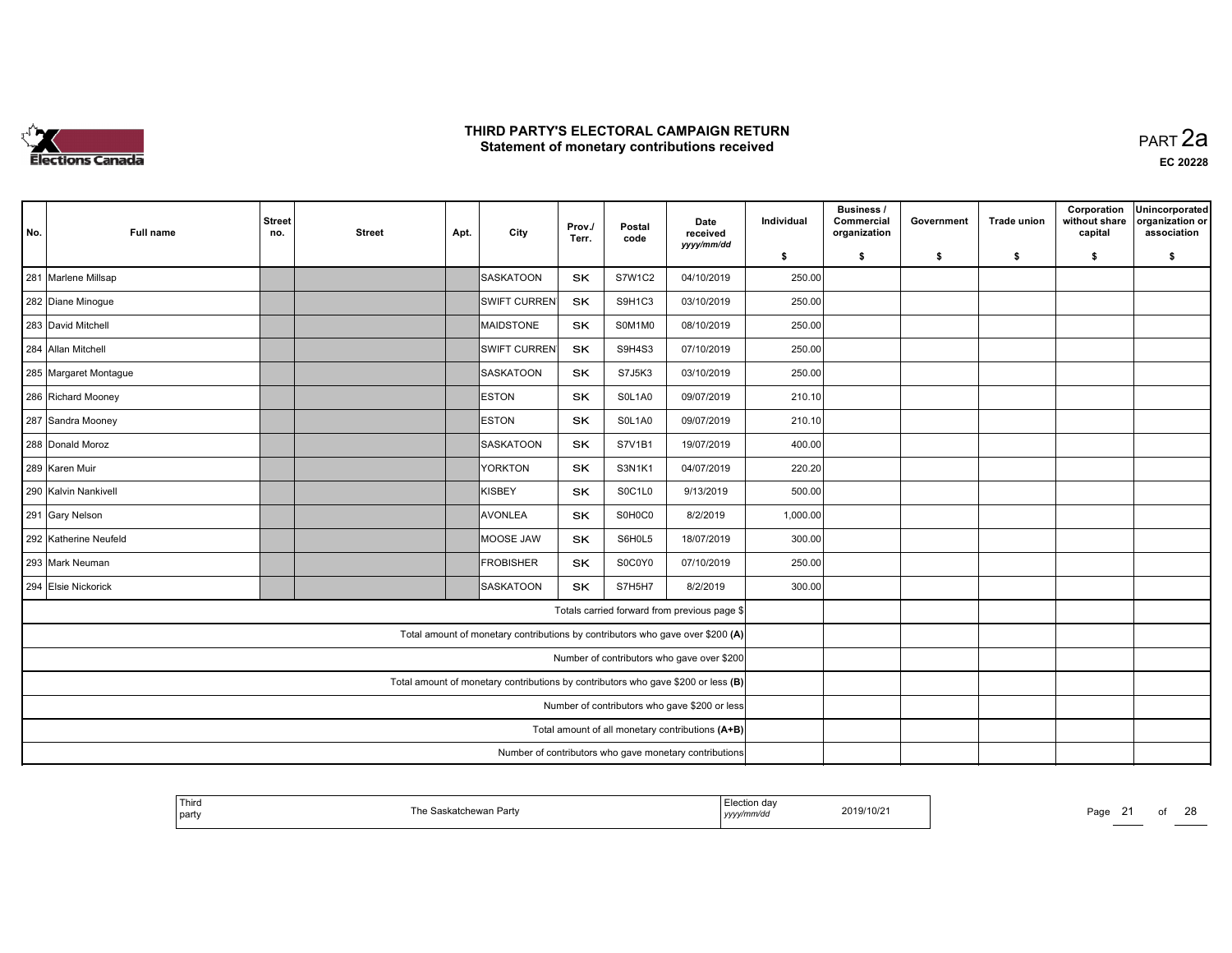

|                                                                                   |                                                                              |                      |               |      |                                                                                |                 |                |                                              |            | <b>Business /</b>          |            |                    | Corporation              | Unincorporated                 |
|-----------------------------------------------------------------------------------|------------------------------------------------------------------------------|----------------------|---------------|------|--------------------------------------------------------------------------------|-----------------|----------------|----------------------------------------------|------------|----------------------------|------------|--------------------|--------------------------|--------------------------------|
| No.                                                                               | <b>Full name</b>                                                             | <b>Street</b><br>no. | <b>Street</b> | Apt. | City                                                                           | Prov./<br>Terr. | Postal<br>code | Date<br>received                             | Individual | Commercial<br>organization | Government | <b>Trade union</b> | without share<br>capital | organization or<br>association |
|                                                                                   |                                                                              |                      |               |      |                                                                                |                 |                | yyyy/mm/dd                                   | \$         | \$                         | \$         | \$                 | \$                       | \$                             |
|                                                                                   | 295 Selmer Njaa                                                              |                      |               |      | HAGEN                                                                          | <b>SK</b>       | <b>S0J1B0</b>  | 11/07/2019                                   | 220.20     |                            |            |                    |                          |                                |
|                                                                                   | 296 Anne Olson                                                               |                      |               |      | SASKATOON                                                                      | SK              | S7V1B5         | 8/8/2019                                     | 500.00     |                            |            |                    |                          |                                |
|                                                                                   | 297 Justin Paysen                                                            |                      |               |      | <b>CENTRAL BUTTI</b>                                                           | SK              | S0H0T0         | 03/07/2019                                   | 240.00     |                            |            |                    |                          |                                |
|                                                                                   | 298 Dennis Pendree                                                           |                      |               |      | KINDERSLEY                                                                     | <b>SK</b>       | <b>SOL1SO</b>  | 15/07/2019                                   | 220.00     |                            |            |                    |                          |                                |
|                                                                                   | 299 Arne Petersen                                                            |                      |               |      | <b>PRINCE ALBERT</b>                                                           | SK              | S6V5T3         | 11/07/2019                                   | 500.00     |                            |            |                    |                          |                                |
|                                                                                   | 300 Clifford Pinder<br>SPRINGSIDE<br>SK<br>S0A3V0<br>15/10/2019              |                      |               |      |                                                                                |                 |                |                                              | 250.00     |                            |            |                    |                          |                                |
|                                                                                   | <b>SK</b><br><b>NORTH BATTLEI</b><br>S9A2X3<br>07/10/2019<br>301 George Pipp |                      |               |      |                                                                                |                 |                |                                              |            |                            |            |                    |                          |                                |
|                                                                                   | 302 Shelly Pobran-Janostin                                                   |                      |               |      | <b>SASKATOON</b>                                                               | <b>SK</b>       | S7R1A3         | 9/6/2019                                     | 900.00     |                            |            |                    |                          |                                |
|                                                                                   | 303 William Pozniak                                                          |                      |               |      | ESTERHAZY                                                                      | SK.             | S0A0X0         | 9/30/2019                                    | 250.00     |                            |            |                    |                          |                                |
|                                                                                   | 304 Robert Raymond                                                           |                      |               |      | ANEROID                                                                        | SK              | S0N0C0         | 03/10/2019                                   | 250.00     |                            |            |                    |                          |                                |
|                                                                                   | 305 Dennis Reimer                                                            |                      |               |      | HUDSON BAY                                                                     | SK              | S0E0Y0         | 9/26/2019                                    | 500.00     |                            |            |                    |                          |                                |
|                                                                                   | 306 Clarence Reimer                                                          |                      |               |      | SASKATOON                                                                      | SK              | S7K3J7         | 8/7/2019                                     | 220.20     |                            |            |                    |                          |                                |
|                                                                                   | 307 Alfred Rigetti                                                           |                      |               |      | MOOSE JAW                                                                      | SK              | S6H4P8         | 8/17/2019                                    | 400.00     |                            |            |                    |                          |                                |
|                                                                                   | 308 Thomas Roberts                                                           |                      |               |      | COLEVILLE                                                                      | <b>SK</b>       | SOLOKO         | 19/07/2019                                   | 1,000.00   |                            |            |                    |                          |                                |
|                                                                                   |                                                                              |                      |               |      |                                                                                |                 |                | Totals carried forward from previous page \$ |            |                            |            |                    |                          |                                |
|                                                                                   |                                                                              |                      |               |      | Total amount of monetary contributions by contributors who gave over \$200 (A) |                 |                |                                              |            |                            |            |                    |                          |                                |
| Number of contributors who gave over \$200                                        |                                                                              |                      |               |      |                                                                                |                 |                |                                              |            |                            |            |                    |                          |                                |
| Total amount of monetary contributions by contributors who gave \$200 or less (B) |                                                                              |                      |               |      |                                                                                |                 |                |                                              |            |                            |            |                    |                          |                                |
| Number of contributors who gave \$200 or less                                     |                                                                              |                      |               |      |                                                                                |                 |                |                                              |            |                            |            |                    |                          |                                |
| Total amount of all monetary contributions (A+B)                                  |                                                                              |                      |               |      |                                                                                |                 |                |                                              |            |                            |            |                    |                          |                                |
| Number of contributors who gave monetary contributions                            |                                                                              |                      |               |      |                                                                                |                 |                |                                              |            |                            |            |                    |                          |                                |

| ' Third<br>  party | ۲he S<br>skatchewan Partv<br>--- | <b>Loction</b><br>Liection dav<br>yyyymmaa | 2019/10/21 | Pago | $\sim$<br>__ | $\sim$<br>∠c |
|--------------------|----------------------------------|--------------------------------------------|------------|------|--------------|--------------|
|                    |                                  |                                            |            |      |              |              |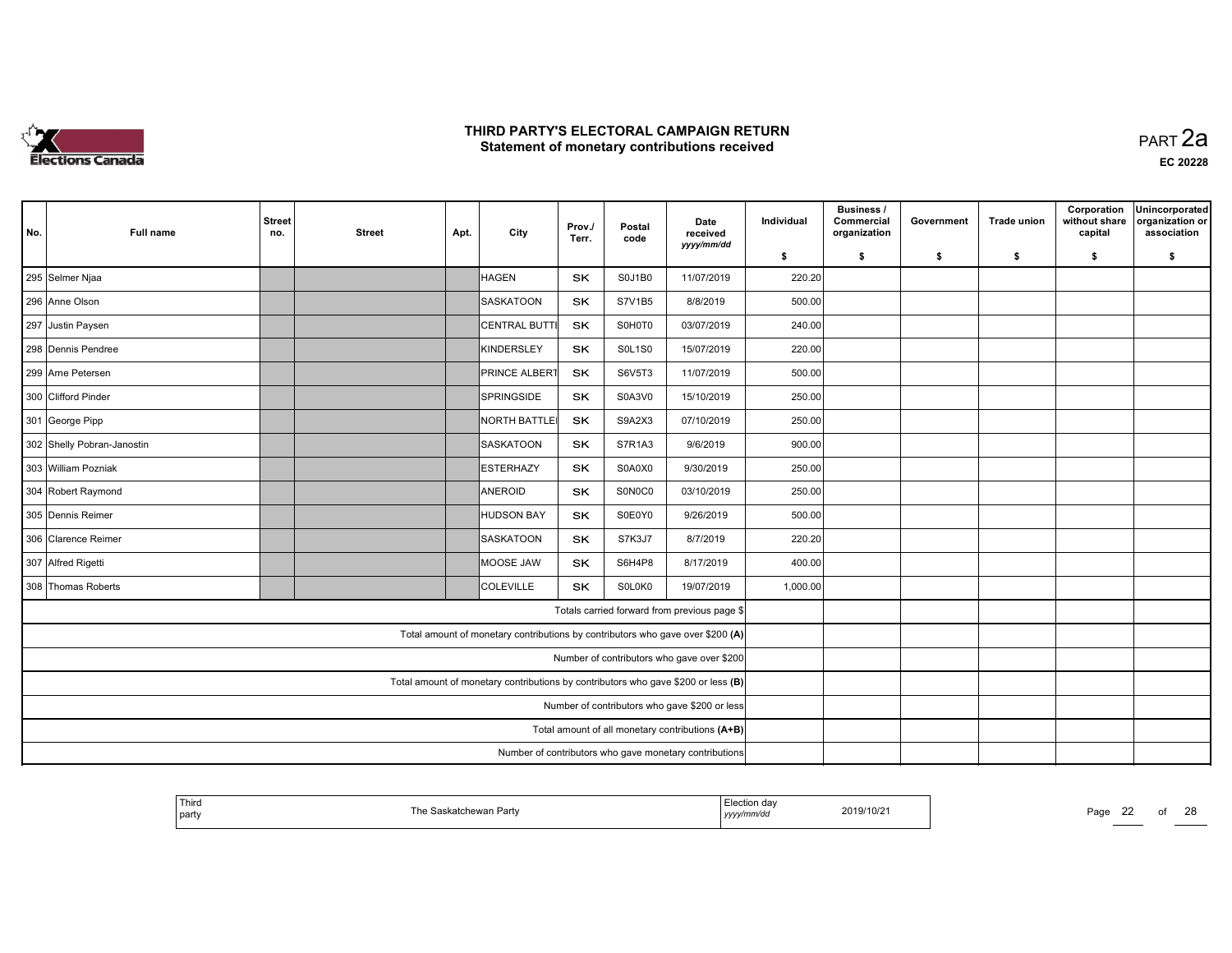

 PART 2aEC <sup>20228</sup>

| No. | <b>Full name</b>       | <b>Street</b><br>no. | <b>Street</b> | Apt. | City                                                                              | Prov./<br>Terr. | Postal<br>code | Date<br>received<br>yyyy/mm/dd                | Individual | Business /<br>Commercial<br>organization | Government | <b>Trade union</b> | Corporation<br>without share<br>capital | Unincorporated<br>organization or<br>association |
|-----|------------------------|----------------------|---------------|------|-----------------------------------------------------------------------------------|-----------------|----------------|-----------------------------------------------|------------|------------------------------------------|------------|--------------------|-----------------------------------------|--------------------------------------------------|
|     |                        |                      |               |      |                                                                                   |                 |                |                                               | \$         | \$                                       | \$         | \$                 | \$                                      | \$                                               |
|     | 309 Marie Rohel-Coquet |                      |               |      | <b>ST BRIEUX</b>                                                                  | <b>SK</b>       | S0K3V0         | 11/10/2019                                    | 250.00     |                                          |            |                    |                                         |                                                  |
|     | 310 Gene Rusk          |                      |               |      | NIPAWIN                                                                           | <b>SK</b>       | S0E1E0         | 15/10/2019                                    | 250.00     |                                          |            |                    |                                         |                                                  |
|     | 311 Garry Rusu         |                      |               |      | SASKATOON                                                                         | SK              | S7J0M8         | 8/7/2019                                      | 250.00     |                                          |            |                    |                                         |                                                  |
|     | 312 William Ryan       |                      |               |      | SASKATOON                                                                         | <b>SK</b>       | S7J5A1         | 05/07/2019                                    | 650.00     |                                          |            |                    |                                         |                                                  |
|     | 313 David Ryson        |                      |               |      | <b>PRINCE ALBERT</b>                                                              | <b>SK</b>       | S6V0A6         | 9/19/2019                                     | 520.20     |                                          |            |                    |                                         |                                                  |
|     | 314 Donald Sandbeck    |                      |               |      | MOSSBANK                                                                          | <b>SK</b>       | S0H3G0         | 9/30/2019                                     | 210.10     |                                          |            |                    |                                         |                                                  |
|     | 315 Mary Sandbeck      |                      |               |      | MOSSBANK                                                                          | <b>SK</b>       | S0H3G0         | 9/30/2019                                     | 210.10     |                                          |            |                    |                                         |                                                  |
|     | 316 Randolph Sander    |                      |               |      | IUNITY                                                                            | <b>SK</b>       | S0K4L0         | 03/10/2019                                    | 250.00     |                                          |            |                    |                                         |                                                  |
|     | 317 Anthony Sander     |                      |               |      | SASKATOON                                                                         | SK              | S7H5R4         | 05/07/2019                                    | 250.00     |                                          |            |                    |                                         |                                                  |
|     | 318 Barbara Sander     |                      |               |      | SASKATOON                                                                         | <b>SK</b>       | S7H5R4         | 05/07/2019                                    | 250.00     |                                          |            |                    |                                         |                                                  |
|     | 319 Randolph Sander    |                      |               |      | UNITY                                                                             | SK              | S0K4L0         | 02/07/2019                                    | 250.00     |                                          |            |                    |                                         |                                                  |
|     | 320 Myra Sargent       |                      |               |      | SASKATOON                                                                         | SK              | S7J3W5         | 26/07/2019                                    | 220.20     |                                          |            |                    |                                         |                                                  |
|     | 321 Anne Schiller      |                      |               |      | REGINA                                                                            | <b>SK</b>       | S4S6N1         | 05/10/2019                                    | 400.00     |                                          |            |                    |                                         |                                                  |
|     | 322 Kirk Schinbein     |                      |               |      | <b>CABRI</b>                                                                      | <b>SK</b>       | S0N0J0         | 9/17/2019                                     | 250.00     |                                          |            |                    |                                         |                                                  |
|     |                        |                      |               |      |                                                                                   |                 |                | Totals carried forward from previous page \$  |            |                                          |            |                    |                                         |                                                  |
|     |                        |                      |               |      | Total amount of monetary contributions by contributors who gave over \$200 (A)    |                 |                |                                               |            |                                          |            |                    |                                         |                                                  |
|     |                        |                      |               |      |                                                                                   |                 |                | Number of contributors who gave over \$200    |            |                                          |            |                    |                                         |                                                  |
|     |                        |                      |               |      | Total amount of monetary contributions by contributors who gave \$200 or less (B) |                 |                |                                               |            |                                          |            |                    |                                         |                                                  |
|     |                        |                      |               |      |                                                                                   |                 |                | Number of contributors who gave \$200 or less |            |                                          |            |                    |                                         |                                                  |
|     |                        |                      |               |      |                                                                                   |                 |                |                                               |            |                                          |            |                    |                                         |                                                  |
|     |                        |                      |               |      |                                                                                   |                 |                |                                               |            |                                          |            |                    |                                         |                                                  |

| Third<br>  party | ™e<br>ੋaskatchewan Partv | Election dav<br>2019/10/21<br>yyyy/mm/aa | Page<br>້ |
|------------------|--------------------------|------------------------------------------|-----------|
|                  |                          |                                          |           |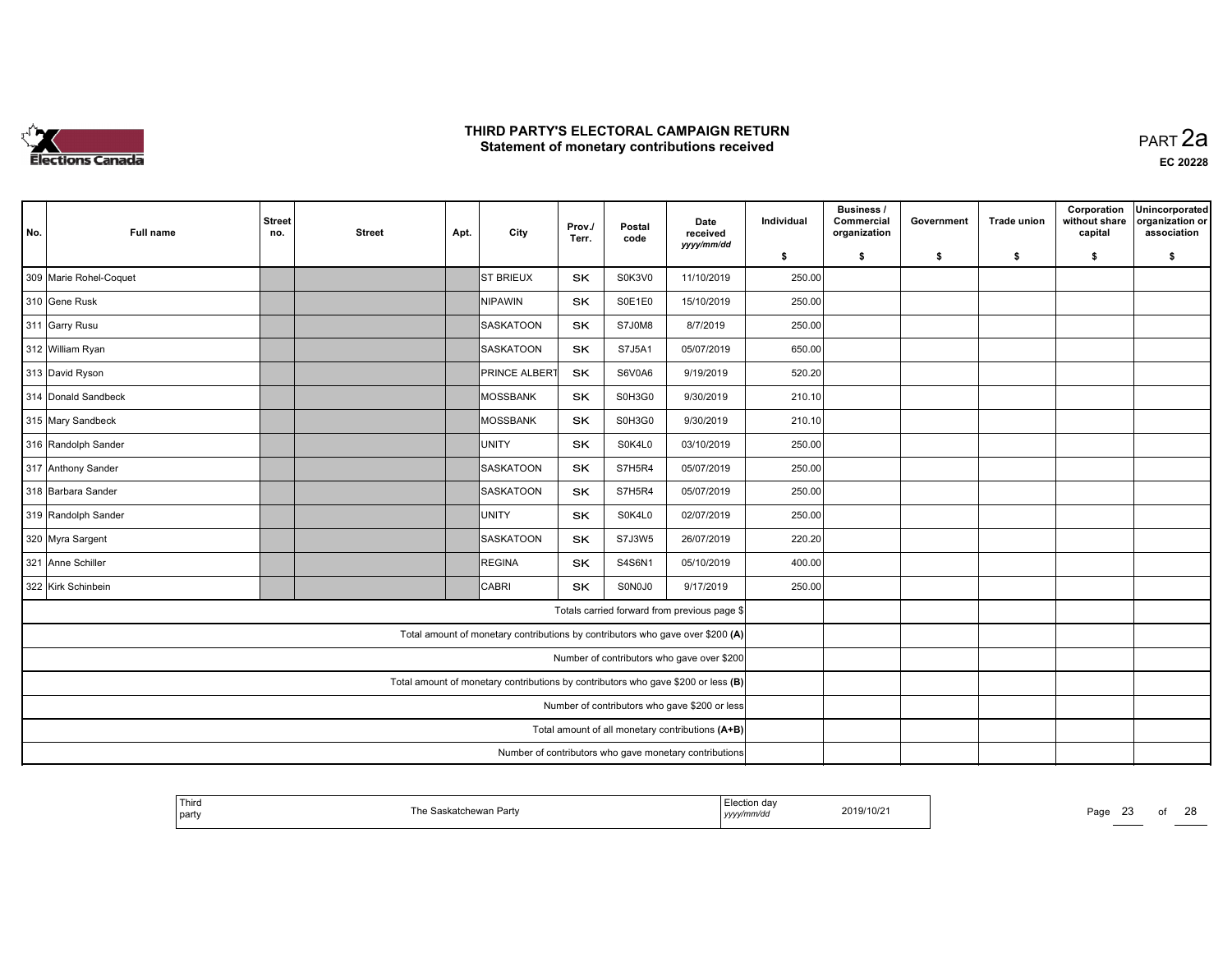

| No.                                              | <b>Full name</b>                                       | <b>Street</b><br>no. | <b>Street</b> | Apt. | City                                                                              | Prov./<br>Terr. | Postal<br>code | Date<br>received<br>yyyy/mm/dd                | Individual | <b>Business /</b><br>Commercial<br>organization | Government | <b>Trade union</b> | Corporation<br>without share<br>capital | Unincorporated<br>organization or<br>association |
|--------------------------------------------------|--------------------------------------------------------|----------------------|---------------|------|-----------------------------------------------------------------------------------|-----------------|----------------|-----------------------------------------------|------------|-------------------------------------------------|------------|--------------------|-----------------------------------------|--------------------------------------------------|
|                                                  |                                                        |                      |               |      |                                                                                   |                 |                |                                               | \$         | \$                                              | - \$       | \$                 | \$                                      | \$                                               |
|                                                  | 323 Kathleen Schnell                                   |                      |               |      | KENOSEE LAKE                                                                      | SK              | <b>S0C2S0</b>  | 15/07/2019                                    | 1,000.00   |                                                 |            |                    |                                         |                                                  |
|                                                  | 324 Bert Schoenau                                      |                      |               |      | <b>ROULEAU</b>                                                                    | SK              | S0G4H0         | 9/27/2019                                     | 250.00     |                                                 |            |                    |                                         |                                                  |
|                                                  | 325 Robert Schultz                                     |                      |               |      | MOOSE JAW                                                                         | SK              | S6H5M1         | 03/10/2019                                    | 500.00     |                                                 |            |                    |                                         |                                                  |
|                                                  | 326 Grant Seale                                        |                      |               |      | SASKATOON                                                                         | <b>SK</b>       | S7N4L9         | 04/10/2019                                    | 250.00     |                                                 |            |                    |                                         |                                                  |
|                                                  | 327 John Semeniuk                                      |                      |               |      | <b>WATROUS</b>                                                                    | SK              | S0K4T0         | 9/20/2019                                     | 250.00     |                                                 |            |                    |                                         |                                                  |
|                                                  | 328 Annette Semple                                     |                      |               |      | REGINA                                                                            | SK              | S4X4G9         | 8/30/2019                                     | 1,000.00   |                                                 |            |                    |                                         |                                                  |
|                                                  | 329 D. Semple                                          |                      |               |      | REGINA                                                                            | SK              | S4X4G9         | 8/30/2019                                     | 1,000.00   |                                                 |            |                    |                                         |                                                  |
|                                                  | 330 Donald Sernowski                                   |                      |               |      | YORKTON                                                                           | SK              | S3N3L2         | 03/10/2019                                    | 250.00     |                                                 |            |                    |                                         |                                                  |
|                                                  | 331 R. Glen Shackleton                                 |                      |               |      | <b>SASKATOON</b>                                                                  | SK              | S7H2R9         | 8/23/2019                                     | 202.20     |                                                 |            |                    |                                         |                                                  |
|                                                  | 332 Garry Shankowsky                                   |                      |               |      | PELLY                                                                             | SK              | S0A2Z0         | 9/20/2019                                     | 300.00     |                                                 |            |                    |                                         |                                                  |
|                                                  | 333 Nancy Shirley                                      |                      |               |      | <b>IESTEVAN</b>                                                                   | <b>SK</b>       | S4A2L7         | 9/12/2019                                     | 500.00     |                                                 |            |                    |                                         |                                                  |
|                                                  | 334 Albert Shumaker                                    |                      |               |      | LANIGAN                                                                           | <b>SK</b>       | S0K2M0         | 08/10/2019                                    | 500.00     |                                                 |            |                    |                                         |                                                  |
|                                                  | 335 Thomas Siarkos                                     |                      |               |      | REGINA                                                                            | SK              | S4W0B6         | 8/17/2019                                     | 500.00     |                                                 |            |                    |                                         |                                                  |
|                                                  | 336 Theodore Skulmoski                                 |                      |               |      | <b>PRINCE ALBERT</b>                                                              | <b>SK</b>       | S6V7W8         | 09/07/2019                                    | 520.20     |                                                 |            |                    |                                         |                                                  |
|                                                  |                                                        |                      |               |      |                                                                                   |                 |                | Totals carried forward from previous page \$  |            |                                                 |            |                    |                                         |                                                  |
|                                                  |                                                        |                      |               |      | Total amount of monetary contributions by contributors who gave over \$200 (A)    |                 |                |                                               |            |                                                 |            |                    |                                         |                                                  |
|                                                  |                                                        |                      |               |      |                                                                                   |                 |                | Number of contributors who gave over \$200    |            |                                                 |            |                    |                                         |                                                  |
|                                                  |                                                        |                      |               |      | Total amount of monetary contributions by contributors who gave \$200 or less (B) |                 |                |                                               |            |                                                 |            |                    |                                         |                                                  |
|                                                  |                                                        |                      |               |      |                                                                                   |                 |                | Number of contributors who gave \$200 or less |            |                                                 |            |                    |                                         |                                                  |
| Total amount of all monetary contributions (A+B) |                                                        |                      |               |      |                                                                                   |                 |                |                                               |            |                                                 |            |                    |                                         |                                                  |
|                                                  | Number of contributors who gave monetary contributions |                      |               |      |                                                                                   |                 |                |                                               |            |                                                 |            |                    |                                         |                                                  |

| Thira<br>$\lambda$<br>Election daγ<br>2019/10/21<br>™h≙<br>$P$ age<br>≅skatchewan Partv<br>  party<br>nmrac<br>,,,,, |  |  | ററ<br>╱ |
|----------------------------------------------------------------------------------------------------------------------|--|--|---------|
|----------------------------------------------------------------------------------------------------------------------|--|--|---------|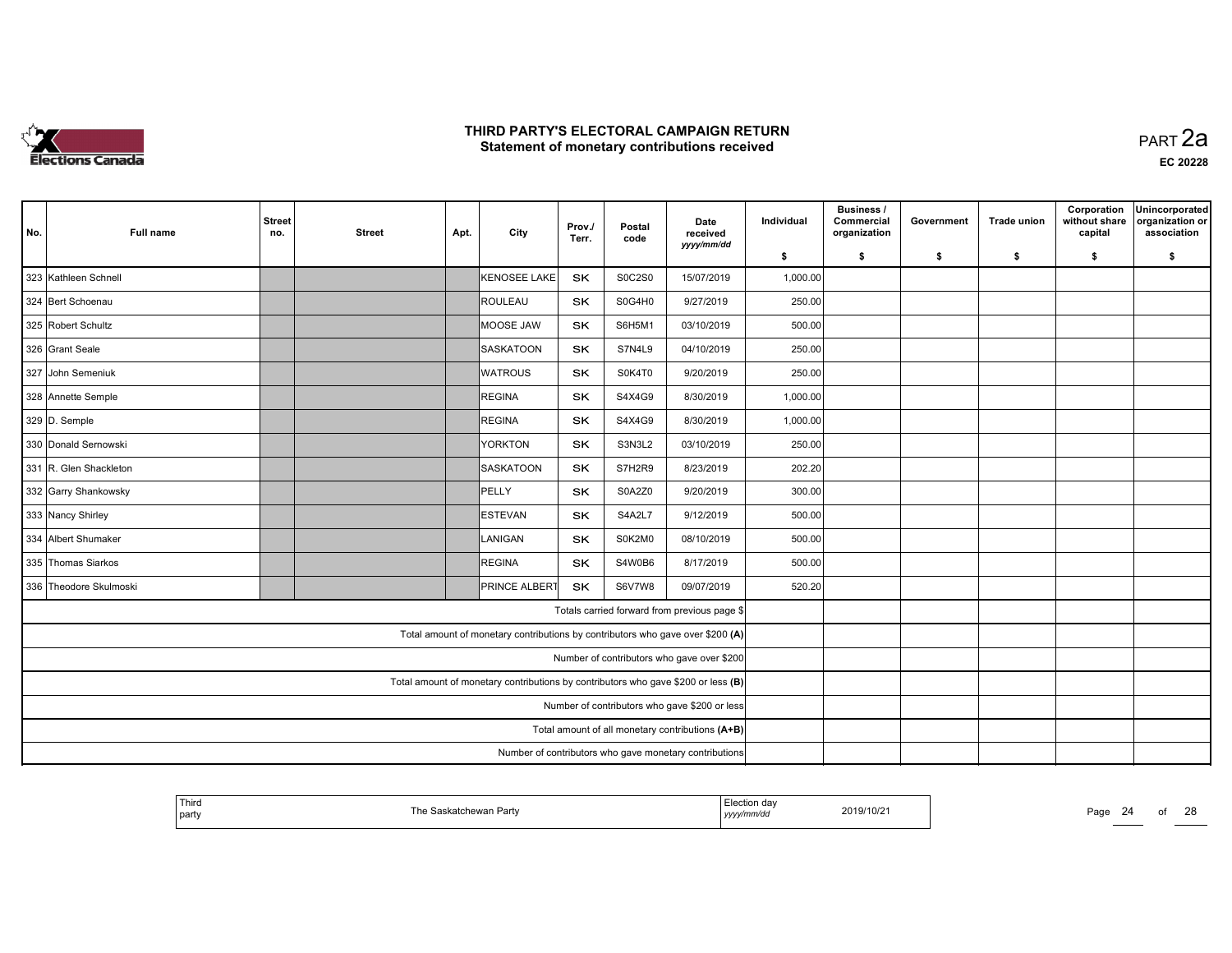

 PART 2aEC <sup>20228</sup>

| No. | <b>Full name</b>                                       | <b>Street</b><br>no. | <b>Street</b> | Apt. | City                                                                              | Prov./<br>Terr. | Postal<br>code | Date<br>received<br>yyyy/mm/dd                   | Individual | Business /<br>Commercial<br>organization | Government | <b>Trade union</b> | Corporation<br>without share<br>capital | Unincorporated<br>organization or<br>association |
|-----|--------------------------------------------------------|----------------------|---------------|------|-----------------------------------------------------------------------------------|-----------------|----------------|--------------------------------------------------|------------|------------------------------------------|------------|--------------------|-----------------------------------------|--------------------------------------------------|
|     |                                                        |                      |               |      |                                                                                   |                 |                |                                                  | \$         | \$                                       | \$         | \$                 | \$                                      | \$                                               |
|     | 337 Michael Smith                                      |                      |               |      | DAVIDSON                                                                          | <b>SK</b>       | S0G1A0         | 03/07/2019                                       | 1,275.00   |                                          |            |                    |                                         |                                                  |
|     | 338 Gerald Smysnuik                                    |                      |               |      | YORKTON                                                                           | <b>SK</b>       | S3N2W7         | 02/07/2019                                       | 220.20     |                                          |            |                    |                                         |                                                  |
|     | 339 Ernest Sommer                                      |                      |               |      | <b>GULL LAKE</b>                                                                  | SK              | S0N1A0         | 11/07/2019                                       | 400.00     |                                          |            |                    |                                         |                                                  |
|     | 340 James Sowa                                         |                      |               |      | <b>WADENA</b>                                                                     | <b>SK</b>       | S0A4J0         | 07/07/2019                                       | 1,000.00   |                                          |            |                    |                                         |                                                  |
|     | 341 Gordon Sparks                                      |                      |               |      | <b>SASKATOON</b>                                                                  | <b>SK</b>       | S7H5M9         | 9/9/2019                                         | 202.20     |                                          |            |                    |                                         |                                                  |
|     | 342 Kenneth Spearing                                   |                      |               |      | KENOSEE LAKE                                                                      | <b>SK</b>       | <b>S0C2S0</b>  | 04/07/2019                                       | 220.20     |                                          |            |                    |                                         |                                                  |
|     | 343 Murray Stadnyk                                     |                      |               |      | REGINA                                                                            | <b>SK</b>       | S4X3P1         | 04/07/2019                                       | 550.00     |                                          |            |                    |                                         |                                                  |
|     | 344 Markus Stang                                       |                      |               |      | MACKLIN                                                                           | <b>SK</b>       | S0L2C0         | 8/23/2019                                        | 400.00     |                                          |            |                    |                                         |                                                  |
|     | 345 James Staple                                       |                      |               |      | SCEPTRE                                                                           | SK              | S0N2H0         | 03/10/2019                                       | 250.00     |                                          |            |                    |                                         |                                                  |
|     | 346 Bernadette Steckler                                |                      |               |      | SASKATOON                                                                         | <b>SK</b>       | S7V0C3         | 9/20/2019                                        | 300.00     |                                          |            |                    |                                         |                                                  |
|     | 347 Lyle Stewart                                       |                      |               |      | PENSE                                                                             | SK              | S0G3W0         | 8/16/2019                                        | 500.00     |                                          |            |                    |                                         |                                                  |
|     | 348 Carol Straub                                       |                      |               |      | PENSE                                                                             | SK              | S0G3W0         | 8/16/2019                                        | 210.10     |                                          |            |                    |                                         |                                                  |
|     | 349 Lorne Straub                                       |                      |               |      | PENSE                                                                             | <b>SK</b>       | S0G3W0         | 8/16/2019                                        | 210.10     |                                          |            |                    |                                         |                                                  |
|     | 350 Robert Stromberg                                   |                      |               |      | COCHIN                                                                            | <b>SK</b>       | SOMOLO         | 8/10/2019                                        | 250.00     |                                          |            |                    |                                         |                                                  |
|     |                                                        |                      |               |      |                                                                                   |                 |                | Totals carried forward from previous page \$     |            |                                          |            |                    |                                         |                                                  |
|     |                                                        |                      |               |      | Total amount of monetary contributions by contributors who gave over \$200 (A)    |                 |                |                                                  |            |                                          |            |                    |                                         |                                                  |
|     |                                                        |                      |               |      |                                                                                   |                 |                | Number of contributors who gave over \$200       |            |                                          |            |                    |                                         |                                                  |
|     |                                                        |                      |               |      | Total amount of monetary contributions by contributors who gave \$200 or less (B) |                 |                |                                                  |            |                                          |            |                    |                                         |                                                  |
|     |                                                        |                      |               |      |                                                                                   |                 |                | Number of contributors who gave \$200 or less    |            |                                          |            |                    |                                         |                                                  |
|     |                                                        |                      |               |      |                                                                                   |                 |                | Total amount of all monetary contributions (A+B) |            |                                          |            |                    |                                         |                                                  |
|     | Number of contributors who gave monetary contributions |                      |               |      |                                                                                   |                 |                |                                                  |            |                                          |            |                    |                                         |                                                  |

| Third<br>  party | Saskatchewan Party<br>' he | Election dav<br>yyyymm/aa | 2019/10/21 | Page<br>2 J |  |
|------------------|----------------------------|---------------------------|------------|-------------|--|
|                  |                            |                           |            |             |  |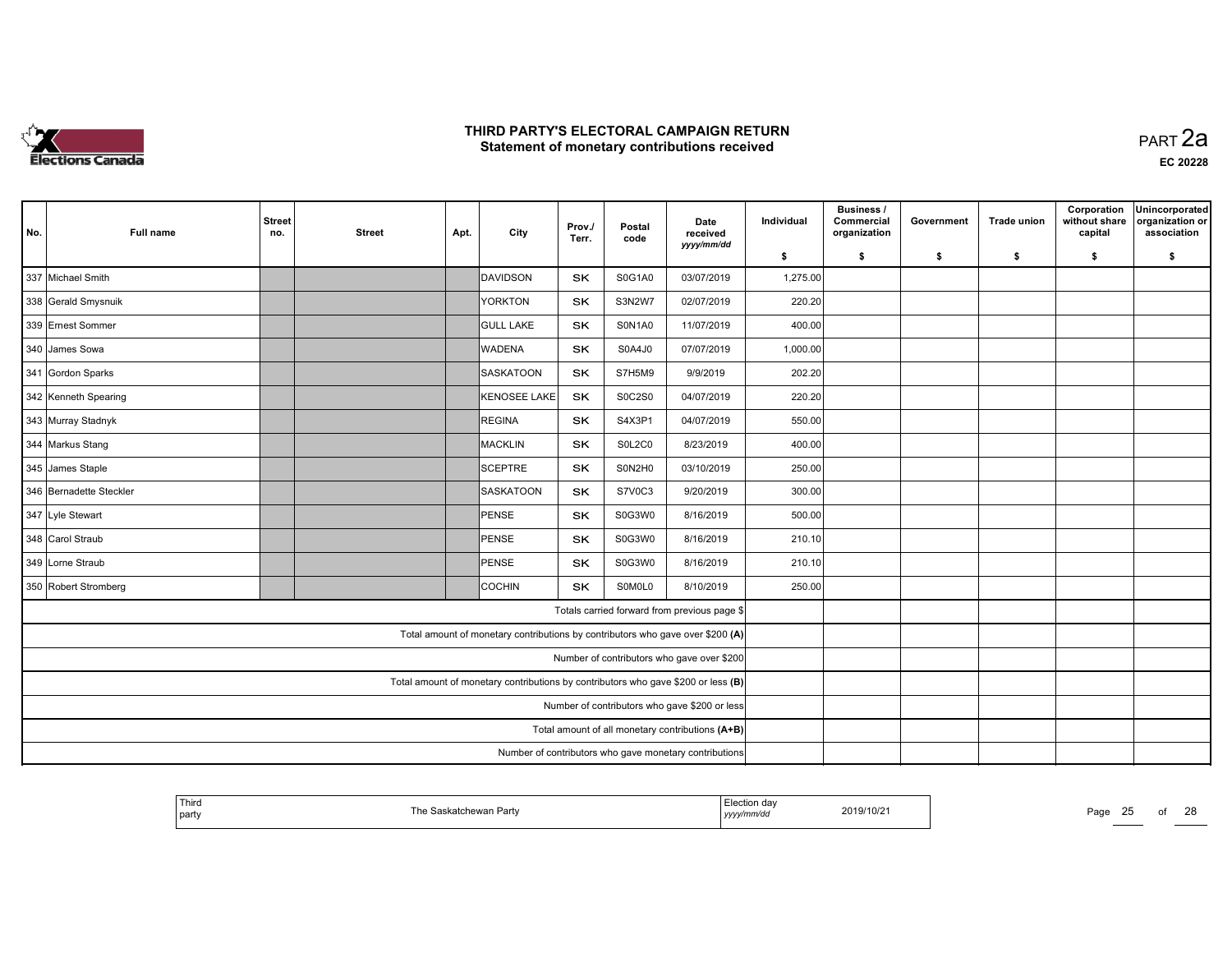

 PART 2aEC <sup>20228</sup>

| No. | <b>Full name</b>       | <b>Street</b><br>no.                                   | <b>Street</b> | Apt. | City                                                                           | Prov./<br>Terr. | Postal<br>code | Date<br>received                                                                  | Individual | <b>Business /</b><br>Commercial<br>organization | Government | <b>Trade union</b> | Corporation<br>without share<br>capital | Unincorporated<br>organization or<br>association |
|-----|------------------------|--------------------------------------------------------|---------------|------|--------------------------------------------------------------------------------|-----------------|----------------|-----------------------------------------------------------------------------------|------------|-------------------------------------------------|------------|--------------------|-----------------------------------------|--------------------------------------------------|
|     |                        |                                                        |               |      |                                                                                |                 |                | yyyy/mm/dd                                                                        | \$         | \$                                              | \$         | \$                 | \$                                      | \$                                               |
|     | 351 James Sutor        |                                                        |               |      | MOSSBANK                                                                       | SK              | S0H3G0         | 03/10/2019                                                                        | 250.00     |                                                 |            |                    |                                         |                                                  |
|     | 352 Deborha Thorn      |                                                        |               |      | MOOSE JAW                                                                      | SK              | S6H5V2         | 8/29/2019                                                                         | 400.00     |                                                 |            |                    |                                         |                                                  |
|     | 353 James Thorsteinson |                                                        |               |      | <b>LLOYDMINSTER</b>                                                            | SK              | S9V1W5         | 11/10/2019                                                                        | 1,000.00   |                                                 |            |                    |                                         |                                                  |
|     | 354 David Tkachuk      |                                                        |               |      | <b>SASKATOON</b>                                                               | <b>SK</b>       | S7T0G5         | 15/10/2019                                                                        | 350.00     |                                                 |            |                    |                                         |                                                  |
|     | 355 David Tkachuk      |                                                        |               |      | <b>SASKATOON</b>                                                               | <b>SK</b>       | S7T0G5         | 9/12/2019                                                                         | 350.00     |                                                 |            |                    |                                         |                                                  |
|     | 356 Robert Tracey      |                                                        |               |      | <b>WEYBURN</b>                                                                 | <b>SK</b>       | S4H0V4         | 03/10/2019                                                                        | 250.00     |                                                 |            |                    |                                         |                                                  |
|     | 357 Thomas Travis      |                                                        |               |      | GOVAN                                                                          | <b>SK</b>       | S0G1Z0         | 17/10/2019                                                                        | 250.00     |                                                 |            |                    |                                         |                                                  |
|     | 358 Colin Tuchscherer  |                                                        |               |      | <b>TRAMPING LAKE</b>                                                           | SK              | S0K4H0         | 07/10/2019                                                                        | 600.00     |                                                 |            |                    |                                         |                                                  |
|     | 359 Marla Twerdoclib   |                                                        |               |      | NORQUAY                                                                        | <b>SK</b>       | S0A2V0         | 03/10/2019                                                                        | 300.00     |                                                 |            |                    |                                         |                                                  |
|     | 360 Arlene Unvoas      |                                                        |               |      | <b>SWIFT CURREN</b>                                                            | SK              | <b>S9H4X7</b>  | 8/31/2019                                                                         | 202.20     |                                                 |            |                    |                                         |                                                  |
|     | 361 Johannes Van Melle |                                                        |               |      | SHELLBROOK                                                                     | SK              | S0J2E0         | 05/07/2019                                                                        | 220.20     |                                                 |            |                    |                                         |                                                  |
|     | 362 Johan Van Zyl      |                                                        |               |      | MELVILLE                                                                       | <b>SK</b>       | S0A2P0         | 04/10/2019                                                                        | 250.00     |                                                 |            |                    |                                         |                                                  |
|     | 363 John Vanstaveren   |                                                        |               |      | <b>CREELMAN</b>                                                                | <b>SK</b>       | S0G0X0         | 18/10/2019                                                                        | 300.00     |                                                 |            |                    |                                         |                                                  |
|     | 364 Albert Vany        |                                                        |               |      | NORTH BATTLE                                                                   | SK              | S9A3K2         | 03/10/2019                                                                        | 250.00     |                                                 |            |                    |                                         |                                                  |
|     |                        |                                                        |               |      |                                                                                |                 |                | Totals carried forward from previous page \$                                      |            |                                                 |            |                    |                                         |                                                  |
|     |                        |                                                        |               |      | Total amount of monetary contributions by contributors who gave over \$200 (A) |                 |                |                                                                                   |            |                                                 |            |                    |                                         |                                                  |
|     |                        |                                                        |               |      |                                                                                |                 |                | Number of contributors who gave over \$200                                        |            |                                                 |            |                    |                                         |                                                  |
|     |                        |                                                        |               |      |                                                                                |                 |                | Total amount of monetary contributions by contributors who gave \$200 or less (B) |            |                                                 |            |                    |                                         |                                                  |
|     |                        |                                                        |               |      |                                                                                |                 |                | Number of contributors who gave \$200 or less                                     |            |                                                 |            |                    |                                         |                                                  |
|     |                        |                                                        |               |      |                                                                                |                 |                | Total amount of all monetary contributions (A+B)                                  |            |                                                 |            |                    |                                         |                                                  |
|     |                        | Number of contributors who gave monetary contributions |               |      |                                                                                |                 |                |                                                                                   |            |                                                 |            |                    |                                         |                                                  |

| Third<br>Election dav<br>2019/10/21<br>Saskatchewan Party<br>l he<br>  party<br>yyyymm/aa | Page<br>-20 |
|-------------------------------------------------------------------------------------------|-------------|
|-------------------------------------------------------------------------------------------|-------------|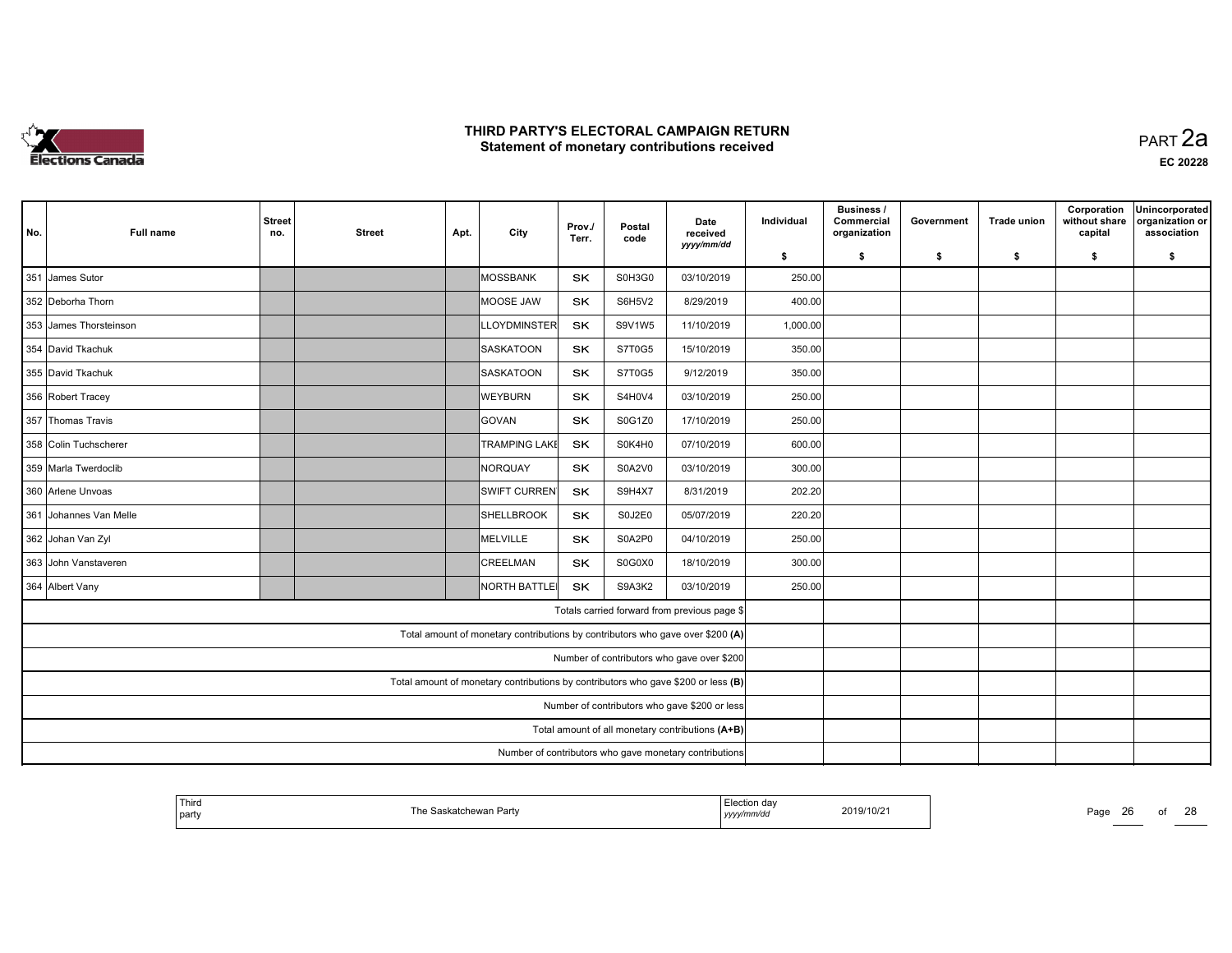

|     |                                                        |                      |               |      |                                                                                   |                 |                |                                                  |            | <b>Business /</b>          |            |                    | Corporation              | Unincorporated                 |
|-----|--------------------------------------------------------|----------------------|---------------|------|-----------------------------------------------------------------------------------|-----------------|----------------|--------------------------------------------------|------------|----------------------------|------------|--------------------|--------------------------|--------------------------------|
| No. | Full name                                              | <b>Street</b><br>no. | <b>Street</b> | Apt. | City                                                                              | Prov./<br>Terr. | Postal<br>code | Date<br>received                                 | Individual | Commercial<br>organization | Government | <b>Trade union</b> | without share<br>capital | organization or<br>association |
|     |                                                        |                      |               |      |                                                                                   |                 |                | yyyy/mm/dd                                       | \$         | s.                         | \$         | s.                 | \$                       | \$                             |
|     | 365 Jack Vavra                                         |                      |               |      | <b>OUTLOOK</b>                                                                    | <b>SK</b>       | S0L2N0         | 9/19/2019                                        | 220.20     |                            |            |                    |                          |                                |
|     | 366 Wayne Vermette                                     |                      |               |      | <b>OUTLOOK</b>                                                                    | SK              | S0L2N0         | 02/07/2019                                       | 220.20     |                            |            |                    |                          |                                |
|     | 367 Wesley Walker                                      |                      |               |      | <b>OUTLOOK</b>                                                                    | SK              | SOL2NO         | 03/07/2019                                       | 500.00     |                            |            |                    |                          |                                |
|     | 368 Orest Wasylyk                                      |                      |               |      | MOOSE JAW                                                                         | SK              | S6J1M9         | 04/10/2019                                       | 220.00     |                            |            |                    |                          |                                |
|     | 369 Thomas Waterhouse                                  |                      |               |      | PARKSIDE                                                                          | <b>SK</b>       | S0J2A0         | 01/10/2019                                       | 300.00     |                            |            |                    |                          |                                |
|     | 370 Constance Watson                                   |                      |               |      | <b>YELLOW GRASS</b>                                                               | SK              | S0G5J0         | 18/07/2019                                       | 400.00     |                            |            |                    |                          |                                |
|     | 371 Ormond Wedin                                       |                      |               |      | MIDALE                                                                            | <b>SK</b>       | S0C1S0         | 10/07/2019                                       | 220.20     |                            |            |                    |                          |                                |
|     | 372 Mark Welsch                                        |                      |               |      | <b>CUT KNIFE</b>                                                                  | SK              | S0M0N0         | 9/13/2019                                        | 300.00     |                            |            |                    |                          |                                |
|     | 373 David Wendland                                     |                      |               |      | <b>WALDHEIM</b>                                                                   | <b>SK</b>       | S0K4R0         | 05/07/2019                                       | 1,275.00   |                            |            |                    |                          |                                |
|     | 374 Edward Wesner                                      |                      |               |      | REGINA                                                                            | <b>SK</b>       | S4W0R8         | 9/10/2019                                        | 300.00     |                            |            |                    |                          |                                |
|     | 375 Robert Wheeler                                     |                      |               |      | ROCKGLEN                                                                          | SK              | S0H3R0         | 22/07/2019                                       | 220.20     |                            |            |                    |                          |                                |
|     | 376 Gordon Wicijowski                                  |                      |               |      | REGINA                                                                            | <b>SK</b>       | S4P0S7         | 10/07/2019                                       | 220.20     |                            |            |                    |                          |                                |
|     | 377 Mylles Wildeman                                    |                      |               |      | <b>LANIGAN</b>                                                                    | SK              | S0K2M0         | 9/20/2019                                        | 1,000.00   |                            |            |                    |                          |                                |
|     | 378 Donald Williams                                    |                      |               |      | FORT QU'APPEL                                                                     | <b>SK</b>       | S0G1S0         | 24/07/2019                                       | 220.20     |                            |            |                    |                          |                                |
|     |                                                        |                      |               |      |                                                                                   |                 |                | Totals carried forward from previous page \$     |            |                            |            |                    |                          |                                |
|     |                                                        |                      |               |      | Total amount of monetary contributions by contributors who gave over \$200 (A)    |                 |                |                                                  |            |                            |            |                    |                          |                                |
|     |                                                        |                      |               |      |                                                                                   |                 |                | Number of contributors who gave over \$200       |            |                            |            |                    |                          |                                |
|     |                                                        |                      |               |      | Total amount of monetary contributions by contributors who gave \$200 or less (B) |                 |                |                                                  |            |                            |            |                    |                          |                                |
|     |                                                        |                      |               |      |                                                                                   |                 |                | Number of contributors who gave \$200 or less    |            |                            |            |                    |                          |                                |
|     |                                                        |                      |               |      |                                                                                   |                 |                | Total amount of all monetary contributions (A+B) |            |                            |            |                    |                          |                                |
|     | Number of contributors who gave monetary contributions |                      |               |      |                                                                                   |                 |                |                                                  |            |                            |            |                    |                          |                                |

| ' Third<br>party | e Saskatchewan Partv | ⊥lection day<br>yyyymmua | 2019/10/21 | Page | $\sim$ | co |
|------------------|----------------------|--------------------------|------------|------|--------|----|
|                  |                      | .                        |            |      |        |    |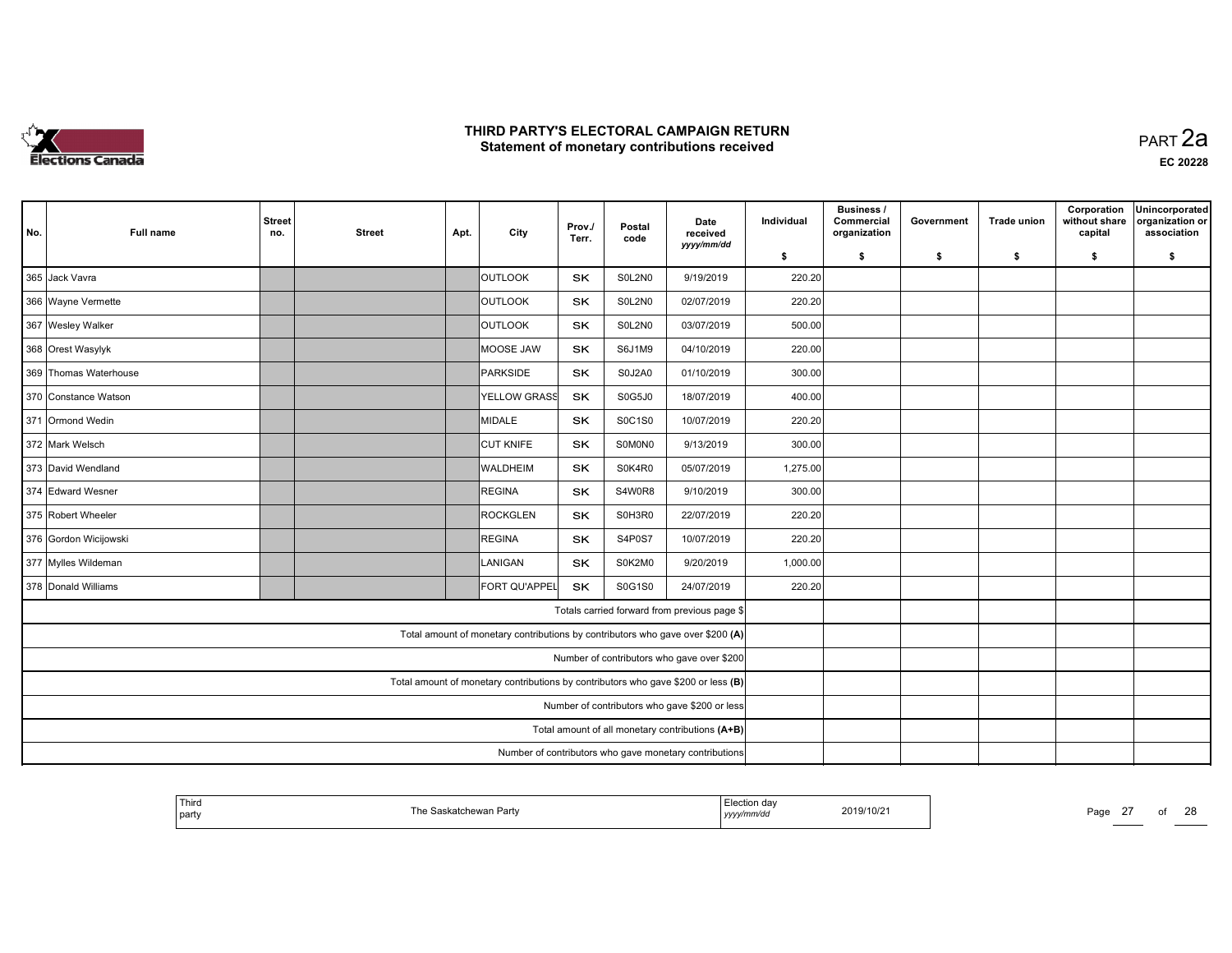

| No. | <b>Full name</b>   | <b>Street</b><br>no. | <b>Street</b> | Apt. | City                                                                              | Prov./<br>Terr. | Postal<br>code | Date<br>received                              | Individual | Business /<br>Commercial<br>organization | Government | <b>Trade union</b> | Corporation<br>without share<br>capital | Unincorporated<br>organization or<br>association |
|-----|--------------------|----------------------|---------------|------|-----------------------------------------------------------------------------------|-----------------|----------------|-----------------------------------------------|------------|------------------------------------------|------------|--------------------|-----------------------------------------|--------------------------------------------------|
|     |                    |                      |               |      |                                                                                   |                 |                | yyyy/mm/dd                                    | \$         | \$                                       | \$         | \$                 | \$                                      | \$                                               |
|     | 379 Sean Wilson    |                      |               |      | BUCHANAN                                                                          | <b>SK</b>       | S0A0J0         | 03/10/2019                                    | 680.00     |                                          |            |                    |                                         |                                                  |
|     | 380 Brian Wirsche  |                      |               |      | <b>HODGEVILLE</b>                                                                 | <b>SK</b>       | S0H2B0         | 03/07/2019                                    | 400.00     |                                          |            |                    |                                         |                                                  |
|     | 381 Pamela Wright  |                      |               |      | <b>SWIFT CURREN</b>                                                               | SK              | S9H3W7         | 02/07/2019                                    | 500.00     |                                          |            |                    |                                         |                                                  |
|     | 382 Kenneth Wright |                      |               |      | MOOSE JAW                                                                         | <b>SK</b>       | S6H0Z4         | 15/10/2019                                    | 250.00     |                                          |            |                    |                                         |                                                  |
|     | 383 Kenneth Wright |                      |               |      | MOOSE JAW                                                                         | <b>SK</b>       | S6H0Z4         | 02/07/2019                                    | 220.20     |                                          |            |                    |                                         |                                                  |
|     | 384 Robert Wyman   |                      |               |      | KINDERSLEY                                                                        | <b>SK</b>       | <b>S0L1S0</b>  | 15/10/2019                                    | 250.00     |                                          |            |                    |                                         |                                                  |
|     | 385 Robert Wyman   |                      |               |      | KINDERSLEY                                                                        | SK              | <b>S0L1S0</b>  | 11/07/2019                                    | 220.20     |                                          |            |                    |                                         |                                                  |
|     | 386 Michael York   |                      |               |      | SASKATOON                                                                         | SK              | <b>S7N4K7</b>  | 09/10/2019                                    | 250.00     |                                          |            |                    |                                         |                                                  |
|     | 387 Mauri Young    |                      |               |      | MEADOW LAKE                                                                       | SK              | S9X1Z3         | 9/3/2019                                      | 1,000.00   |                                          |            |                    |                                         |                                                  |
|     | 388 Shirley Young  |                      |               |      | SASKATOON                                                                         | <b>SK</b>       | <b>S7L4G9</b>  | 9/4/2019                                      | 250.00     |                                          |            |                    |                                         |                                                  |
|     | 389 Randy Young    |                      |               |      | SASKATOON                                                                         | <b>SK</b>       | S7L4G9         | 9/4/2019                                      | 250.00     |                                          |            |                    |                                         |                                                  |
|     |                    |                      |               |      |                                                                                   |                 |                |                                               |            |                                          |            |                    |                                         |                                                  |
|     |                    |                      |               |      |                                                                                   |                 |                |                                               |            |                                          |            |                    |                                         |                                                  |
|     |                    |                      |               |      |                                                                                   |                 |                |                                               |            |                                          |            |                    |                                         |                                                  |
|     |                    |                      |               |      |                                                                                   |                 |                | Totals carried forward from previous page \$  |            |                                          |            |                    |                                         |                                                  |
|     |                    |                      |               |      | Total amount of monetary contributions by contributors who gave over \$200 (A)    |                 |                |                                               | 123,360.00 | 64,484.00                                |            |                    |                                         |                                                  |
|     |                    |                      |               |      |                                                                                   |                 |                | Number of contributors who gave over \$200    | 298        | 76I                                      |            |                    |                                         |                                                  |
|     |                    |                      |               |      | Total amount of monetary contributions by contributors who gave \$200 or less (B) |                 |                |                                               | 248,356.00 | 4,725.00                                 |            |                    |                                         |                                                  |
|     |                    |                      |               |      |                                                                                   |                 |                | Number of contributors who gave \$200 or less | 6,260      | 40                                       |            |                    |                                         |                                                  |
|     |                    | 371,716.00           | 69,209.00     |      |                                                                                   |                 |                |                                               |            |                                          |            |                    |                                         |                                                  |
|     |                    | 6,558                | 116           |      |                                                                                   |                 |                |                                               |            |                                          |            |                    |                                         |                                                  |

| ' Third<br>party | ∵ Saskatchewan Party | <sub>—</sub> .ാധ∪on dav<br>2019/10/21<br>yyyyınınvao | Page<br>- - - | വ | $\sim$<br>∠⊂ |
|------------------|----------------------|------------------------------------------------------|---------------|---|--------------|
|------------------|----------------------|------------------------------------------------------|---------------|---|--------------|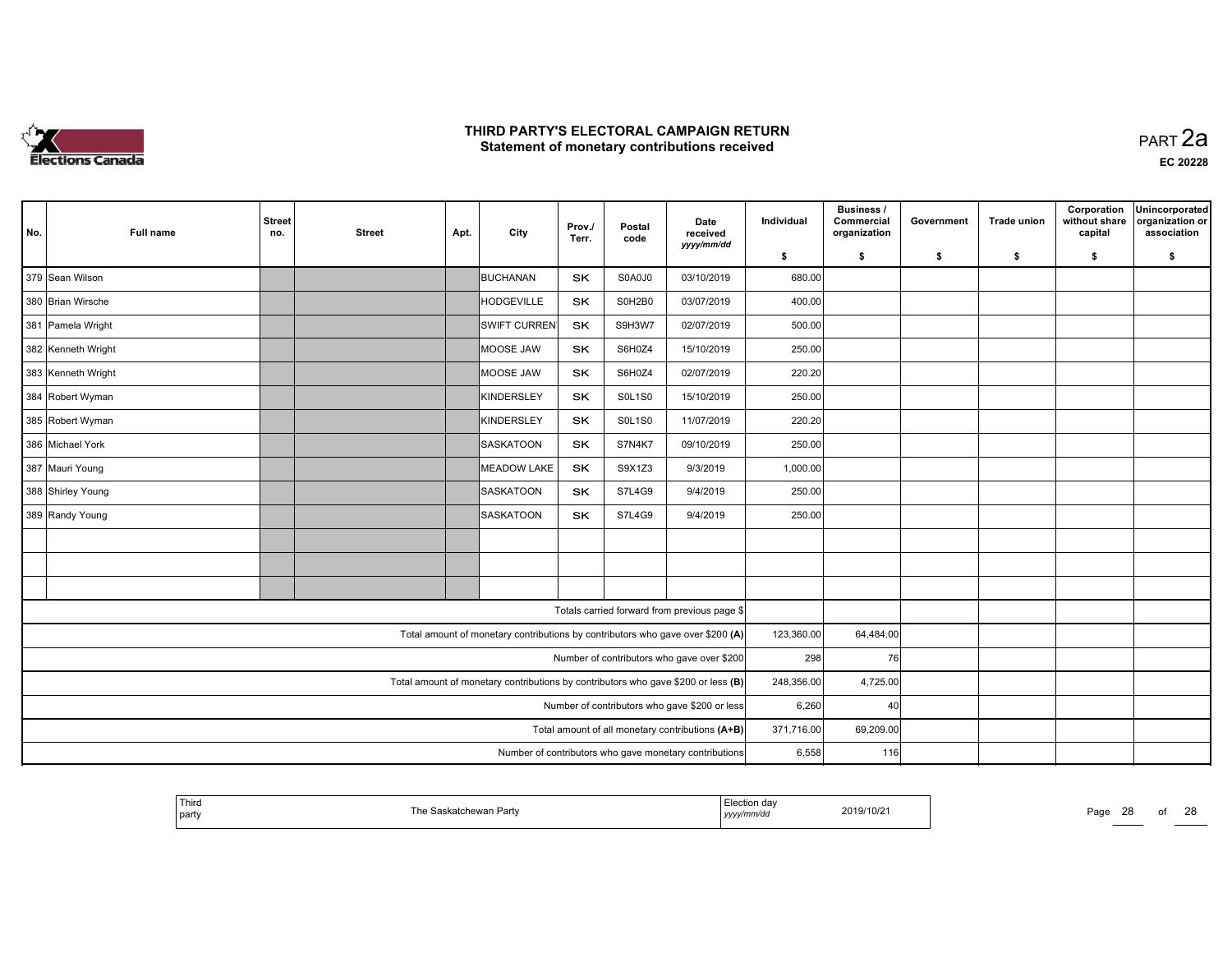

| No.                                                                                     | <b>Full name</b>                      | <b>Street</b><br>no. | <b>Street</b> | Apt. | City              | Prov./<br>Terr. | Postal<br>code | Date<br>received<br>yyyy/mm/dd                                                     | Individual     | <b>Business /</b><br>Commercial<br>organization | Government | <b>Trade union</b> | Corporation<br>without share<br>capital | Unincorporated<br>organization or<br>association |
|-----------------------------------------------------------------------------------------|---------------------------------------|----------------------|---------------|------|-------------------|-----------------|----------------|------------------------------------------------------------------------------------|----------------|-------------------------------------------------|------------|--------------------|-----------------------------------------|--------------------------------------------------|
|                                                                                         |                                       |                      |               |      |                   |                 |                |                                                                                    | \$             | \$                                              | s.         | - \$               | s.                                      | \$                                               |
| $\mathbf{1}$                                                                            | Anytime Fitness-Kindersley            |                      |               |      | KINDERSLEY        | SK              | <b>S0L1S0</b>  | 2019/09/19                                                                         |                | 451.50                                          |            |                    |                                         |                                                  |
|                                                                                         | 2 Cameron's Clothing Co               |                      |               |      | KINDERSLEY        | <b>SK</b>       | <b>S0L1S0</b>  | 2019/09/19                                                                         |                | 300.00                                          |            |                    |                                         |                                                  |
|                                                                                         | 3 Can-Doo Inspections                 |                      |               |      | <b>KINDERSLEY</b> | <b>SK</b>       | <b>S0L1S0</b>  | 2019/09/19                                                                         |                | 250.00                                          |            |                    |                                         |                                                  |
|                                                                                         | 4 Get a Grip Tire                     |                      |               |      | <b>KINDERSLEY</b> | SK              | <b>S0L1S0</b>  | 2019/09/19                                                                         |                | 280.00                                          |            |                    |                                         |                                                  |
|                                                                                         | 5 Jamac publishing                    |                      |               |      | <b>KINDERSLEY</b> | <b>SK</b>       | <b>S0L1S0</b>  | 2019/09/19                                                                         |                | 206.00                                          |            |                    |                                         |                                                  |
| 6                                                                                       | Laviah Jamieson                       |                      |               |      | <b>KINDERSLEY</b> | <b>SK</b>       | <b>S0L1S0</b>  | 2019/09/19                                                                         | 250.00         |                                                 |            |                    |                                         |                                                  |
| $7^{\circ}$                                                                             | JS Computer Solutions & Service       |                      |               |      | KINDERSLEY        | <b>SK</b>       | <b>SOL1S0</b>  | 2019/09/19                                                                         |                | 275.00                                          |            |                    |                                         |                                                  |
|                                                                                         | 8 Kelly Insurance Brokers Ltd.        |                      |               |      | <b>KINDERSLEY</b> | <b>SK</b>       | <b>S0L1S0</b>  | 2019/09/19                                                                         |                | 250.00                                          |            |                    |                                         |                                                  |
|                                                                                         | 9 Little Dipper Oilfield              |                      |               |      | <b>KINDERSLEY</b> | <b>SK</b>       | <b>S0L1S0</b>  | 2019/09/19                                                                         |                | 500.00                                          |            |                    |                                         |                                                  |
|                                                                                         | 10 NexSource Power Electric & Company |                      |               |      | <b>KINDERSLEY</b> | <b>SK</b>       | <b>S0L1S0</b>  | 2019/09/19                                                                         |                | 300.00                                          |            |                    |                                         |                                                  |
|                                                                                         | 11 Pattison Agriculture               |                      |               |      | KINDERSLEY        | <b>SK</b>       | <b>S0L1S0</b>  | 2019/09/19                                                                         |                | 300.00                                          |            |                    |                                         |                                                  |
|                                                                                         | 12 Sandy Ross                         |                      |               |      | <b>KINDERSLEY</b> | <b>SK</b>       | <b>S0L1S0</b>  | 2019/09/19                                                                         | 250.00         |                                                 |            |                    |                                         |                                                  |
|                                                                                         | 13 Tan FX Tanning Studio & Boutique   |                      |               |      | KINDERSLEY        | SK              | <b>SOL1S0</b>  | 2019/09/19                                                                         |                | 215.80                                          |            |                    |                                         |                                                  |
|                                                                                         | 14 The Briske Financial Group         |                      |               |      | KINDERSLEY        | <b>SK</b>       | <b>S0L1S0</b>  | 2019/09/19                                                                         |                | 360.00                                          |            |                    |                                         |                                                  |
|                                                                                         |                                       |                      |               |      |                   |                 |                | Totals carried forward from previous page \$                                       |                |                                                 |            |                    |                                         |                                                  |
|                                                                                         |                                       |                      |               |      |                   |                 |                | Total amount of non-monetary contributions by contributors who gave over \$200 (A) | 500.00         | 3,688.30                                        |            |                    |                                         |                                                  |
|                                                                                         |                                       |                      |               |      |                   |                 |                | Number of contributors who gave over \$200                                         | $\overline{2}$ | 12                                              |            |                    |                                         |                                                  |
| Total amount of non-monetary contributions by contributors who gave \$200 or less $(B)$ |                                       |                      |               |      |                   |                 |                |                                                                                    | 2,137.00       |                                                 |            |                    |                                         |                                                  |
|                                                                                         |                                       |                      |               |      |                   |                 |                | Number of contributors who gave \$200 or less                                      |                | 16                                              |            |                    |                                         |                                                  |
|                                                                                         |                                       |                      |               |      |                   |                 |                | Total amount of all non-monetary contributions (A+B)                               | 500.00         | 5,825.30                                        |            |                    |                                         |                                                  |
|                                                                                         |                                       |                      |               |      |                   |                 |                | Number of contributors who gave non-monetary contributions                         | $\overline{2}$ | 28                                              |            |                    |                                         |                                                  |

|  | Third<br>and the control of the con-<br>' party |  | ,,,,, | 2019/10/2 | ∽∼<br>au' |  | וש |  |
|--|-------------------------------------------------|--|-------|-----------|-----------|--|----|--|
|--|-------------------------------------------------|--|-------|-----------|-----------|--|----|--|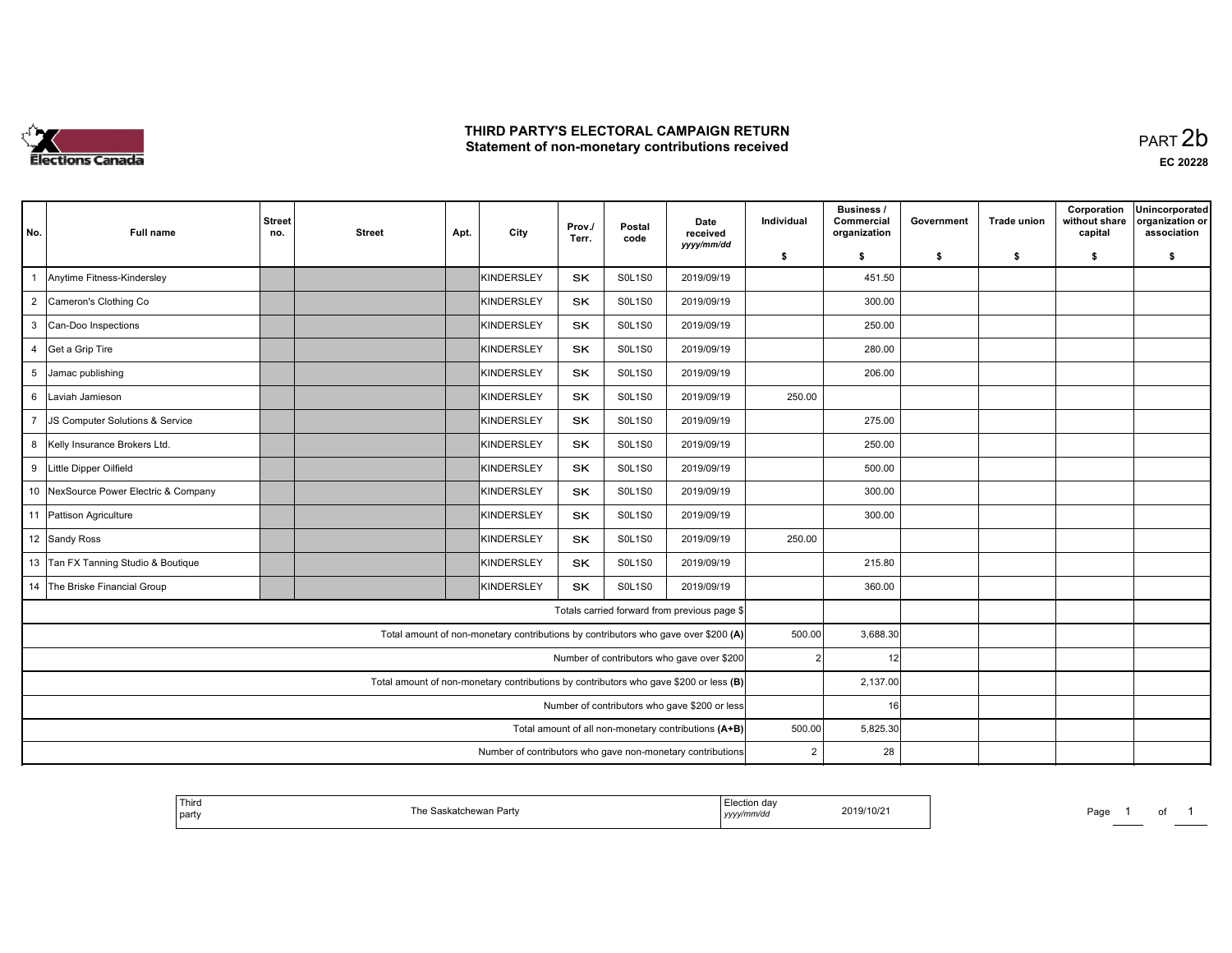

#### THIRD PARTY'S ELECTORAL CAMPAIGN RETURN PARTY'S ELECTORAL CAMPAIGN RETURN<br>Statement of operating loans received PART 2C

EC <sup>20228</sup>

| No. | Full name | Street<br>no. | <b>Street</b> | Apt. | City | Prov./<br>Terr. | Postal<br>code | Date<br>received<br>yyyy/mm/dd                                    | Individual | Business /<br>Commercial<br>organization | Government | Trade union | Corporation<br>without share<br>capital | Unincorporated<br>organization or<br>association |
|-----|-----------|---------------|---------------|------|------|-----------------|----------------|-------------------------------------------------------------------|------------|------------------------------------------|------------|-------------|-----------------------------------------|--------------------------------------------------|
|     |           |               |               |      |      |                 |                |                                                                   | \$         | \$                                       | \$         | \$          | \$                                      | \$                                               |
|     |           |               |               |      |      |                 |                |                                                                   |            |                                          |            |             |                                         |                                                  |
|     |           |               |               |      |      |                 |                |                                                                   |            |                                          |            |             |                                         |                                                  |
|     |           |               |               |      |      |                 |                |                                                                   |            |                                          |            |             |                                         |                                                  |
|     |           |               |               |      |      |                 |                |                                                                   |            |                                          |            |             |                                         |                                                  |
|     |           |               |               |      |      |                 |                |                                                                   |            |                                          |            |             |                                         |                                                  |
|     |           |               |               |      |      |                 |                |                                                                   |            |                                          |            |             |                                         |                                                  |
|     |           |               |               |      |      |                 |                |                                                                   |            |                                          |            |             |                                         |                                                  |
|     |           |               |               |      |      |                 |                |                                                                   |            |                                          |            |             |                                         |                                                  |
|     |           |               |               |      |      |                 |                |                                                                   |            |                                          |            |             |                                         |                                                  |
|     |           |               |               |      |      |                 |                |                                                                   |            |                                          |            |             |                                         |                                                  |
|     |           |               |               |      |      |                 |                |                                                                   |            |                                          |            |             |                                         |                                                  |
|     |           |               |               |      |      |                 |                |                                                                   |            |                                          |            |             |                                         |                                                  |
|     |           |               |               |      |      |                 |                |                                                                   |            |                                          |            |             |                                         |                                                  |
|     |           |               |               |      |      |                 |                |                                                                   |            |                                          |            |             |                                         |                                                  |
|     |           |               |               |      |      |                 |                | Totals carried forward from previous page \$                      |            |                                          |            |             |                                         |                                                  |
|     |           |               |               |      |      |                 |                | Total amount of loans by lenders who provided over \$200 (A)      |            |                                          |            |             |                                         |                                                  |
|     |           |               |               |      |      |                 |                | Number of lenders who provided over \$200                         |            |                                          |            |             |                                         |                                                  |
|     |           |               |               |      |      |                 |                | Total amount of loans by lenders who provided \$200 or less $(B)$ |            |                                          |            |             |                                         |                                                  |
|     |           |               |               |      |      |                 |                | Number of lenders who provided \$200 or less                      |            |                                          |            |             |                                         |                                                  |
|     |           |               |               |      |      |                 |                | Total amount of all loans (A+B)                                   |            |                                          |            |             |                                         |                                                  |
|     |           |               |               |      |      |                 |                | Number of all lenders who provided loans                          |            |                                          |            |             |                                         |                                                  |

| <sup>l</sup> Third<br>$D$ orh<br>laskatchewan<br>ar tv<br>party | $\sim$<br>Tlection dav<br>2019/10/21<br>yyyy/mm/dd | Page<br>o<br>$\overline{\phantom{a}}$ |
|-----------------------------------------------------------------|----------------------------------------------------|---------------------------------------|
|-----------------------------------------------------------------|----------------------------------------------------|---------------------------------------|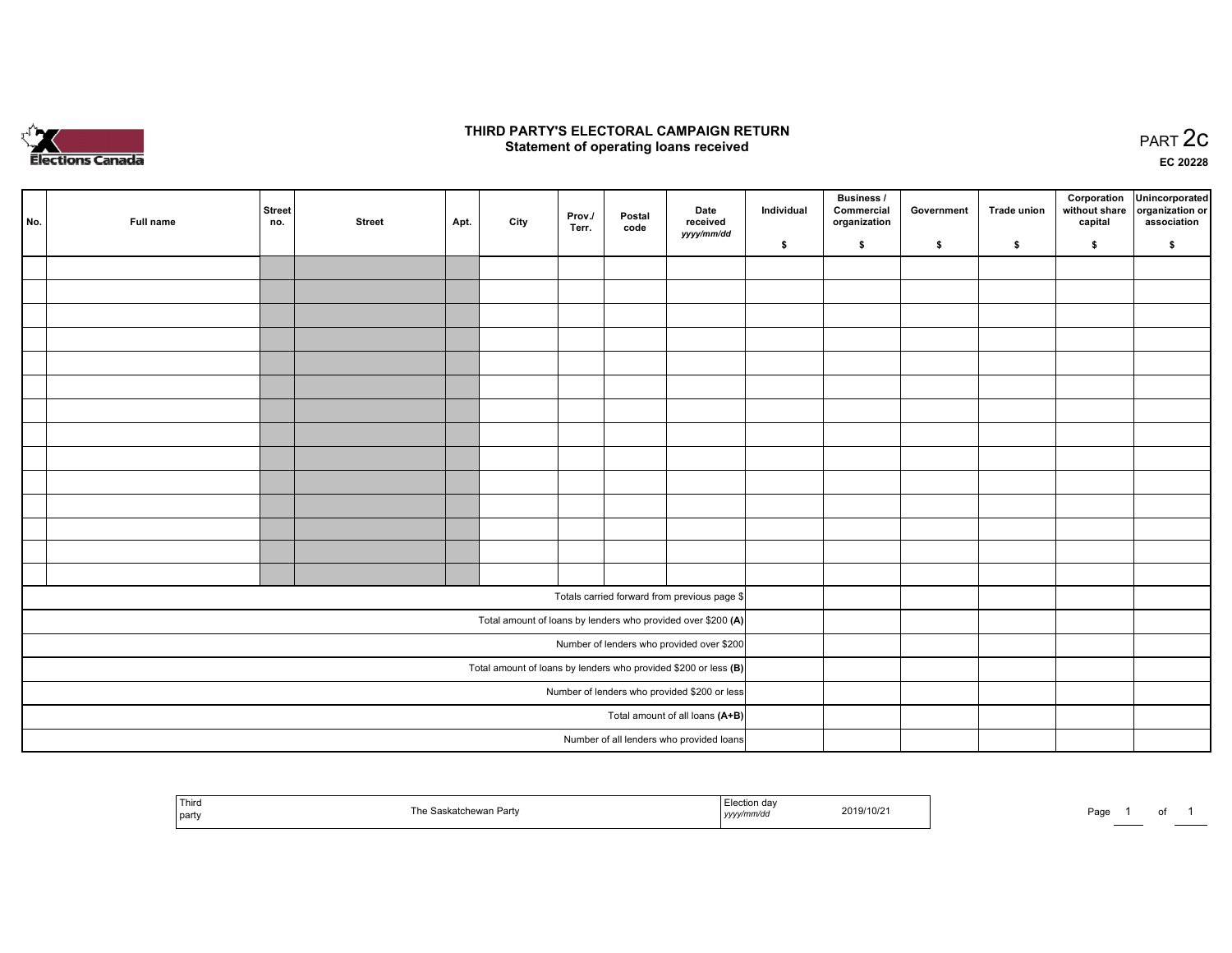# **Elections Canada**

#### THIRD PARTY'S ELECTORAL CAMPAIGN RETURN **Summary of inflows**  $\sigma$  of inflows  $\sigma$  inflows  $\sigma$  inflows  $\sigma$  inflows  $\sigma$

| No.          | Type of contributor / lender                 | <b>Monetary</b><br>contributions<br>(Part 2a) | Non-monetary<br>contributions<br>(Part 2b) | Loans<br>(Part 2c) | Total      | Number of<br>contributors and<br>lenders |
|--------------|----------------------------------------------|-----------------------------------------------|--------------------------------------------|--------------------|------------|------------------------------------------|
|              |                                              | \$                                            | \$                                         | \$                 | \$         |                                          |
| 1.           | Individuals                                  | 371,716.00                                    | 500.00                                     |                    | 372,216.00 | 6,560                                    |
|              | 2. Businesses / Commercial organizations     | 69,209.00                                     | 5,825.30                                   |                    | 75,034.30  | 144                                      |
| 3.           | Governments                                  |                                               |                                            |                    |            |                                          |
| 4.           | Trade unions                                 |                                               |                                            |                    |            |                                          |
| 5.           | Corporations without share capital           |                                               |                                            |                    |            |                                          |
| 6.           | Unincorporated organizations or associations |                                               |                                            |                    |            |                                          |
| 7.           | Total (items 1 to 6)                         | 440,925.00                                    | 6,325.30                                   |                    | 447,250.30 | 6,704                                    |
| <b>Total</b> |                                              |                                               |                                            |                    |            |                                          |
|              | 8. Amount of third party's resources used    |                                               |                                            |                    | 2,029.65   |                                          |
| 9.           | Grand total (items 7 and 8)                  | 440,925.00                                    | 6,325.30                                   |                    | 449,279.95 | 6,704                                    |

| Third<br>party | Th<br>.askatchewan Partv | ∃lection dav<br>yyyy/mm/dd<br>,,,, | 2019/10/21 |
|----------------|--------------------------|------------------------------------|------------|
|----------------|--------------------------|------------------------------------|------------|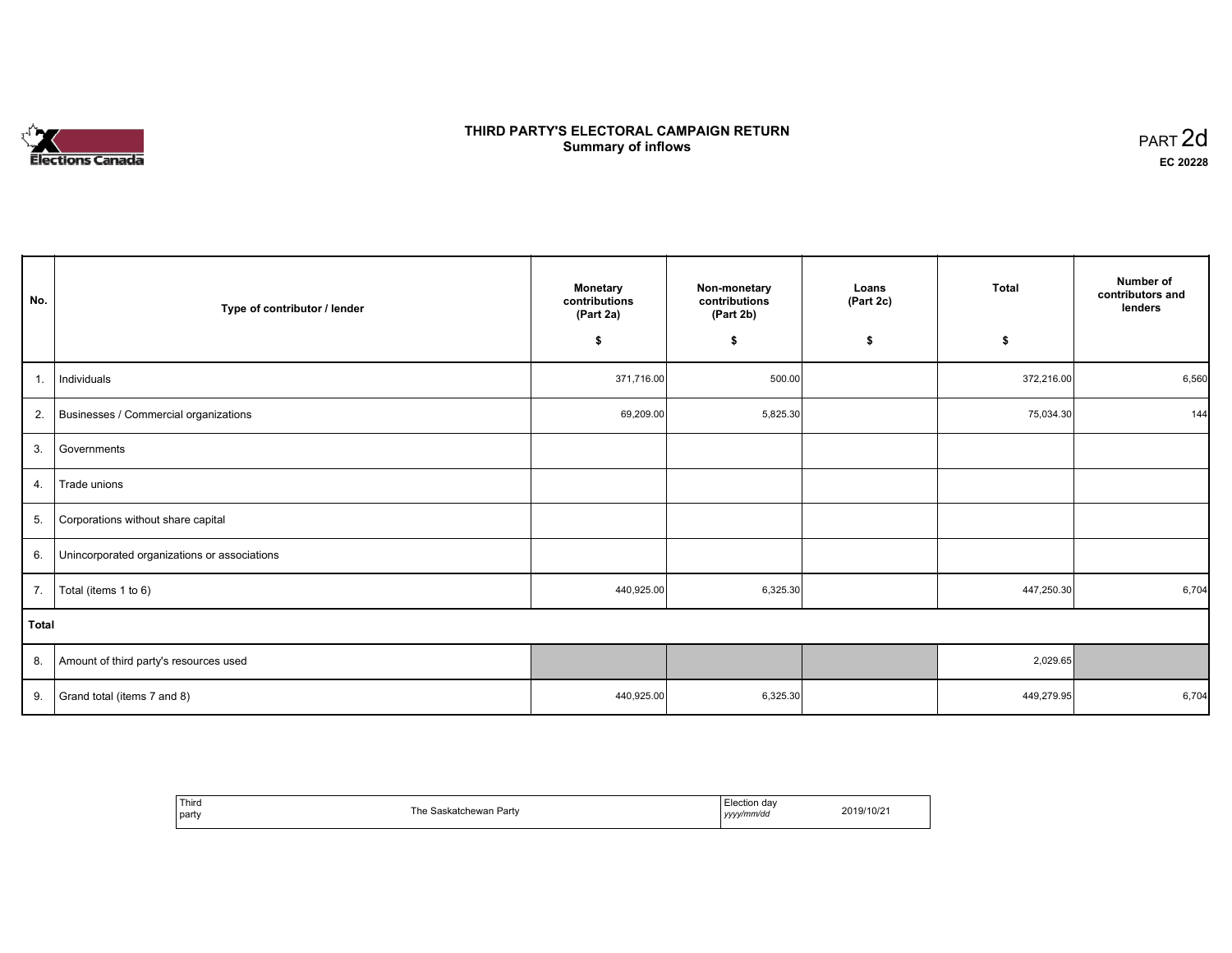

### THIRD PARTY'S ELECTORAL CAMPAIGN RETURN Statement of expenses incurred for regulated activities that take place during the pre-election period (Only applicable to <sup>a</sup> fixed-date general election)

равт $\,3$ а EC <sup>20228</sup>

Page 1 of 1

For <sup>a</sup> list of expense types, expense categories and expense subcategories, refer to Annex II in the Instructions.

| No.            | Date<br><b>ED Code</b><br>incurred<br>(if applicable)<br>yyyy/mm/dd | Supplier           | <b>Expense type</b>  | <b>Expense</b><br>category | <b>Expense</b><br>subcategory | <b>Starting date</b><br>of activity,<br>advertisement<br>or survey<br>yyyy/mm/dd | <b>Ending date</b><br>of activity,<br>advertisement<br>or survey<br>yyyy/mm/dd | Place of activity or<br>advertisement        | <b>Expense amount</b><br>\$ |
|----------------|---------------------------------------------------------------------|--------------------|----------------------|----------------------------|-------------------------------|----------------------------------------------------------------------------------|--------------------------------------------------------------------------------|----------------------------------------------|-----------------------------|
|                | 2019/07/31                                                          | Saskatchewan Party | Partisan Advertising | Advertising                | Social Media                  | 2019/07/05                                                                       | 2019/07/31                                                                     | Facebook                                     | 241.22                      |
| $\overline{2}$ | 2019/07/31                                                          | Saskatchewan Party | Partisan Advertising | Advertising                | Social Media                  | 2019/07/05                                                                       | 2019/07/31                                                                     | Facebook                                     | 315.27                      |
| 3              | 2019/07/31                                                          | Saskatchewan Party | Partisan Advertising | Advertising                | Social Media                  | 2019/07/05                                                                       | 2019/07/31                                                                     | Facebook                                     | 41.90                       |
| 4              | 2019/08/31                                                          | Saskatchewan Party | Partisan Advertising | Advertising                | Social Media                  | 2019/08/07                                                                       | 2019/08/31                                                                     | Facebook                                     | 92.92                       |
| 5              | 2019/08/31                                                          | Saskatchewan Party | Partisan Advertising | Advertising                | Social Media                  | 2019/08/06                                                                       | 2019/08/31                                                                     | Facebook                                     | 12.44                       |
| 6              | 2019/08/31                                                          | Saskatchewan Party | Partisan Advertising | Advertising                | Social Media                  | 2019/08/06                                                                       | 2019/08/31                                                                     | Facebook                                     | 286.54                      |
| $\overline{7}$ | 2019/08/31                                                          | Saskatchewan Party | Partisan Advertising | Advertising                | Social Media                  | 2019/08/06                                                                       | 2019/08/31                                                                     | Facebook                                     | 183.25                      |
| 8              | 2019/08/31                                                          | Saskatchewan Party | Partisan Advertising | Advertising                | Social Media                  | 2019/08/06                                                                       | 2019/08/31                                                                     | Facebook                                     | 90.89                       |
| 9              | 2019/08/31                                                          | Saskatchewan Party | Partisan Advertising | Advertising                | Social Media                  | 2019/08/06                                                                       | 2019/08/31                                                                     | Facebook                                     | 159.11                      |
|                |                                                                     |                    |                      |                            |                               |                                                                                  |                                                                                |                                              |                             |
|                |                                                                     |                    |                      |                            |                               |                                                                                  |                                                                                |                                              |                             |
|                |                                                                     |                    |                      |                            |                               |                                                                                  |                                                                                |                                              |                             |
|                |                                                                     |                    |                      |                            |                               |                                                                                  |                                                                                |                                              |                             |
|                |                                                                     |                    |                      |                            |                               |                                                                                  |                                                                                |                                              |                             |
|                |                                                                     |                    |                      |                            |                               |                                                                                  |                                                                                |                                              |                             |
|                |                                                                     |                    |                      |                            |                               |                                                                                  |                                                                                |                                              |                             |
|                |                                                                     |                    |                      |                            |                               |                                                                                  |                                                                                |                                              |                             |
|                |                                                                     |                    |                      |                            |                               |                                                                                  |                                                                                | Totals carried forward from previous page \$ |                             |
|                |                                                                     |                    |                      |                            |                               |                                                                                  |                                                                                | Total \$                                     | 1,423.54                    |

| 2019/10/21<br>≞Partv<br>Saskatchewan<br>ne ະ<br>∵w/mm/au<br>  party<br>, y y y y | ' Third | Election day | Page<br>_____ |
|----------------------------------------------------------------------------------|---------|--------------|---------------|
|----------------------------------------------------------------------------------|---------|--------------|---------------|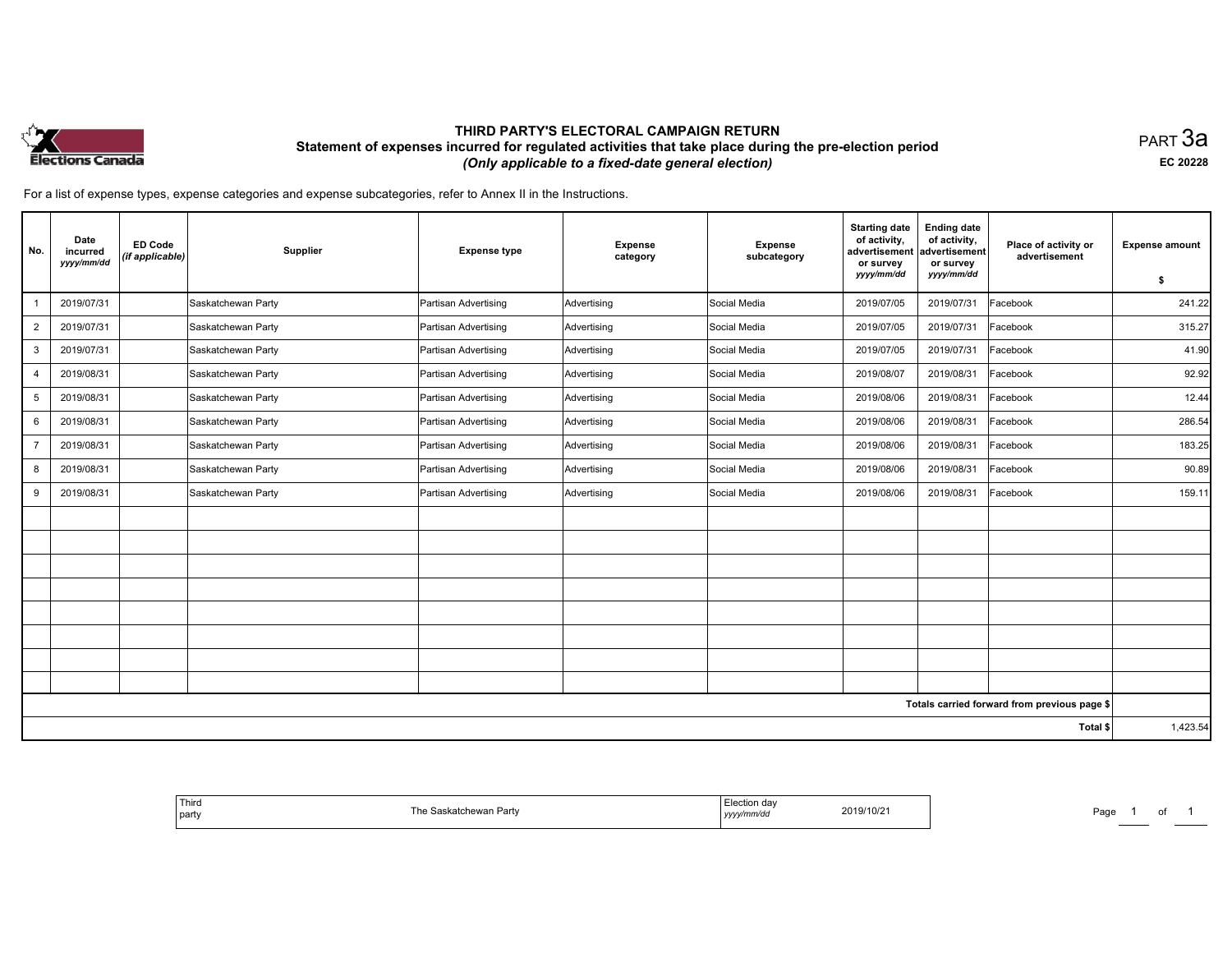

## THIRD PARTY'S ELECTORAL CAMPAIGN RETURN THIRD PARTT'S ELECTORAL CAMPAIGN RETURN<br>Statement of expenses incurred for regulated activities that take place during the election period PART 3b

EC <sup>20228</sup>

For <sup>a</sup> list of expense types, expense categories and expense subcategories, refer to Annex II in the Instructions.

| No.            | Date<br>incurred<br>yyyy/mm/dd | <b>ED Code</b><br>(if applicable) | Supplier           | <b>Expense type</b>         | <b>Expense</b><br>category | <b>Expense</b><br>subcategory | <b>Starting date</b><br>of activity,<br>advertisement<br>or survey<br>yyyy/mm/dd | <b>Ending date</b><br>of activity,<br>advertisement<br>or survey<br>yyyy/mm/dd | Place of activity or<br>advertisement        | <b>Expense amount</b><br>\$ |
|----------------|--------------------------------|-----------------------------------|--------------------|-----------------------------|----------------------------|-------------------------------|----------------------------------------------------------------------------------|--------------------------------------------------------------------------------|----------------------------------------------|-----------------------------|
|                | 2019/09/31                     |                                   | Saskatchewan Party | Election Advertising        | Advertising                | Social Media                  | 2019/09/09                                                                       | 2019/09/30                                                                     | Facebook                                     | 356.11                      |
| $\overline{2}$ | 2019/09/31                     |                                   | Saskatchewan Party | <b>Election Advertising</b> | Advertising                | Social Media                  | 2019/09/09                                                                       | 2019/09/30                                                                     | Facebook                                     |                             |
| $\mathbf{3}$   | 2019/09/31                     |                                   | Saskatchewan Party | Election Advertising        | Advertising                | Social Media                  | 2019/09/23                                                                       | 2019/09/30                                                                     | Facebook                                     | 250.00                      |
|                |                                |                                   |                    |                             |                            |                               |                                                                                  |                                                                                |                                              |                             |
|                |                                |                                   |                    |                             |                            |                               |                                                                                  |                                                                                |                                              |                             |
|                |                                |                                   |                    |                             |                            |                               |                                                                                  |                                                                                |                                              |                             |
|                |                                |                                   |                    |                             |                            |                               |                                                                                  |                                                                                |                                              |                             |
|                |                                |                                   |                    |                             |                            |                               |                                                                                  |                                                                                |                                              |                             |
|                |                                |                                   |                    |                             |                            |                               |                                                                                  |                                                                                |                                              |                             |
|                |                                |                                   |                    |                             |                            |                               |                                                                                  |                                                                                |                                              |                             |
|                |                                |                                   |                    |                             |                            |                               |                                                                                  |                                                                                |                                              |                             |
|                |                                |                                   |                    |                             |                            |                               |                                                                                  |                                                                                |                                              |                             |
|                |                                |                                   |                    |                             |                            |                               |                                                                                  |                                                                                |                                              |                             |
|                |                                |                                   |                    |                             |                            |                               |                                                                                  |                                                                                |                                              |                             |
|                |                                |                                   |                    |                             |                            |                               |                                                                                  |                                                                                |                                              |                             |
|                |                                |                                   |                    |                             |                            |                               |                                                                                  |                                                                                |                                              |                             |
|                |                                |                                   |                    |                             |                            |                               |                                                                                  |                                                                                |                                              |                             |
|                |                                |                                   |                    |                             |                            |                               |                                                                                  |                                                                                | Totals carried forward from previous page \$ |                             |
|                |                                |                                   |                    |                             |                            |                               |                                                                                  |                                                                                | Total \$                                     | 606.11                      |

| Third<br>  party | . artv<br>150001 | do.<br>2019/10<br>/10/2<br>yyyy/mm/da | Pag |
|------------------|------------------|---------------------------------------|-----|
|------------------|------------------|---------------------------------------|-----|